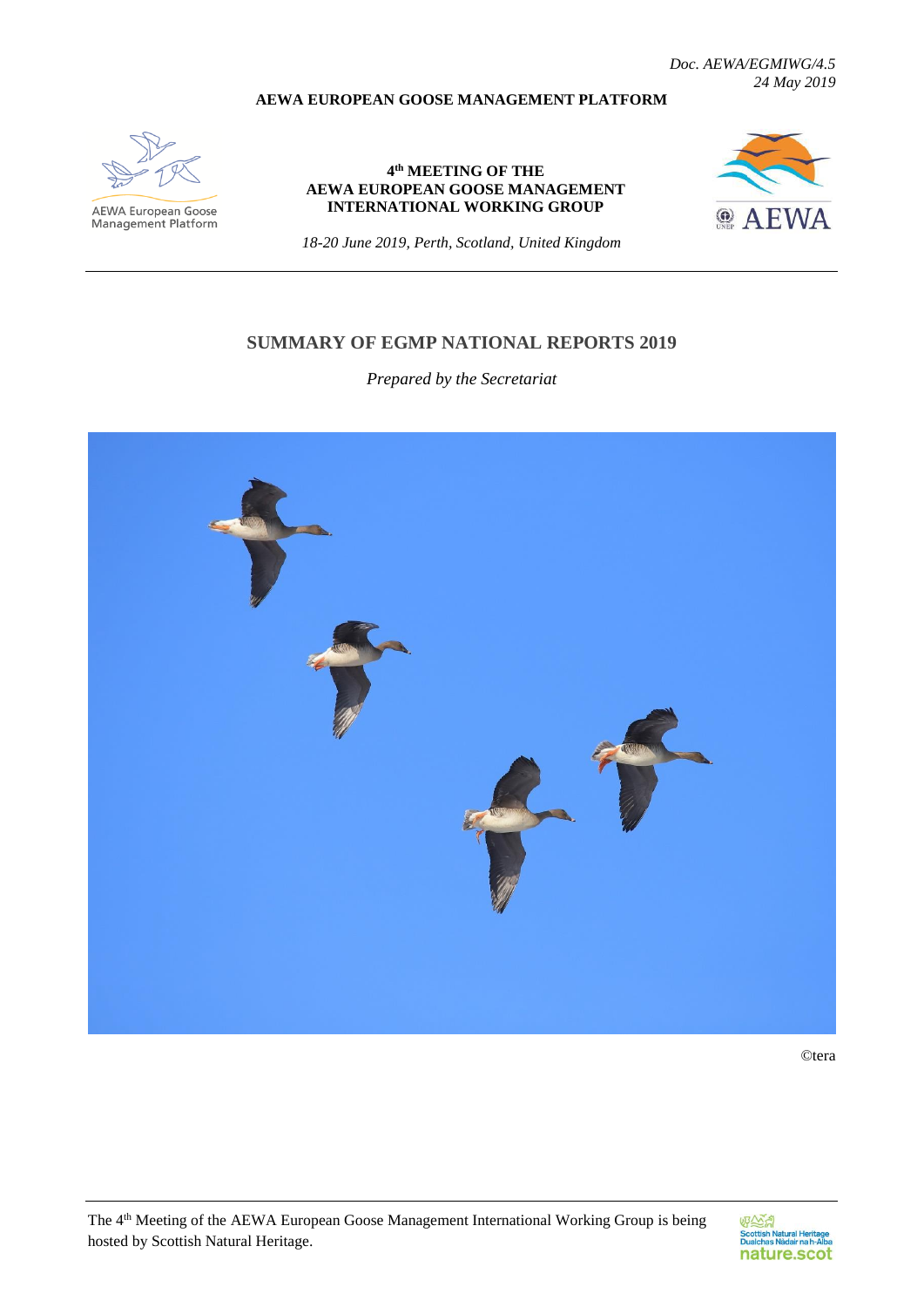# **SUMMARY OF EGMP NATIONAL REPORTS 2019**

## **Introduction**

As outlined in Rule 32 of the [Modus Operandi](https://egmp.aewa.info/sites/default/files/download/population_status_reports/AEWA%20EGMP%20Modus%20Operandi%20version%2002.0.pdf) of the European Goose Management International Working Group (EGM IWG) adopted at the 1<sup>st</sup> Meeting of the International Working Group (EGM IWG1) in December 2016, reports on the implementation of the AEWA International Single Species Action and Management Plans within the remit of the European Goose Management Platform (EGMP) shall be prepared by each Range State, according to a format agreed by the EGM IWG, and be submitted to each face-to-face meeting of the EGM IWG.

These National Reports are also expected to provide the basis for the reporting obligations of the EGM IWG to the AEWA bodies (Modus Operandi Rule 33).

The scope of the National Reports is on activities foreseen in the respective Action and Management Plans in the remit of the EGMP, as well as the implementation of adaptive harvest management programmes. In addition, reporting on other tasks as decided by the EGM IWG in terms of implementation, is included as necessary.

The revised format for the EGMP National Reports for the period 2018-2019 was circulated for comments to the EGM IWG on 5 February 2019. Following the consultation period and the incorporation of feedback provided by the EGM IWG, the Chair of the EGM IWG approved the final format on 6 March 2019.

The EGMP National Reports for the period 2018-2019 were compiled and submitted through the CMS Family Online Reporting System (ORS).

The reporting cycle was launched by the Secretariat on 7 March 2019 and access credentials to the ORS were provided to the Range States where necessary. The deadline for submission of the EGMP National Reports 2019 was set for the 18 April 2019, two months before the annual meeting of the EGM IWG (18-20 June 2019).

The majority of Range States submitted their reports within the deadline provided. The Secretariat continued accepting late submissions until 2 weeks later, i.e. by 3 May 2019. After this date, all submitted reports were analysed; 12 out of 14 National Reports, or 86% of the due reports, were submitted through the ORS. All submitted EGMP National Reports 2019 are available on the [meeting website.](https://egmp.aewa.info/meetings/iwg/detail/4th-meeting-aewa-european-goose-management-international-working-group-egm-iwg-4)

The summary of the EGMP reports was undertaken by the Secretariat. A comparative analysis between information provided in the previous reporting cycle (2018) and the current cycle (2019) was not undertaken. The main reason for this is due to the limited amount of new information that was provided in this year's reporting cycle. In the next reporting cycle (2020), the Secretariat will analyse the progress on activities from 2018-2020, as possible.

## **Action requested from the EGM IWG**

The EGM IWG is invited to note the analysis of EGMP National Reports for the Period 2018-2019 and take its conclusions and recommendations into account in the decision-making process.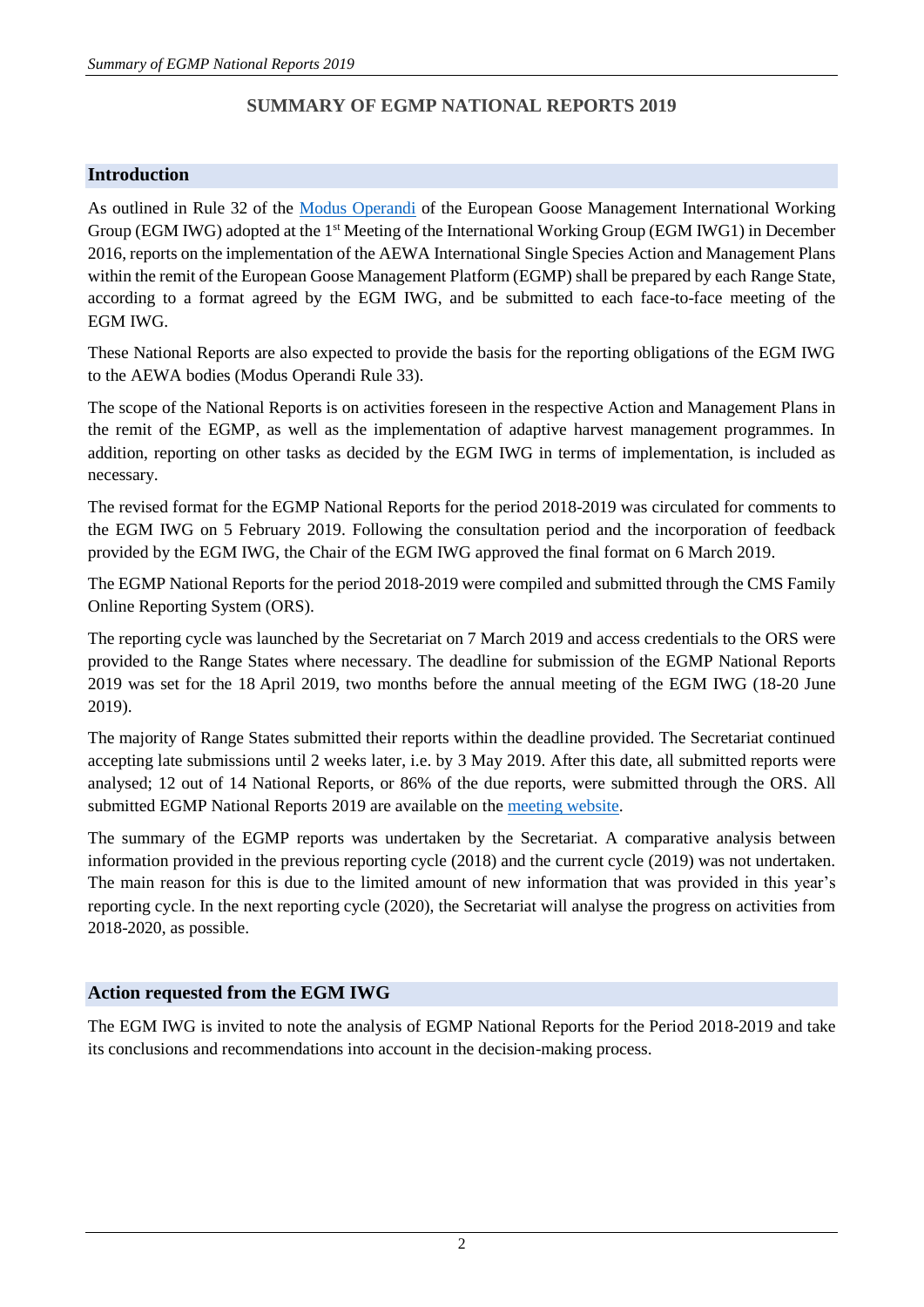# **Table of Contents**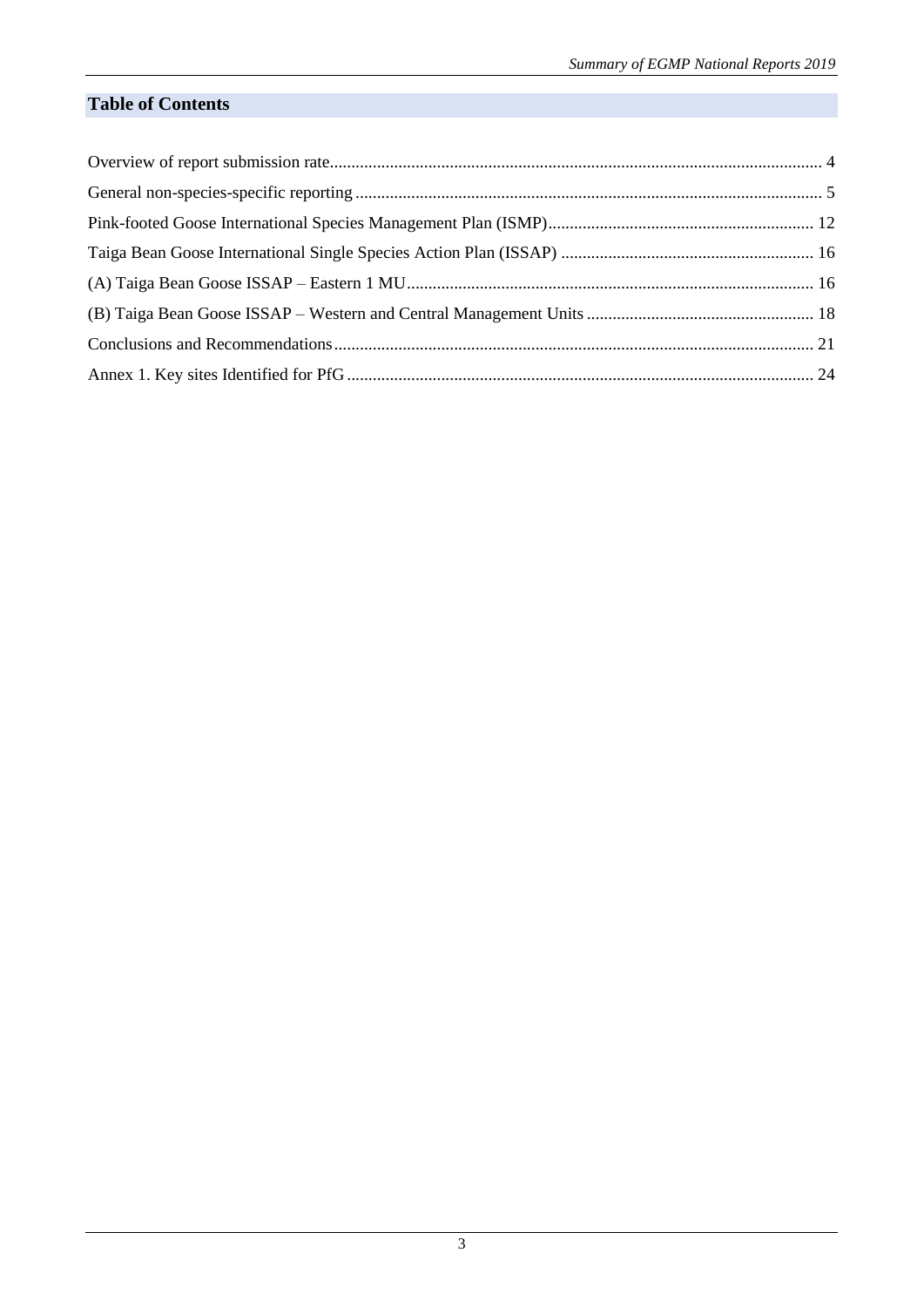#### <span id="page-3-0"></span>**Overview of report submission rate**

As of 3 May 2019, 86 % (12 out of 14) of the EGM IWG Range States submitted a National Report for 2018-2019 (Figure 1).

#### *Submitted:*

Belgium, Denmark, Estonia, Finland, France, Germany, Latvia, Netherlands, Norway, Sweden, Ukraine und UK

*Not submitted:*

Belarus, Iceland

*Non-participating Range States:*

Ireland, Lithuania, Poland, Russia, Spain



*Figure 1. Overview of reports submitted by EGMP Range States*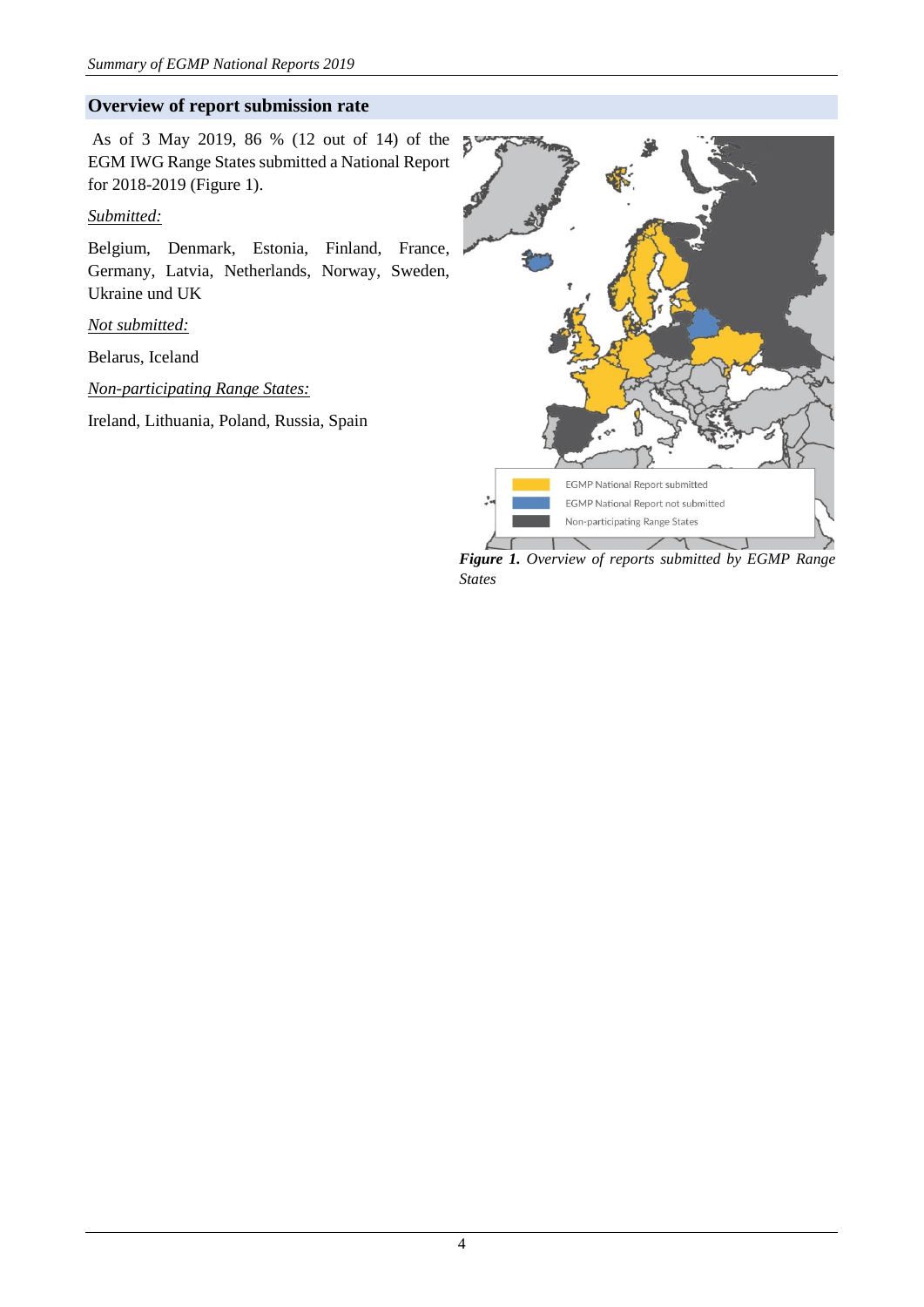#### <span id="page-4-0"></span>**General non-species-specific reporting<sup>1</sup>**

This section summarizes the main information provided by the Range States on general issues, mainly agricultural damage and conflict and the type of management measures that area applied in each country to reduce the damage and conflict. The information provided has been forwarded to the Coordinator of the EGMP Agriculture Task Force for further analysis. More specific details on the current situation in each Range State are contained in Doc. AEWA/EGMIWG/Inf.4.15 (An overview of the Management Measures for Geese in Range States of the European Goose Management Platform).

#### *Level of Monitoring Agricultural Conflict*

Range States were asked to report on the level of agricultural conflict (damage, complaints) with geese in their country.

Nine Range States (75% of RRS; 64% of PRS) are monitoring the level of agricultural conflict, whilst two Range States (17% of RRS; 14% of PRS) stated not to monitor agricultural conflict (Denmark and Latvia) and one stated the issue not relevant (France; Figure 2).

Range States monitoring agricultural conflicts



*Figure 2. Range States monitoring agricultural conflicts*

Range States gave details of the monitoring methods, units, frequency and coverage, including compensation schemes, the use of questionnaires for farmers about conflicts between wildlife and agriculture and monitoring activities conducted by scientific institutions.

Some monitoring activities are species-specific, e.g. in Belgium species-specific activities are undertaken for the Barnacle Goose (BG), Pink-footed Goose (PfG), Taiga Bean Goose (TBG) and Greylag Goose (GG), as well as other species of geese. In Norway most activities are targeted at the PfG and GG. One Range State (Latvia) states that damage is caused by mixed flocks in a field and is not species-specific.

Table 1 outlines the level and detail of monitoring activities taken by each Range State.

*Table 1. Level of monitoring agricultural conflict*

| <b>Level</b>    | <b>Detail</b>                      | # of Range<br><b>States</b> | %RRS  | % PRS | <b>Range States</b>       |
|-----------------|------------------------------------|-----------------------------|-------|-------|---------------------------|
| <b>National</b> | species-specific<br>activities     | $\Omega$                    | $0\%$ | 0%    |                           |
|                 | non-species-specific<br>activities | $\overline{2}$              | 17%   | 14%   | Finland, Estonia          |
|                 | species-specific<br>activities     | $\overline{c}$              | 17%   | 14%   | Belgium, Norway           |
| <b>Regional</b> | non-species-specific<br>activities | 3                           | 25%   | 21%   | Finland, Germany, Ukraine |
| Local           | species-specific<br>activities     | $\overline{c}$              | 17%   | 14%   | Netherlands, Ukraine      |
|                 | non-species-specific<br>activities | 3                           | 25%   | 21%   | Germany, Sweden, UK       |

<sup>1</sup> Reporting Range States (RRS), Participating Range States (PRS)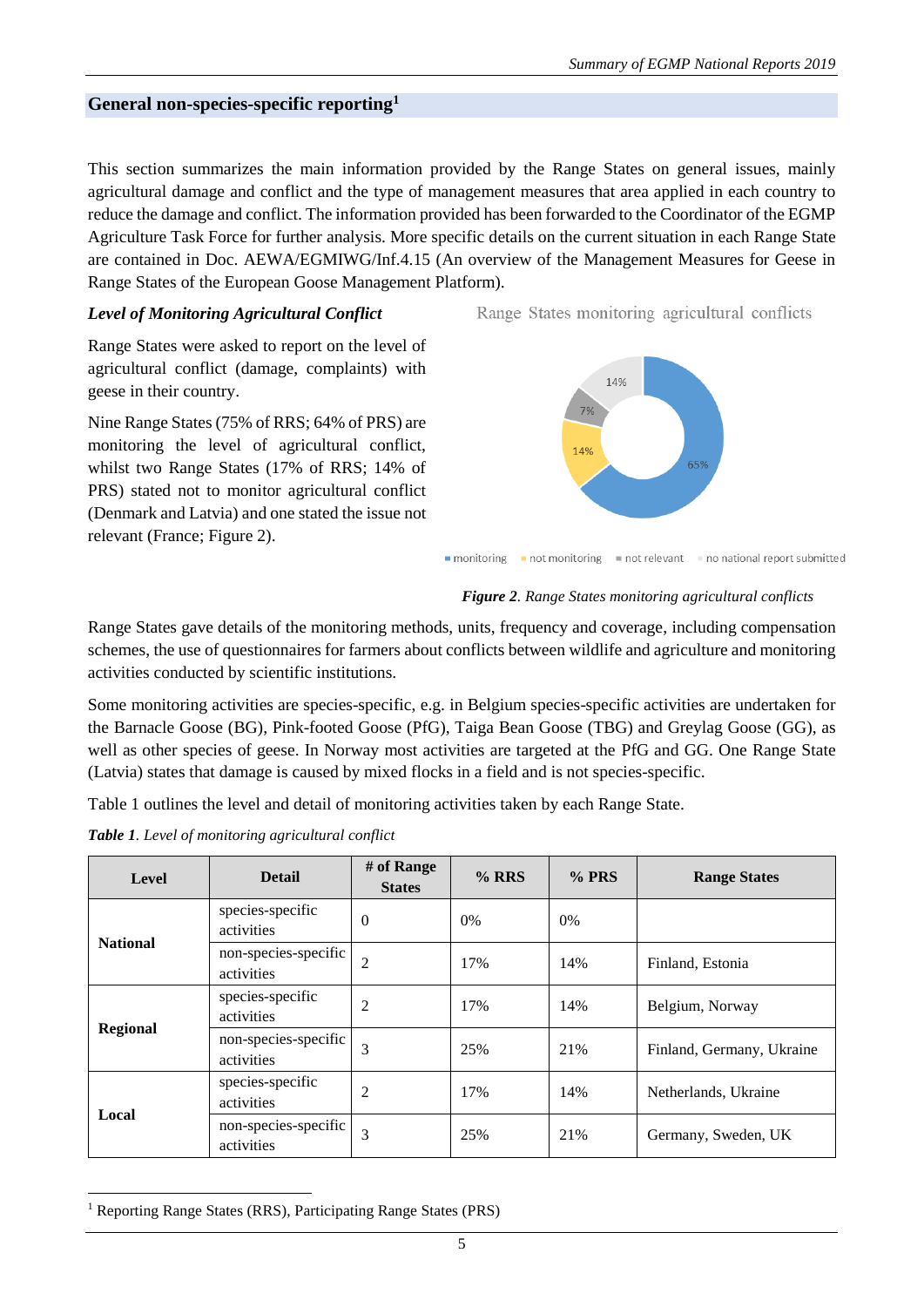## *Management Measures applied to Manage Agricultural Conflicts Related to Geese*

Reporting on the management measures that are applied to address agricultural conflict, an overview is given in Table 2 for each individual Range State. For the 12 reporting Range States, Figure 3 indicates the management measures that are applied to manage agricultural conflicts related to geese and how many countries are evaluating the effectiveness of each of these measures.

More detail on the types of measures specified by each Range State is outlined in Tables 3-7 below for the 11 Range States reporting agricultural conflicts present in their country (no conflict reported in France).

*Table 2. Overview of management measures per country (*● *measure applied;* ○ *measure not applied)*

|                               | Belgium   | <b>Denmark</b> | Estonia   | Finland   | France    | Germany   | Latvia    | Netherlands | Norway    | Sweden    | Ukraine   | UK        |
|-------------------------------|-----------|----------------|-----------|-----------|-----------|-----------|-----------|-------------|-----------|-----------|-----------|-----------|
| Compensation<br>schemes       | $\bullet$ | $\circ$        | $\bullet$ | $\bullet$ | $\circ$   | $\bullet$ | $\bullet$ | $\bullet$   | $\bullet$ | $\bullet$ | $\circ$   | $\circ$   |
| <b>Subsidy</b><br>schemes     | $\circ$   | $\circ$        | $\circ$   | $\circ$   | $\circ$   | $\bullet$ | $\circ$   | $\circ$     | $\circ$   | $\circ$   | $\circ$   |           |
| <b>Scaring</b><br>schemes     |           | $\bullet$      | $\bullet$ | $\bullet$ | $\circ$   | $\bullet$ | $\bullet$ | $\bullet$   | $\bullet$ | $\bullet$ | $\bullet$ |           |
| Goose<br>foraging areas       | $\bullet$ | $\circ$        | $\circ$   | $\circ$   | $\circ$   | $\bullet$ | $\circ$   | $\bullet$   | $\circ$   | $\bullet$ | $\circ$   | $\circ$   |
| <b>Derogation</b><br>shooting |           | $\bullet$      | $\circ$   | $\circ$   | $\circ$   | $\bullet$ | $\circ$   | $\bullet$   | $\bullet$ | $\bullet$ | $\circ$   | $\bullet$ |
| <b>Other</b><br>measures      | $\circ$   | $\circ$        | $\circ$   | $\bullet$ | $\circ$   | $\bullet$ | $\circ$   | $\circ$     | $\circ$   | $\circ$   | $\circ$   | $\circ$   |
| Not relevant                  | $\circ$   | $\circ$        | $\circ$   | $\circ$   | $\bullet$ | $\circ$   | $\circ$   | $\circ$     | $\circ$   | $\circ$   | $\circ$   | $\circ$   |



*Figure 3. Measures applied to manage agricultural conflicts related to geese*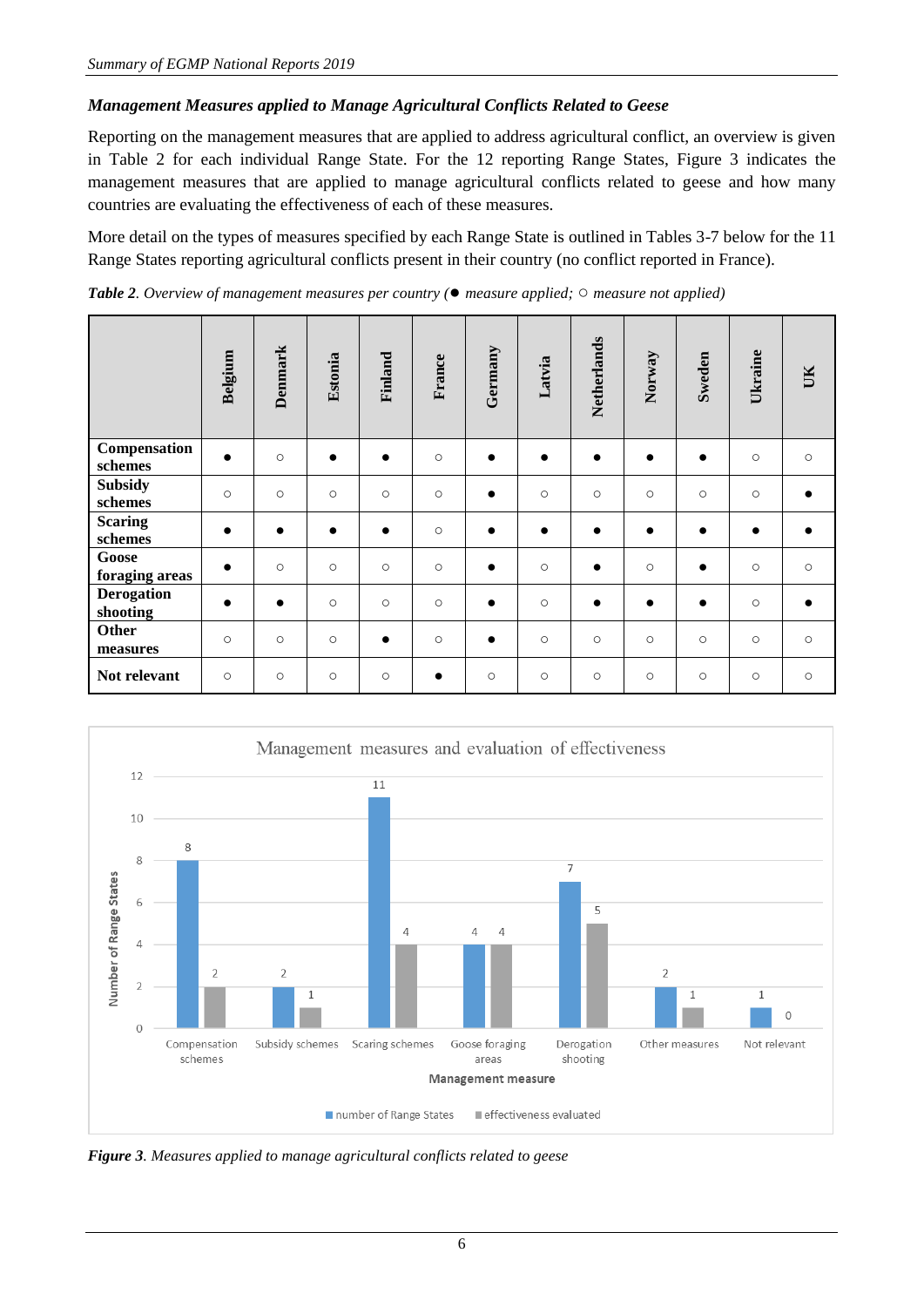## *Compensation Schemes*

Compensation schemes (payments to farmers for losses e.g. crop damage) are implemented on national (Estonia and Latvia), regional (Belgium, Finland, Germany, Netherlands, Norway and Sweden) and local (Finland and Sweden) level, with effectiveness monitored only in the Netherlands and Norway.

Financial compensation is calculated by the agricultural authorities with varying formulas (per kg dry matter, reduction of yield in comparison to reference plots, etc.). More details on reporting on compensation schemes in the Range States is found below in Table 3.

| Level           | <b>Detail</b>                            | # of<br>Range<br><b>States</b> | $\frac{6}{6}$<br><b>RRS</b> | $\frac{6}{6}$<br><b>PRS</b> | Range<br><b>States</b>                                     | # Range<br><b>states</b><br>evaluating<br>effective-<br>ness | $\frac{0}{0}$<br><b>RRS</b> | $\frac{6}{6}$<br><b>PRS</b> | Range<br><b>States</b><br>evaluating<br>effective-<br>ness |
|-----------------|------------------------------------------|--------------------------------|-----------------------------|-----------------------------|------------------------------------------------------------|--------------------------------------------------------------|-----------------------------|-----------------------------|------------------------------------------------------------|
|                 | species-specific<br>compensation         |                                | $0\%$                       | 0%                          |                                                            |                                                              | 0%                          | 0%                          |                                                            |
| <b>National</b> | non-species-<br>specific<br>compensation | 2                              | 17%                         | 14%                         | Estonia,<br>Latvia                                         |                                                              | $0\%$                       | 0%                          |                                                            |
| <b>Regional</b> | species-specific<br>compensation         | 1                              | 8%                          | 7%                          | Norway                                                     | 1                                                            | 8%                          | 7%                          | Norway                                                     |
|                 | non-species-<br>specific<br>compensation | 5                              | 42%                         | 36%                         | Belgium,<br>Finland,<br>Germany,<br>Netherlands,<br>Sweden | $\mathbf{1}$                                                 | 8%                          | 7%                          | Netherlands                                                |
|                 | species-specific<br>compensation         |                                | 0%                          | 0%                          |                                                            |                                                              | 0%                          | 0%                          |                                                            |
| Local           | non-species-<br>specific<br>compensation | $\overline{2}$                 | 17%                         | 14%                         | Finland,<br>Sweden                                         |                                                              | 0%                          | 0%                          |                                                            |

<sup>2</sup> E.g. payments to farmers for losses e.g. crop damage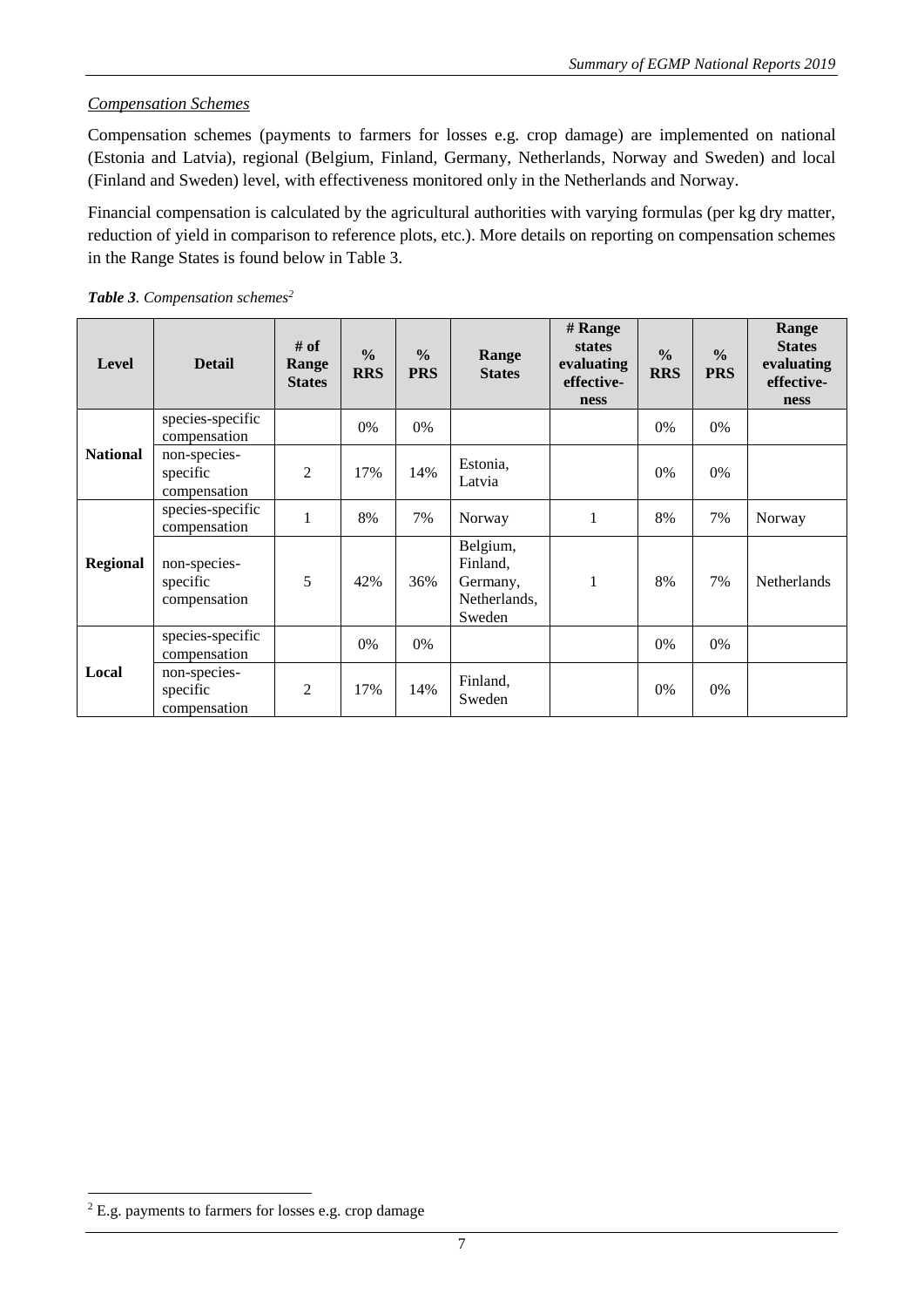#### *Subsidy Schemes*

Subsidy schemes to farmers (payments to support farmers to provide for/tolerate geese on their land, replacing agricultural use) are provided in Germany and in the UK. Whereas in Germany the subsidy schemes entail providing forage for geese on fields in the winter months (Schleswig-Holstein), thereby ensuring agricultural use of the fields from springtime onwards, in the UK payments are calculated according to the additional cost of providing habitats for geese, as well as the profit foregone when geese consume these crops. Table 4 below shows figures on the use of subsidy schemes by Range States, as well as the extent of monitoring used to evaluate the effectiveness.

#### *Table 4. Subsidy schemes<sup>3</sup>*

| <b>Level</b>    | <b>Detail</b>                             | # of<br>Range<br><b>States</b> | $\frac{0}{0}$<br><b>RRS</b> | $\frac{0}{0}$<br><b>PRS</b> | Range<br><b>States</b> | # Range<br>states<br>evaluating<br>effectiveness | $\frac{6}{6}$<br><b>RRS</b> | $\frac{0}{0}$<br><b>PRS</b> | <b>Range States</b><br>evaluating<br>effectiveness |
|-----------------|-------------------------------------------|--------------------------------|-----------------------------|-----------------------------|------------------------|--------------------------------------------------|-----------------------------|-----------------------------|----------------------------------------------------|
|                 | species-<br>specific<br>subsidies         |                                | 0%                          | 0%                          |                        |                                                  | 0%                          | 0%                          |                                                    |
| <b>National</b> | non-<br>species-<br>specific<br>subsidies |                                | 0%                          | 0%                          |                        |                                                  | 0%                          | 0%                          |                                                    |
|                 | species-<br>specific<br>subsidies         |                                | 0%                          | 0%                          |                        |                                                  | 0%                          | 0%                          |                                                    |
| <b>Regional</b> | non-<br>species-<br>specific<br>subsidies |                                | 0%                          | 0%                          |                        |                                                  | 0%                          | 0%                          |                                                    |
|                 | species-<br>specific<br>subsidies         | 1                              | 8%                          | 7%                          | <b>UK</b>              | $\mathbf{1}$                                     | 8%                          | 7%                          | <b>UK</b>                                          |
| Local           | non-<br>species-<br>specific<br>subsidies | $\mathbf{1}$                   | 8%                          | 7%                          | Germany                |                                                  | 0%                          | 0%                          |                                                    |

<sup>&</sup>lt;sup>3</sup> E.g. payments to support farmers to provide for/tolerate geese on their land, replacing agricultural use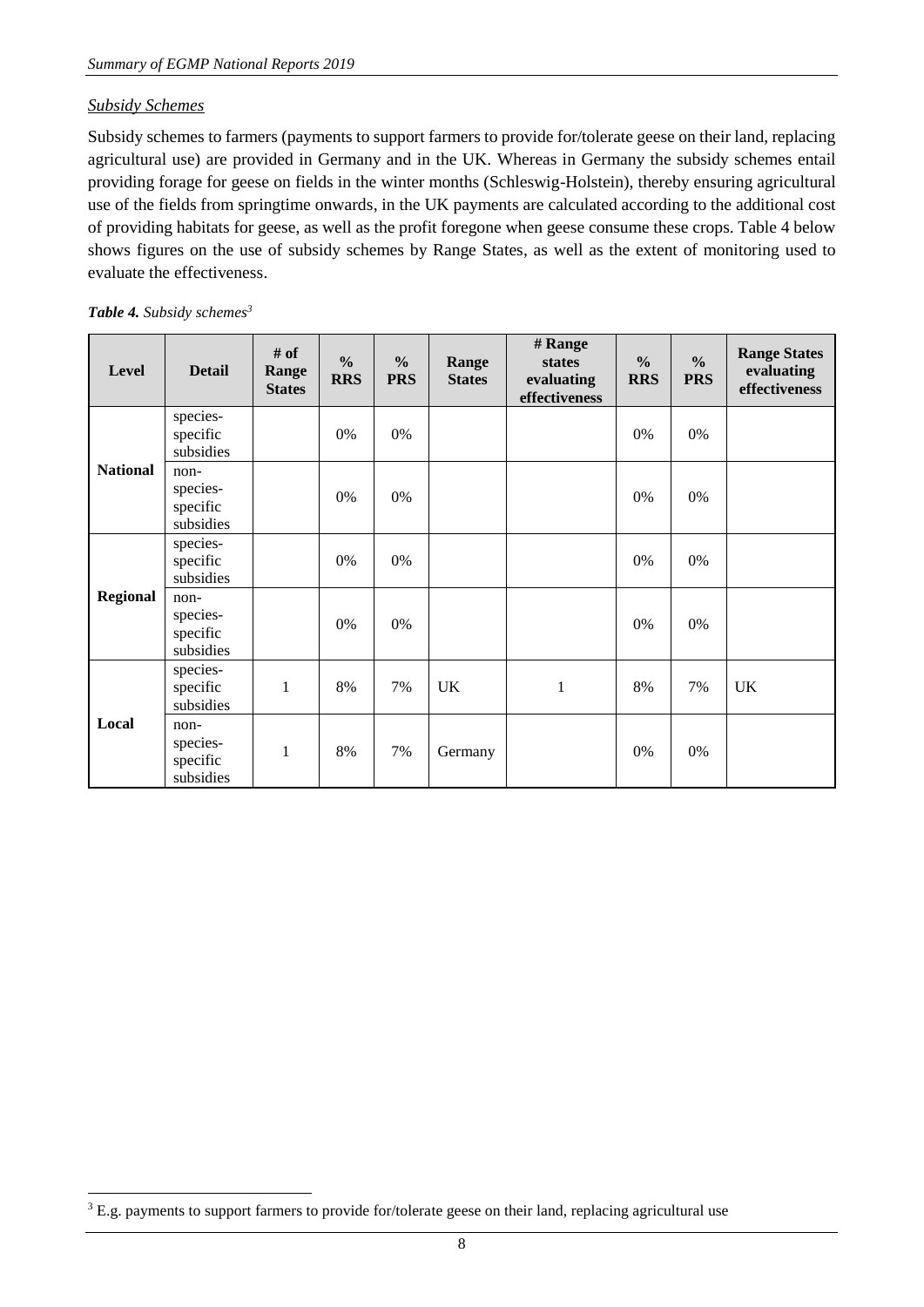## *Scaring Schemes*

Scaring schemes or preventive measures designed to actively keep geese away from farmland are widely used by Range States on national, regional and local level. Visual and acoustic scaring devices are used, as well as repellents and other measures. In some Range States advice is provided by the Ministry of Environment on the use of scaring devices. Belgium reports, that the extent of the use of scaring devices is regulated by law for farmers seeking compensation. This exempts areas designated for wintering waterbirds, where scaring is not a mandatory prerequisite for compensation. However, effectiveness is only evaluated in less than half of the Range States that have provided information about scaring schemes (4 out of 11).

| Level           | $#$ of Range<br><b>States</b> | $%$ RRS | % PRS | <b>Range States</b>                                                       | # Range<br><b>states</b><br>evaluating<br>effectiveness | $%$ RRS | % PRS | Range<br><b>States</b><br>evaluating<br>effectiveness |
|-----------------|-------------------------------|---------|-------|---------------------------------------------------------------------------|---------------------------------------------------------|---------|-------|-------------------------------------------------------|
| <b>National</b> | 3                             | 25%     | 21%   | Denmark,<br>Estonia,<br>Latvia                                            |                                                         | $0\%$   | $0\%$ |                                                       |
| <b>Regional</b> | 3                             | 25%     | 21%   | Belgium,<br>Netherlands,<br>Sweden                                        | $\overline{2}$                                          | 17%     | 14%   | Netherlands.<br>Sweden                                |
| Local           | 7                             | 58%     | 50%   | Finland,<br>Germany,<br>Netherlands,<br>Norway,<br>Sweden,<br>Ukraine, UK | 4                                                       | 33%     | 29%   | Netherlands,<br>Norway,<br>Sweden, UK                 |

| Table 5. Scaring schemes or other preventive measures <sup>4</sup> |  |  |
|--------------------------------------------------------------------|--|--|
|                                                                    |  |  |

## *Designation of Accommodation areas (goose foraging areas)*

The designation of accommodation areas is a viable non-lethal method to ease the widespread grazing pressure on agriculture fields. Belgium and Germany report that some areas have been specifically allocated as Special Protection Areas (SPAs) under the Birds Directive and are regularly monitored. In Lower Saxony, Germany, farmers tolerate geese in these SPAs and have joined agri-environmental schemes under which they are paid for the loss of biomass caused by foraging geese. Table 6 outlines Range States reporting on accommodation areas.

#### *Table 6. Accommodation areas<sup>5</sup>*

| Level           | # of Range<br><b>States</b> | $\frac{0}{0}$<br><b>RRS</b> | % PRS | Range<br><b>States</b>                         | # Range<br>states<br>evaluating<br>effectiveness | $\frac{0}{0}$<br><b>RRS</b> | $%$ PRS | <b>Range States</b><br>evaluating<br>effectiveness |
|-----------------|-----------------------------|-----------------------------|-------|------------------------------------------------|--------------------------------------------------|-----------------------------|---------|----------------------------------------------------|
| <b>National</b> |                             | 0%                          | 0%    |                                                |                                                  | $0\%$                       | $0\%$   |                                                    |
| <b>Regional</b> | $\overline{4}$              | 33%                         | 29%   | Belgium,<br>Germany,<br>Netherlands,<br>Sweden | 4                                                | 33%                         | 29%     | Belgium,<br>Germany,<br>Netherlands,<br>Sweden     |
| Local           | $\overline{2}$              | 17%                         | 14%   | Germany,<br>Sweden                             | $\overline{c}$                                   | 17%                         | 14%     | Germany,<br>Sweden                                 |

<sup>4</sup> Measures designed to actively keep geese away from farmland

<sup>5</sup> Designation of goose foraging areas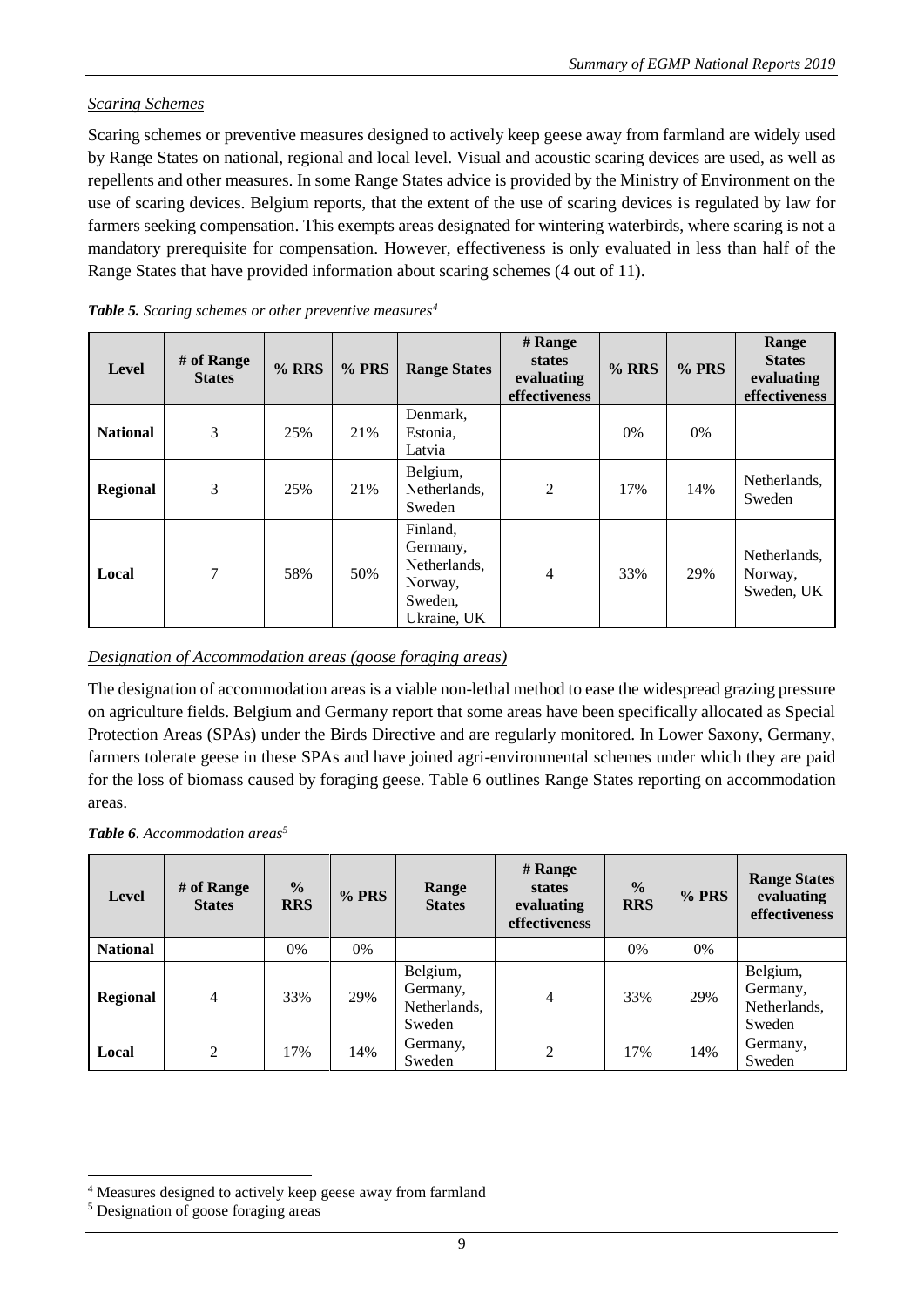#### *Derogation Shooting*

Derogation shooting to keep geese away from sensitive crops and/or to reduce population is used as another measure to contain agricultural conflict with geese in some of the Range States. Reporting on derogation shooting is compiled in Table 7 below. Range States report derogation shooting to be applied in line with the EU Birds Directive. Licenses for shooting under derogation are granted upon application and assessment of the related conflict and damage to crops.

#### *Table 7. Derogation shooting<sup>6</sup>*

| <b>Level</b>    | # of Range<br><b>States</b> | %RRS | % PRS | <b>Range States</b>               | # Range<br>states<br>evaluating<br>effectiveness | %RRS | $%$ PRS | Range<br><b>States</b><br>evaluating<br>effectiveness |
|-----------------|-----------------------------|------|-------|-----------------------------------|--------------------------------------------------|------|---------|-------------------------------------------------------|
| <b>National</b> |                             | 8%   | 7%    | Denmark                           |                                                  | 0%   | 0%      |                                                       |
| <b>Regional</b> | 2                           | 17%  | 14%   | Belgium,<br><b>Netherlands</b>    | 2                                                | 17%  | 14%     | Belgium,<br>Netherlands                               |
| Local           | 4                           | 33%  | 29%   | Germany,<br>Norway,<br>Sweden, UK | 3                                                | 25%  | 21%     | Norway,<br>Sweden, UK                                 |

#### *Other Measures*

1

In Finland the hunting season of Greylag and other geese was opened exceptionally in agricultural fields, to alleviate the damage on fields. Germany also reports providing additional grasslands for feeding of livestock in areas where the first cut of grasslands used for animal husbandry has been damaged by geese (Schleswig-Holstein). The effectiveness of these measures has not been evaluated.

#### *New or Adjusted Existing Legislation for Implementation of Adaptive Harvest Management (AHM)*

The EGM IWG adopted a Guidance on Implementation of Adaptive Harvest Management (AHM) through Domestic Legal Regulations at their 3<sup>rd</sup> meeting (EGM IWG3). The purpose of this guidance is to provide model legal approaches for transposing annual international decisions concerning harvest quotas and season opening/closure into national decision-making processes and collecting comprehensive harvest data to suit the AHM process annually.

Range States were asked to report if this guidance was used to create new or adjust existing legislation for the implementation of AHM, within the framework of the EGMP (see Figure 4).

Finland, Germany and the Netherlands report that the existing legislation has been reviewed and no need has been identified either for adjustment of existing legislation or development of new legislation. In Finland the TBG hunting is regulated on annual basis, based on the decisions that are taken by the EGM IWG.

Whilst Sweden reports that the development of new / adjusted legislation is under technical discussion in the country, in France new legislation is currently undergoing political discussion with the view to include provisions on AHM. The new bill, establishing the AFB-ONCFS, modifying the mission of Hunters' Federations and reinforcing the Environment Policy has been adopted on National Assembly level and is to be examined by the Senate with the view to enter into force in summer 2019. Belgium and the UK report that the legislation has not been reviewed yet.

<sup>6</sup> Derogation shooting to keep geese away from sensitive crops and/or to reduce population size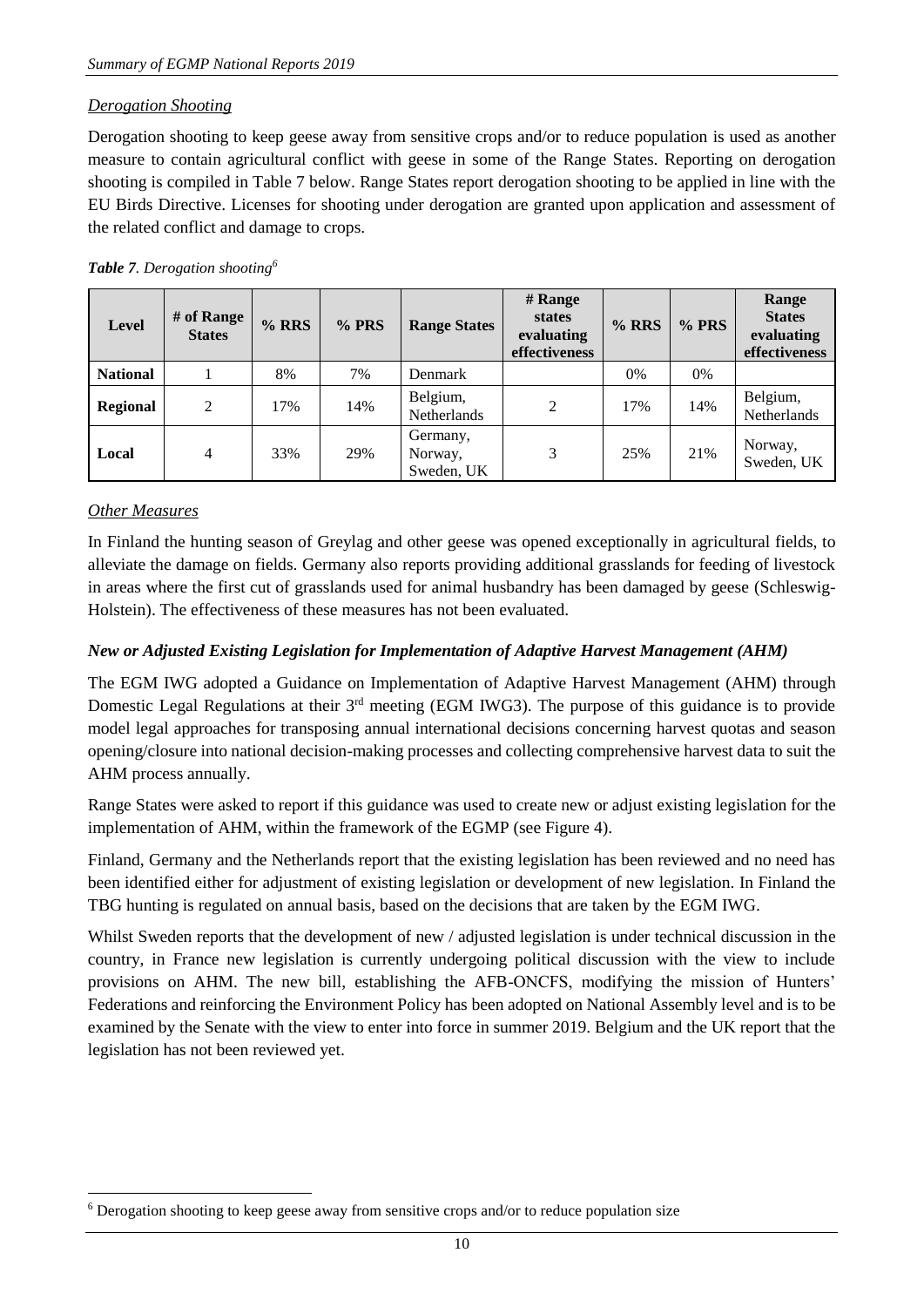

New or adjusted existing legislation for implementation of AHM

*Figure 4. New or adjusted existing domestic legislation for the purpose of AHM implementation*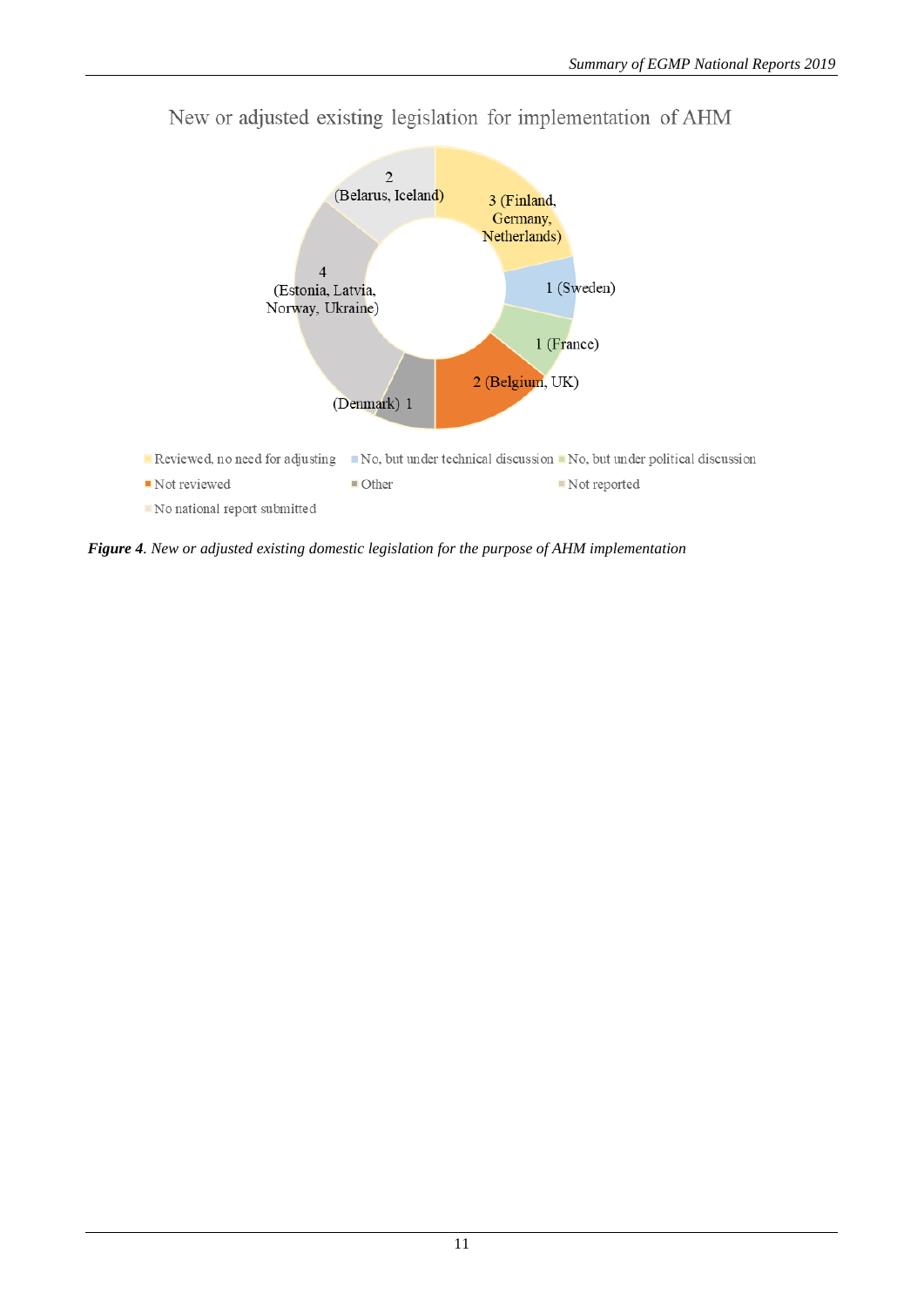## <span id="page-11-0"></span>**Pink-footed Goose International Species Management Plan (ISMP)**

All four Range States to the Svalbard population of the PfG (Belgium, Denmark, Netherlands and Norway) have reported on the implementation of the International Species Management Plan (ISMP) for the population. In addition, two Range States (Sweden and Finland), which have been admitted as observers to the PfG ISMP implementation process, have also provided relevant information.

## *National, Regional or Local Management Plans for the PfG*

According to the PfG ISMP, Range States should endeavour to produce national/local management plans, ensuring recreational activities are established and evaluated at local level (economic and cultural value) *(PfG ISMP, p.29)*. Range States were asked to report on the establishment of any national, regional and/or local management plan/s that are in place to implement the PfG ISMP.

Of the four Range States only Norway reported the adoption and implementation of a regional (sub-national) management plan for the PfG in Mid- and North-Norway, also promoting recreational uses such as tourism and hunting.

Belgium has indicated that, mainly by accommodating the winter flocks of the PfG, conservation goals have been set in the country and no open hunting season exists. This is not planned to be altered, as long as numbers of geese in the fields do not increase and damage stays limited.

Denmark has not yet decided on the development of a management plan; however, the PfG ISMP is being implemented directly.

The Netherlands reports that no species-specific management plans are being implemented in the country. The responsibility for fauna management lies with the provinces. PfG occur only in Friesland in larger numbers, but not sufficient to act in a management context.

Finland has indicated that the PfG is a protected species in Finland and therefore not huntable, while Sweden indicated that this is a new species in the country with only few birds spread over large areas.

#### *National, Regional or Local Working Group for the Implementation of the PfG ISMP*

Range States were asked whether a national, regional and/or local working group to support the implementation of the PfG ISMP had been established in their countries. Except for the Netherlands, all Range States of the PfG (Belgium, Denmark and Norway) have established a working group. An overview is provided in Table 8.

| <b>Range State</b> | <b>Working Group</b> | <b>Type of WG</b> |
|--------------------|----------------------|-------------------|
| <b>Belgium</b>     |                      | Regional          |
| <b>Denmark</b>     |                      | National          |
| <b>Finland</b>     | ∩                    |                   |
| <b>Netherlands</b> | Ω                    |                   |
| <b>Norway</b>      |                      | N/A               |
| <b>Sweden</b>      |                      |                   |

*Table 8. Overview of national, regional or local working groups (*● *yes;* ○ *no)*

In Belgium, the implementation of the PfG ISMP is coordinated within the Flemish Goose Working Group the only region for wintering PfG. This working group meets at least annually and is composed of different stakeholders, dealing with general and specific EGMP-related issues, discussing population size, trends and agricultural damage of wintering geese. The working group aims to reach consensus for a clear recommendation, which the National Government Representative will bring to the EGM IWG and other EGMP-related meetings.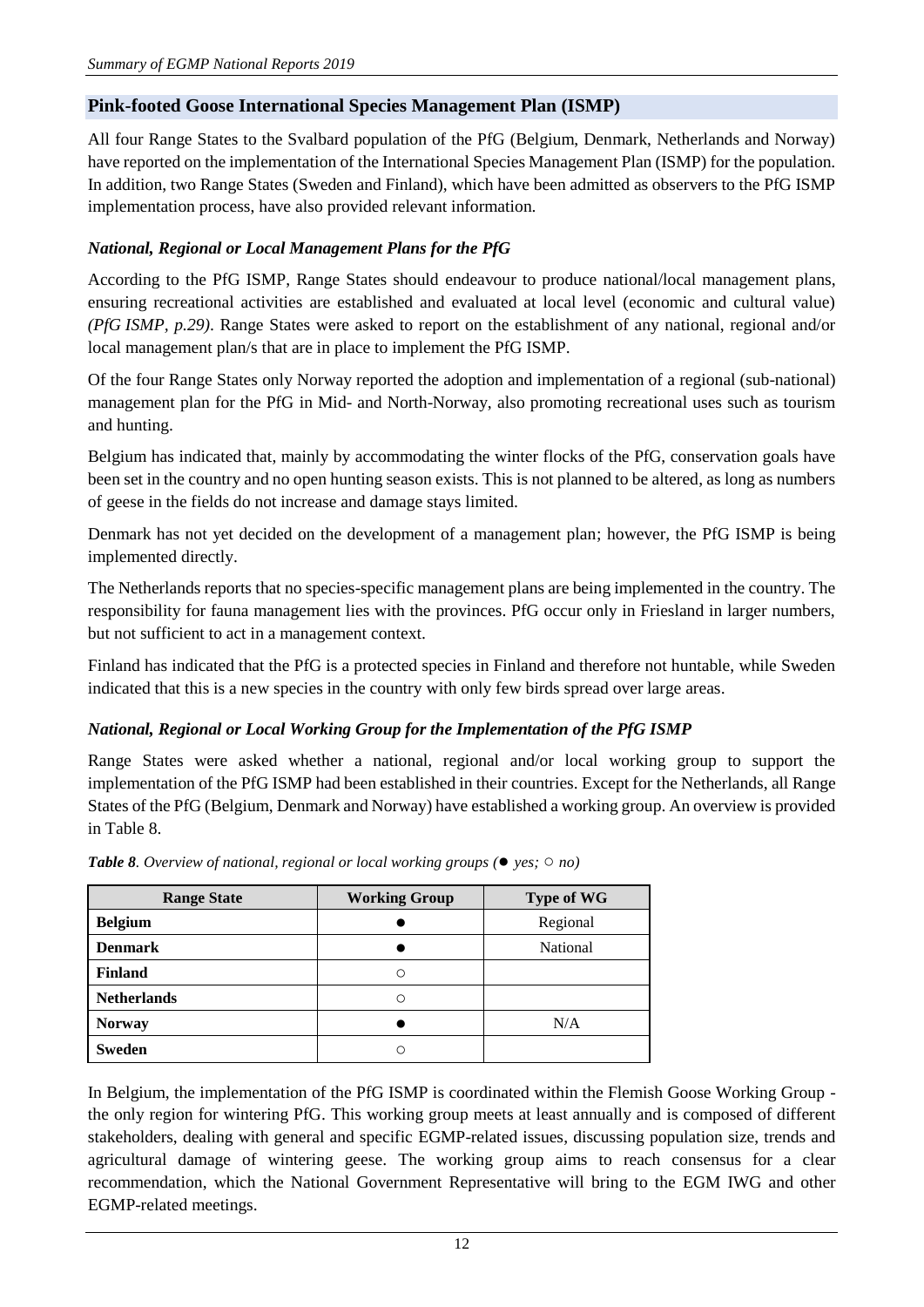Similarly, Denmark has established a working group on national level, advising the Ministry of Environment and Food and forming the national delegation at the EGM IWG meetings. The group gives input to documents, draft management plans, etc. prior to any decision-making. Norway also has a working group for PfG in place.

The Netherlands has established working group that takes care of all EGMP-related issues. The group is not species-specific in its work and encompasses all EGMP work.

Finland indicates that although no working group has been established, the implementation of the PfG ISMP is the responsibility of the Ministry of Environment together with regional governmental organisations and Sweden indicated the establishment of a national working group for the management of geese, swans and cranes.

## **PfG ISMP Objective 1. Maintain a Sustainable and Stable PfG Population and its Range**

## *Key sites identified for PfG*

Range States were asked to provide a list of key sites that have been identified for PfG. Out of the six countries that responded to this question, five countries have identified key areas for the PfG (Figure 5) and provided details on these sites, including location, habitat types and protection status (see Annex 1).

Sweden reported the PfG being a relatively new species with no key sites determined yet.



*Figure 5. Key sites identified for the Pink-footed Goose in Range States*

# *Measures to Restore/Rehabilitate PfG Roosting and/or Feeding Habitats*

Range States were asked to provide information on measures taken to restore and/or rehabilitate PfG roosting and/or feeding habitats and to give information if these measures are being implemented in staging and wintering areas. Figure 6 shows which Range States have measures in place for staging and wintering areas.

Denmark applies measures in both the staging and wintering areas. Roosting sites have been protected through the NATURA 2000 network, including disturbance and hunting-free zones. Denmark has also indicated that geese are primarily foraging in adjacent farmlands (up to 40 km from roosts), which are not managed. Some of the roosting sites in the wintering areas in Denmark, which have been newly occupied are not yet designated for protection for PfG.



*Figure 6. Measures in place to restore/rehabilitate PfG roosting and/or feeding habitats*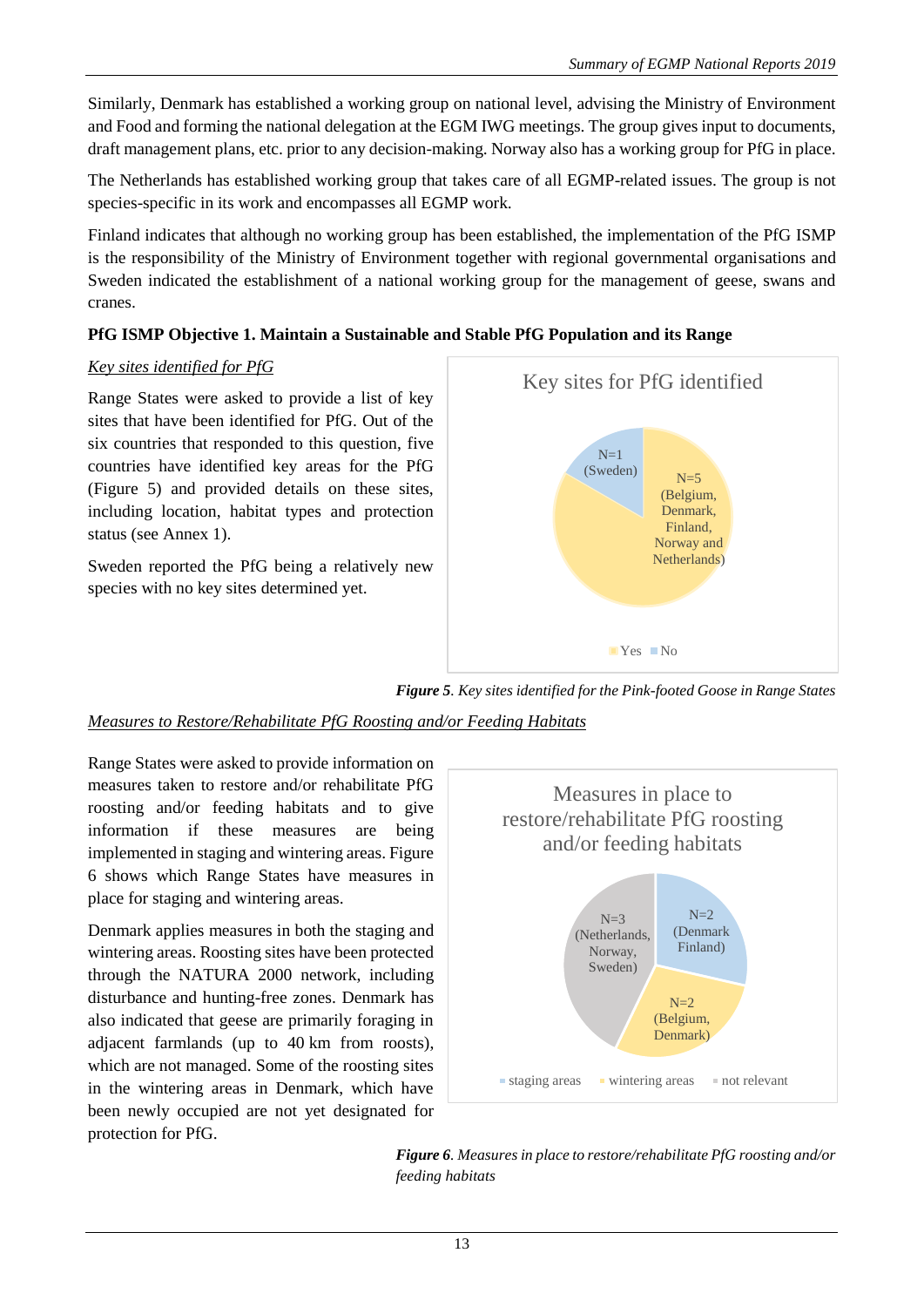Measures in the wintering sites in Belgium mostly focus on the restoration of wet polder grasslands in order to provide good foraging opportunities for PfG in nature reserves and to reduce agricultural damage in the surrounding areas.

In Finland, habitat restoration and recurring management measures (removing the reed, grazing and mowing of coastal meadows) were carried out as an ongoing activity, including the most important roosting areas for PfG. In Sweden, no former roosting or feeding habitats are known.

# *Preventing PfG Breeding in Mainland Norway*

The development and implementation of a program for prevention of PfG breeding in the mainland of Norway was included as a medium priority result in the PfG ISMP. Norway was asked to report on the implementation of such a programme and reported that such a programme has not yet been developed.

# **PfG ISMP Objective 2. Keep Agricultural Conflicts to an Acceptable Level**

## *Level of Agricultural Conflicts*

Range States were asked to provide information on the level of agricultural conflicts (e.g. crop damage) in their countries and how potential conflicts have been addressed.

Three Range States (Belgium, Denmark, Netherlands) as well as Finland and Sweden, have indicated that agricultural conflicts related to PfG are at an acceptable level (Figure 7).

In Belgium, damage caused by PfG is compensated and habitat restoration is undertaken in nature reserves to accommodate wintering PfG and keep them away from agricultural lands.

Denmark reported that in autumn and winter PfG primarily forage on waste crops (cereal and maize stubble), supplemented by pastures and winter cereal, limited to cold winters; whereas in spring, PfG forage on pastures. In the past, PfG caused



damage to newly sown spring cereal fields (taking *Figure 7. Level (acceptable or not) of agricultural conflict*

grain). However, nowadays, PfG depart on spring migration for Norway in late March/early April, prior to the sowing of spring cereals. Netherlands indicated that compared to other species, agricultural damage by PfG is hardly an issue. Sweden has indicated that so far, there have not been any reports from farmers on damages caused by PfG.

Only Norway has reported that agricultural damage in Norway is not at an acceptable level.

# **PfG ISMP Objective 3. Avoid Increase in Tundra Vegetation Degradation in the Breeding Range**

# *Monitoring the Extent of Arctic Tundra Degradation on Svalbard Caused by PfG*

Norway indicated that the extent of arctic tundra degradation on Svalbard caused by PfG is continuously being monitored and reported an increase in the level of degradation over decades.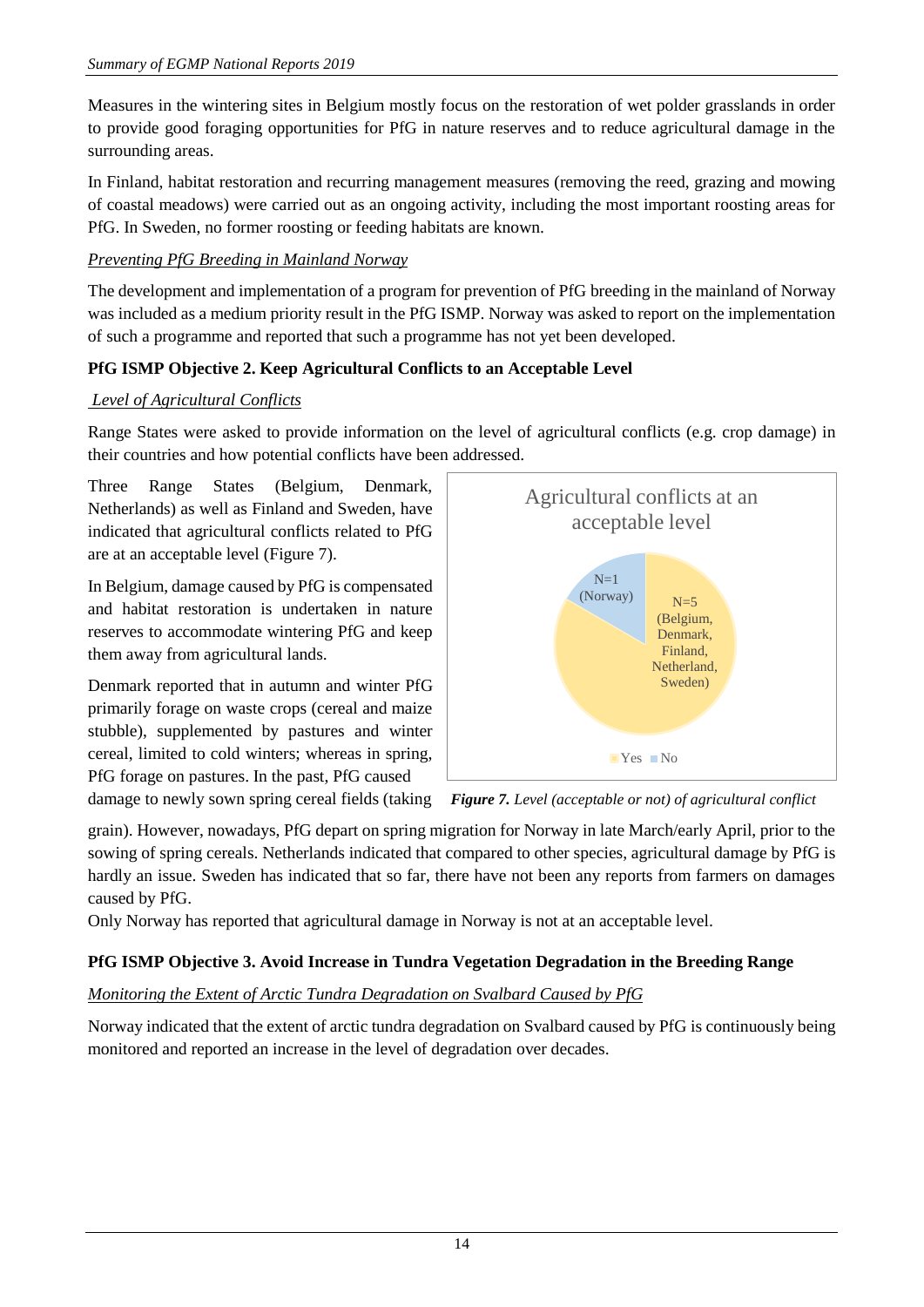## **PfG ISMP Objective 4. Allow for Recreational Use that does not Jeopardize the Population**

#### *Hunting is Conducted in a Sustainable Manner*

Denmark and Norway, as the only Range States with open hunting seasons, were asked to report on the promotion and/or implementation of any national or regional hunting-related campaigns, training programmes and/or management activities (see Table 9 for details).

*Table 9. Activities implemented in Denmark and Norway to ensure hunting in a sustainable manner (*● *yes;* ○ *no)*

|                                                     | <b>Range State</b> |               |  |  |
|-----------------------------------------------------|--------------------|---------------|--|--|
| <b>Activity</b>                                     | <b>Denmark</b>     | <b>Norway</b> |  |  |
| Wise use hunting practices                          |                    |               |  |  |
| Best practices to reduce crippling rates            |                    |               |  |  |
| Self-organization and coordination of local hunting |                    |               |  |  |

Denmark reported on a campaign by the Danish Hunters' Association to promote wise use hunting practices, including local courses in west and north Jutland. Also, a series of articles has been published in hunting magazines on wise use, species identification and goose shooting. In Norway local hunters are being trained in techniques and behaviour.

In Denmark a national plan to reduce the crippling of game, including geese, has been in place since 1997. Aarhus University has monitored the rate of crippled PfG since 1990 and the Danish Hunters' Association and the Ministry of Environment and Food have conducted several campaigns promoting the need for reduction of crippling, specifically targeting goose hunters, advocating for the use of decoys and blinds to attract geese at close range, keeping to the recommended maximum shooting distance of 25 m, as well as hunting in teams. Norway also reports that hunters are being trained with the aim to reduce crippling rates.

A project carried out by Aarhus University and the Danish Hunters' Association, running from 2012 to 2016, focused on the voluntary self-organisation of goose shooting and documented the positive effects in terms of higher bags, lower cartridge use, improved local communication, as well as reduced disturbance of geese. The Danish Hunters' Association has promoted the wider use of self-organisation in articles in hunting magazines. As well in Norway self-organisation of hunters has been promoted as a beneficial exercise to comply with the goals of the ISMP.

## *Additional Information Provided by Range States*

Denmark indicated that the PfG ISMP has positively influenced the awareness among Danish hunters, creating awareness about their role and responsibility to participate in the management of the population, as well as its wise use. The adaptation of the hunting season according to the population status has also generally been accepted by the hunters.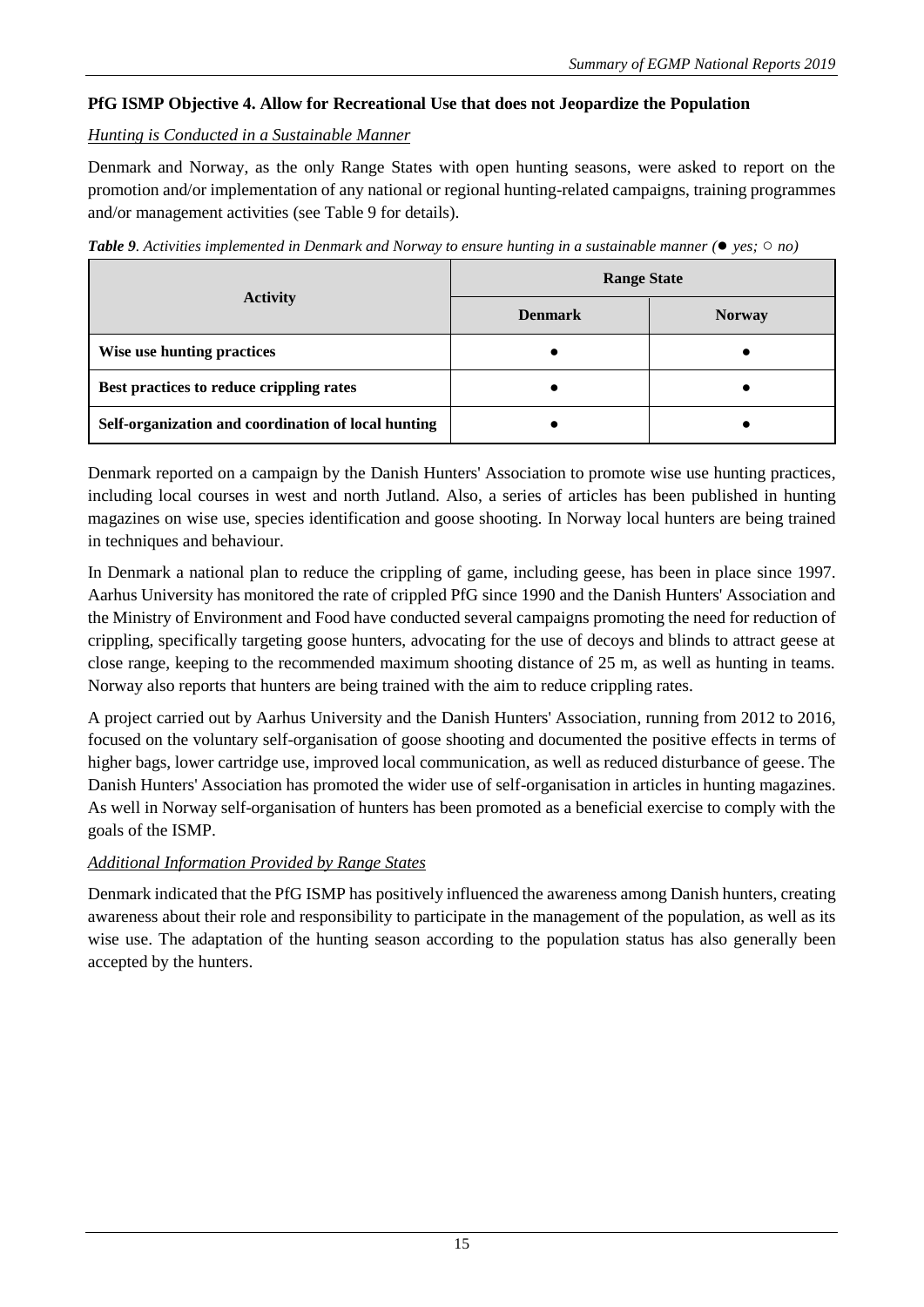#### <span id="page-15-0"></span>**Taiga Bean Goose International Single Species Action Plan (ISSAP)**

Reporting on Taiga Bean Goose has been split in two sections:

- Section A: Taiga Bean Goose ISSAP Eastern 1 Management Unit (MU)
- Section B: Taiga Bean Goose ISSAP Western and Central Management Units (MUs)

#### <span id="page-15-1"></span>**(A) Taiga Bean Goose ISSAP – Eastern 1 MU**

Participating Range States in the EGMP for the Eastern 1 MU of the TBG are **Belarus, Estonia, Germany, Latvia** and **Ukraine**. Of these Range States four (Estonia, Germany, Latvia and Ukraine) have reported in this section.

#### **TBG ISSAP Objective 1. Increase Survival Rate of Adults**

#### *Legal Harvest does not Jeopardize an Increase of Adult Survival Rates*

Three Range States - Germany, Latvia and Ukraine – have developed and adopted a legislation for the closure of hunting of TBG to allow the birds to pass before the goose hunting season is opened (see Figure 8 below), whilst Estonia has not passed a legislation yet.

In Germany legislation varies regionally with some federal states having closed the hunting of TBG in general and others not having adopted the legislation for closure yet.

In Latvia hunting of TBG is restricted from 15 September to 30 November to provide safe passage to TBGs on their autumn migration.

Ukraine prohibits spring hunting to allow the large numbers of TBG passing at this time of the year through the northern part of Ukraine. In Ukraine new instructions on the inventory of harvested game are also to be adopted before the hunting season, improving the quality of data – and information campaign and trainings are planned to follow the adoption of the instructions.



Legislation for closure of hunting of TBG

*Figure 8. Development and adoption of legislation for the closure of TBG hunting to let migrating birds pass*

#### *Knowledge is Improved on the Occurrence of TBG in all Eastern MU Range States*

Three Range States reported on the following activities to improve knowledge of the occurrence of TBG in their countries:

- Ensuring national monitoring at all known key sites;
- Providing identification training to people carrying out the monitoring activities;
- Providing equipment to people carrying out the monitoring activities;
- Carrying out a satellite/GPS tagging project on TBG in the wintering/staging areas;
- Any other relevant activities.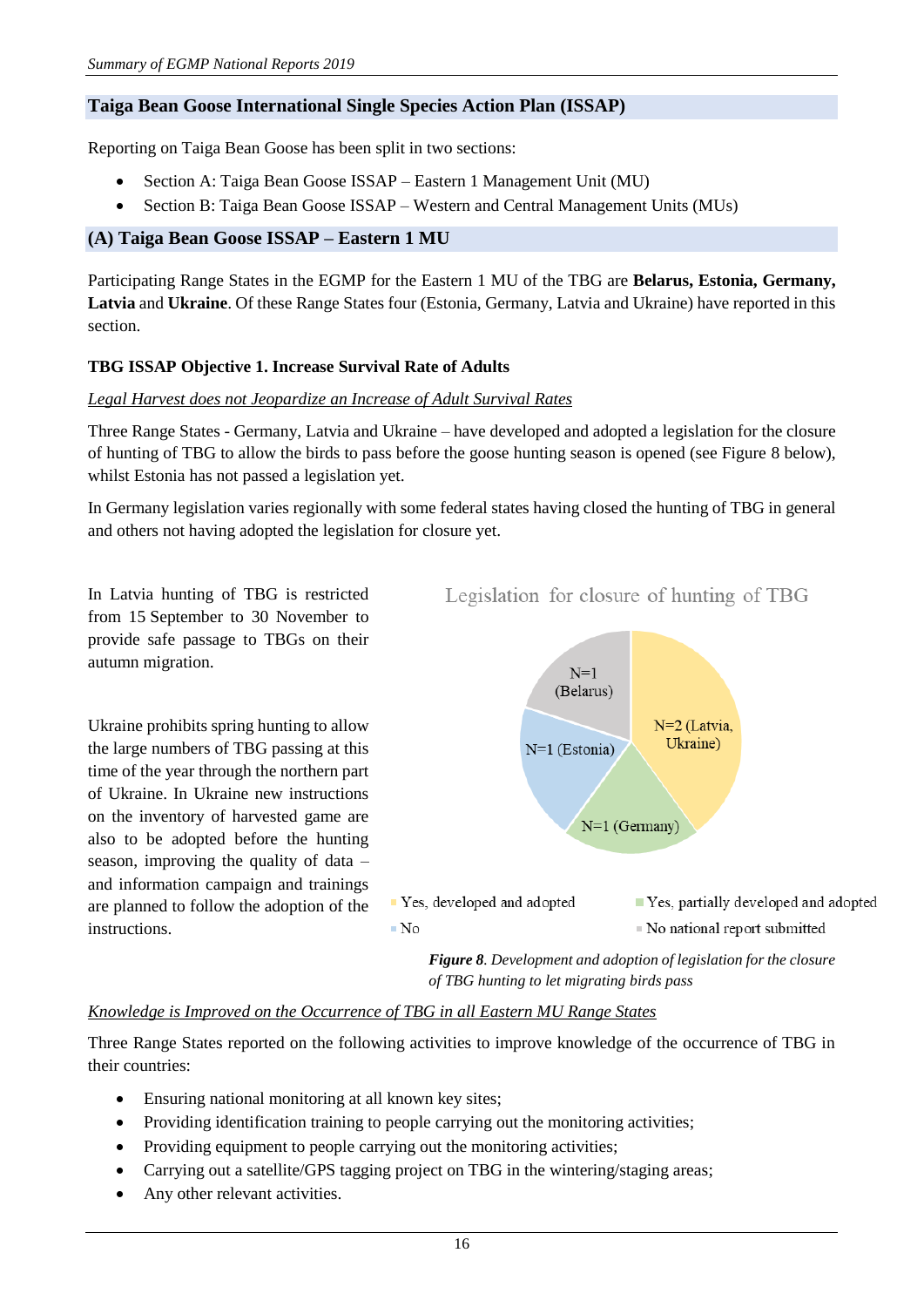Table 10 below shows activities that have been carried out by each of the Range States.

In Latvia all key sites of the TBG are covered by Natura 2000 designation and are monitored through the subprogramme of Biological Diversity Monitoring within the State Environmental Monitoring Programme 2015- 2020.

Ukraine reports that TBG counts have been conducted in 2018-2019 in various sites across the country in the northern region. In the southern region, wintering sites are monitored within the framework of the International Waterbird Census (IWC). There is no special national monitoring system, but in protected areas monitoring is carried out within the framework of the Programme of the Chronicle of Nature, scientific organisations and within the framework of the IWC. In 2018/2019 educational illustrated materials were prepared and shared with the main hunting organisations and administrations of protected areas, as well as being included in the advanced training for forestry workers and researchers within the training on monitoring of Ramsar sites.

Germany indicated that there is no monitoring programme for species such as TBG, which are distributed further inland. It is planned to improve the monitoring of the TBG.

| <b>Activities</b>                                                                        | <b>Estonia</b> | <b>Germany</b> | Latvia  | <b>Ukraine</b> |
|------------------------------------------------------------------------------------------|----------------|----------------|---------|----------------|
| Ensuring national monitoring at all<br>known key sites                                   | $\circ$        | $\circ$        |         |                |
| Providing identification training to people<br>carrying out the monitoring activities    | $\bigcirc$     | $\circ$        | $\circ$ |                |
| Providing equipment to people carrying<br>out the monitoring activities                  | $\circ$        | $\circ$        | $\circ$ | $\circ$        |
| Carrying out a satellite/GPS tagging<br>project on TBG in the wintering/staging<br>areas | $\bigcirc$     | $\circ$        | $\circ$ | $\bigcirc$     |
| Any other relevant activities                                                            | $\circ$        | $\circ$        | $\circ$ | ∩              |

*Table 10. Activities to improve the knowledge of occurrence of TBG in the Eastern1 MU (*● *yes;* ○ *no)*

## **Result 1.2 Illegal Harvest is Reduced to non-Significant Levels**

Ukraine was asked to report on the implementation of an awareness-raising campaign for hunters to complement necessary legislation change. An awareness-raising campaign is being implemented with educational material and related instructions widely distributed among the target audience and the topic being included in the advanced training for forestry, hunter's organisations and researchers from Protected Areas. Also, an article reviewing the results of studies on the migration of geese through Ukraine was published in 2009. However, no guidance on the distribution of TBG has been produced and disseminated.

## **Reducing Taiga Bean Goose Crippling**

No specific measures have been undertaken to date to reduce TBG crippling in the Range States. Latvia reports no activities are necessary since training is part of the education programme for hunters.

#### **Raising Identification Skills and Awareness Amongst Hunters**

Only Estonia reported that training programmes to develop identification skills amongst hunters have been organised by the national hunting association.

Latvia stated only a very rare presence of TBG (with only two birds counted in 2017 via data taken from the analysis of hunted bird photos organised by the Latvian Hunters Association in cooperation with scientists).

## **Other Information Provided, Relevant to the Implementation of the TBG ISSAP**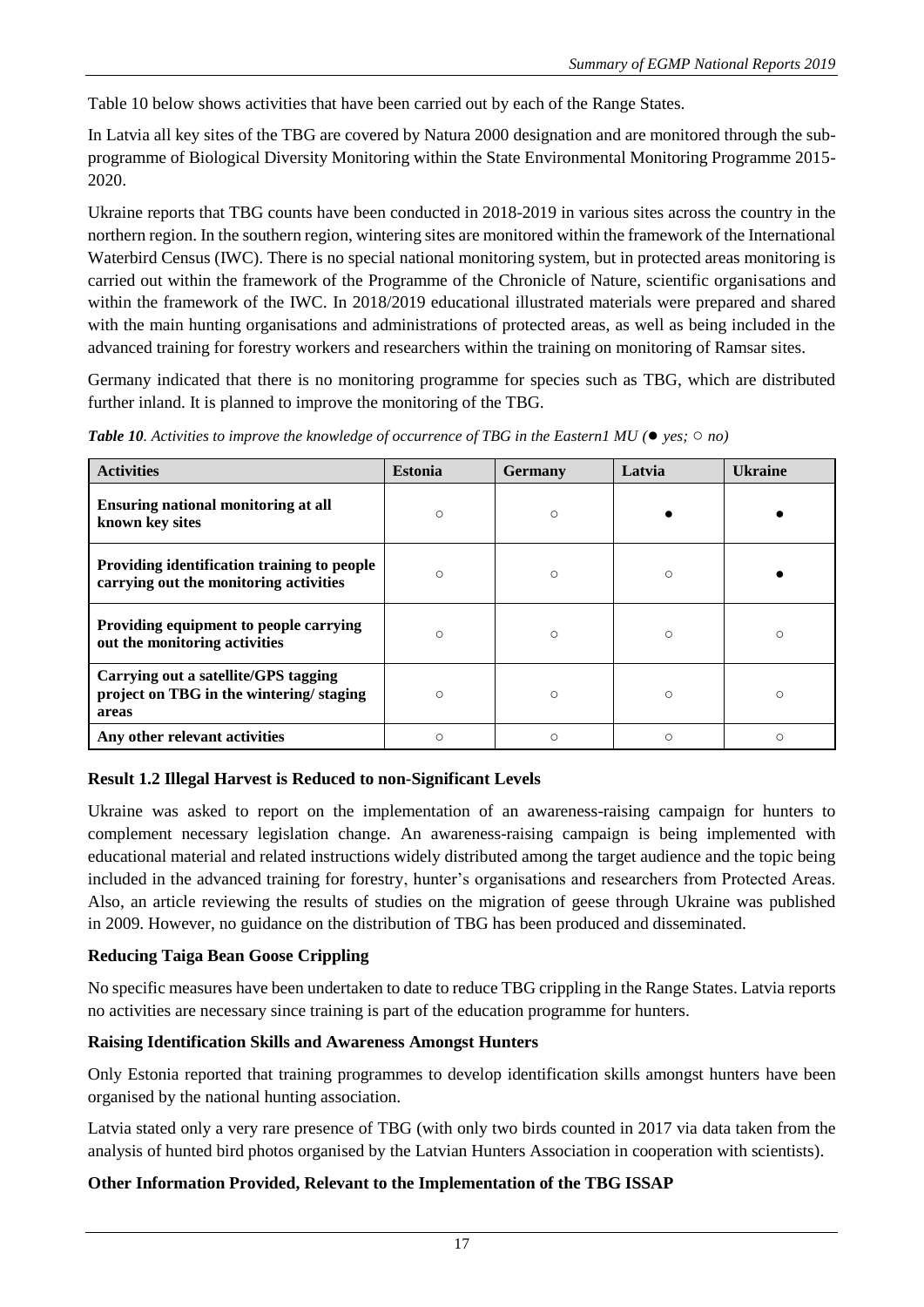Range States of the Eastern 1 MUs of the TBG reported no further information on the implementation of the TBG ISSAP.

#### <span id="page-17-0"></span>**(B) Taiga Bean Goose ISSAP – Western and Central Management Units**

Range States for the Western and Central MUs of the TBG are **Denmark, Finland, Norway, Russia, Sweden and the UK.** All participating Range States (Denmark, Finland, Norway, Sweden and the UK) have reported on this section.

## **TBG ISSAP Objective 1. Increase Survival Rate of Adults**

#### *Illegal Harvest is Reduced to non-Significant Levels (Denmark)*

According to activity 1.2.2.1 of the TBG implementation plan 2018-2020 (agreed at EGM IWG3 in Leeuwarden, the Netherlands, in June 2018), Denmark was asked to report on the investigation of TBG shooting in North-East Jutland and Zealand. Aarhus University has asked observers on the ground to keep an eye open for illegal hunting in NE Jutland, as far as possible. It has been publicised that there is a need to differentiate between Tundra and Taiga Bean Geese on Zealand. There are ongoing actions to derive photos of shot Bean Geese from hunters to determine the relative numbers of the two races in the annual bag. More information on the ongoing activities will be provided in future reporting cycles.

#### *Impact of Huntable Native Predators in Breeding and Moulting Areas is Reduced (Finland)*

Finland was asked to report on the annual campaigns that are being undertaken amongst hunters in breeding areas to strengthen fox management. The breeding areas of TBG cover roughly half of Finland, whilst fox management is relevant for the entire country. Fox management has been carried out at a more general level, considering ground nesting birds at large, not specifically TBG.

The importance of small predator management has been promoted to hunters through magazines and social media to strengthen management activities. It was further indicated that field observation from South-west Lapland show that the fox population is currently declining due to a combination of factors. Moreover, the importance of fox management specifically for TBG was raised in a recent press release focused on Raccoon Dog (*Nyctereutes procyonoides*) management in Northern Finland.

In northernmost Finland, fox management has been further strengthened by the Finnish Wildlife Agency and the Forestry and Parks Service, particularly for the conservation of the endangered Arctic Fox (*Vulpes lagopus*).

#### *Impact of Alien Predators in Breeding and Moulting Areas is Reduced (Finland and Sweden)*

Finland and Sweden were asked to report on the implementation of programmes for the eradication of the Raccoon Dog (*Nyctereutes procyonoides)* and the effectiveness of these programmes.

In Finland, an on-going project is in place to stop the dispersal of Raccoon Dog to Scandinavia. The objective in Northern Finland is to decrease the population size of Raccoon Dogs. With annual funding of ca  $\epsilon$ 150,000 provided, and significant amount of volunteer efforts from local hunters, the project is ongoing. In southern breeding areas Raccoon Dog management is under the responsibility of local hunting associations that are regularly encouraged to undertake effective small predator management. Despite the implementation of locally effective activities, the Raccoon Dog population is increasing in the southern part of the country. As a huntable species, the hunting of male and juvenile Racoon Dogs is allowed year-round, with females and their young protected between 1 May and 31 August. The Raccoon Dog was listed under the EU list of invasive species and a management plan will soon be prepared. Overall, the Raccoon Dog population in Finland is steadily increasing despite the high levels of harvest. In 2016, Raccoon Dog harvest exceeded 200,000 individuals, and it was the second most numerous game animal harvested in Finland.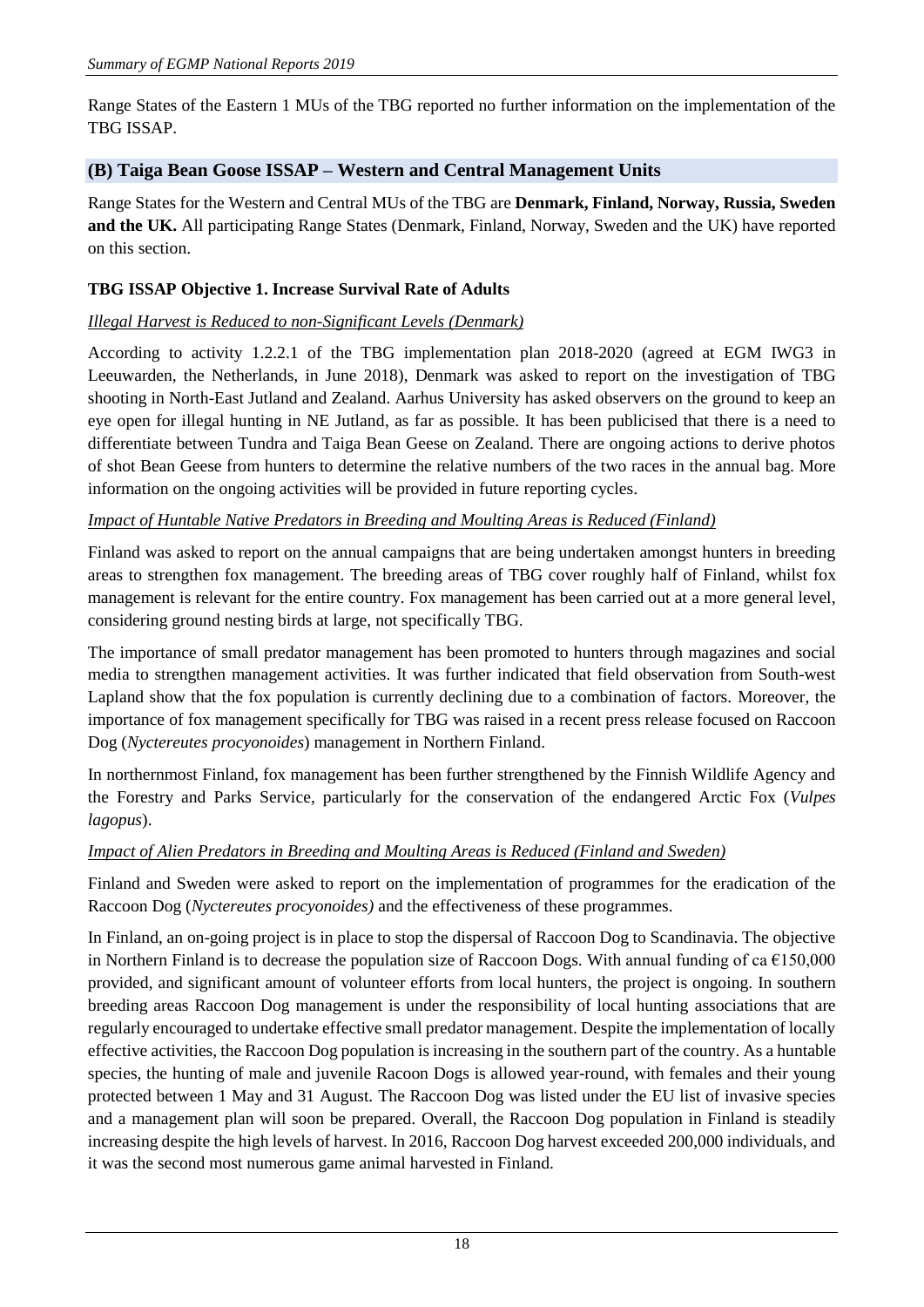The Swedish Racoon Dog project (ongoing since 2008 and as a LIFE+ project together with Denmark and Finland in 2010-2013), financed by the Swedish Environmental Protection Agency is responsible for monitoring of the species. The overall objective of the project is to minimise the occurrence and spread of the Raccoon Dog in Sweden in cooperation with the other Nordic countries. The occurrence of Raccoon Dog in Sweden is low and decreasing with no spread of the species recorded.

## **TBG ISSAP Objective 2. Increase Reproductive Rates**

## *Intraspecific Competition in Spring Staging Areas is Reduced (Sweden, Finland)*

Sweden was asked to provide updates on the implementation of the "fields for geese" programme. The County Administrative Board (CAB) has fields for geese in most counties in Sweden. Some uncertainties regarding financing have been identified.

Finland reported that implementation of the "unharvested-fields-for-birds" programme within the Common Agricultural Policy (CAP) is being discussed in the preparation of the next CAP period.

## **TBG ISSAP Objective 3. Stop Ongoing Loss, Fragmentation and Degradation of Habitats, and Restore Lost, Fragmented and Degraded Habitats**

## *Impact of Forestry Works is Reduced (Finland)*

Finland was asked to report on working models for wildlife-friendly forest management. The concept and working models of Wildlife Friendly Forest Management (WFFM) in Finland is well developed and was established largely based on the national management plan for grouse species. Since the brood habitat of grouse and TBG have significant overlap in forested areas, mire restorations for Willow Grouse (*Lagopus lagopus*) can have potential benefits for TBG, depending on site-specific features. The WFFM is communicated and taught to forest owners, forestry professionals and corporations via a set of projects. Recently a handbook for WFFM was published and is available online.

Moreover, a recent project identifying forested sites with potential / favourable structures for wildlife and highlighting them in the national forest database, based on LIDAR-scanning data, covering almost the whole country, has been concluded. The database can be accessed online by landowners to view their properties.

Finland further indicated that there is a close co-operation with major forestry corporations in terms of example sites and information activities. The principles of WFFM largely overlap with requirement of Forest Stewardship Council (FSC) certificate, which is rapidly increasing coverage in Finland. Generally, the Finnish Wildlife Agency and the Finnish Forest Centre undertake active media work and education events on an ongoing basis and cooperate closely with major forestry corporations in their activities.

## *Take Account of TBG Breeding, Staging and Wintering in the Planning of new Oil, Gas or Renewable Energy Developments (Denmark)*

Denmark reported on monitoring of the collision risk posed by renewable energy developments to TBG close to SPAs, identified as important wintering sites for TBG, responding to activity 3.3.1.1 of the TBG non-AHM workplan 2018-2020 (agreed at EGM IWG3 in Leeuwarden, the Netherlands in June 2018).

Previous monitoring of the collision risk posed by a large offshore wind turbine test centre had been completed and reported. It was concluded that the wind turbines did not pose a specific risk to TBG. No collisions have been reported. These results showed that large bodied birds avoided flying in the vicinity of the turbines and those that did adjusted their altitude to further avoid the sweep area of the turbines. A full report of these studies will be provided.

## *Impact of Agriculture on Natural TBG Habitats is Minimized (Finland)*

According to activity 3.1.1.1 of the TBG implementation workplan 2019-2020 (agreed at EGM IWG3 in Leeuwarden, the Netherlands, June 2018), Finland was requested to increase the area of managed coastal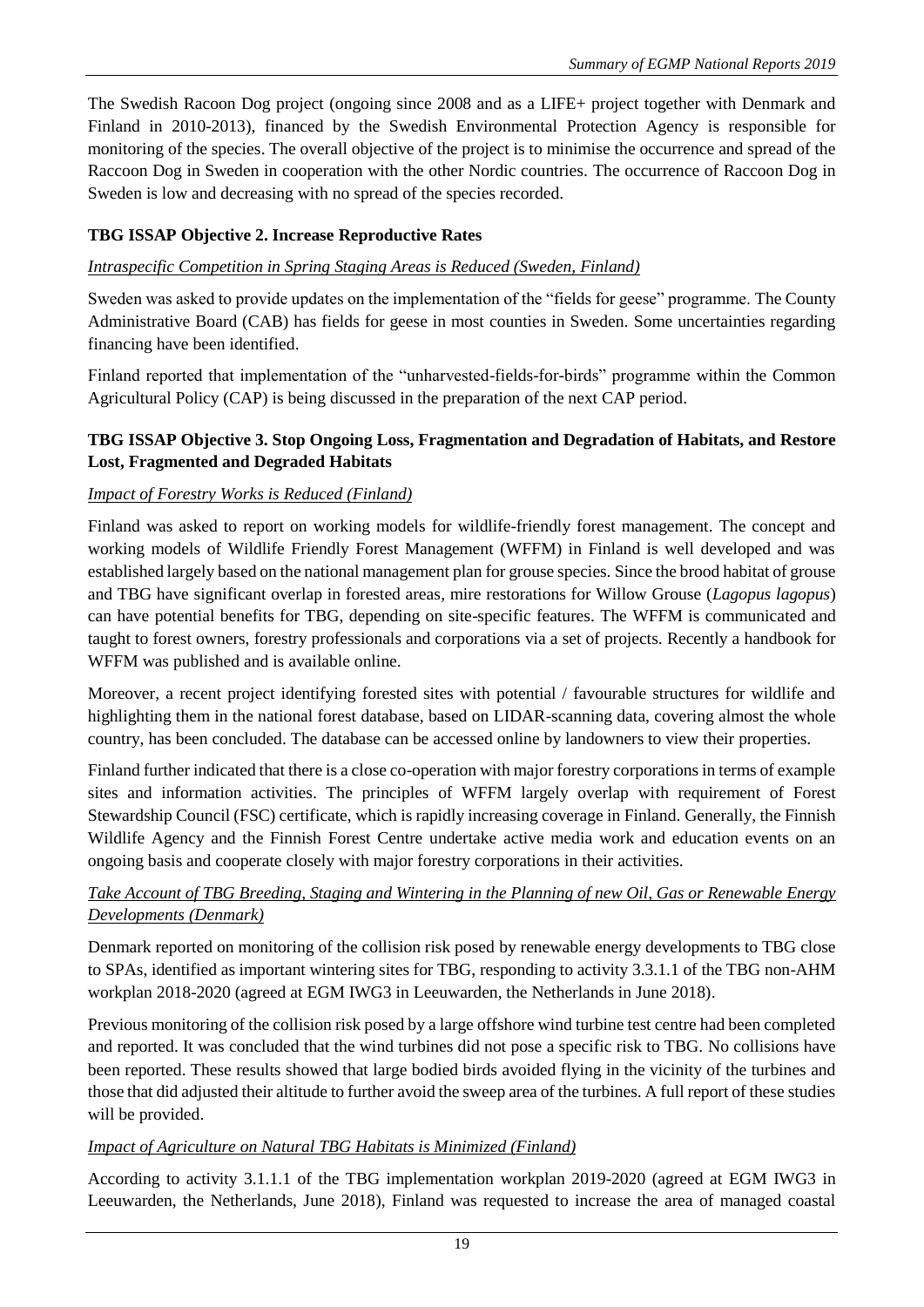grassland under CAP. Finland reported that compared to 2017 there was no meaningful increase of managed coastal grasslands within the current CAP period coming to an end. However, the area could be further increased if new funding is allocated under the new CAP.

## *Review of Factors Possibly Contributing to the Declines of TBG in Eastern England and Implementation of Appropriate Management Responses (UK)*

At EGM IWG2 in June 2017 in Copenhagen, the UK delegation had asked to include this activity into the work plan of the Western and Central TBG MUs. The UK was asked to report on this activity and indicated that current available information on the TBG status in England does not provide strong evidence of causes and no England-specific issues have been identified. There is potential to develop a tracking study involving English birds to be led by WWT. Possibilities are being investigated.

## *Reducing TBG Crippling*

All Range States to the Western and Central MUs were asked to report on activities undertaken in the past three years to reduce TBG crippling rates. An overview of the responses is provided in Figure 9.

In Finland, the issue on adequate shooting distance to reduce crippling was raised in an article in a hunting

magazine, informing the restrictions on the reopened Bean Goose hunting season, which was restricted in time and space to focus the harvest on Tundra Bean Goose. The issue will also be picked up for further awareness raising during autumn.

To reduce the crippling rates the Swedish Association for Hunting and Wildlife Management ran an education programme for goose hunters which has just ended. Denmark has indicated that no activities were implemented in the past three years. However, there has already been a sustained campaign of public awareness and outreach in relation to the PfG on this subject. It was further indicated that a survey of crippling rates (by X-ray) in TBG could be conducted if a larger catch of geese would be organised.



#### *Figure 9. Activities undertaken by Range States to reduce crippling rates*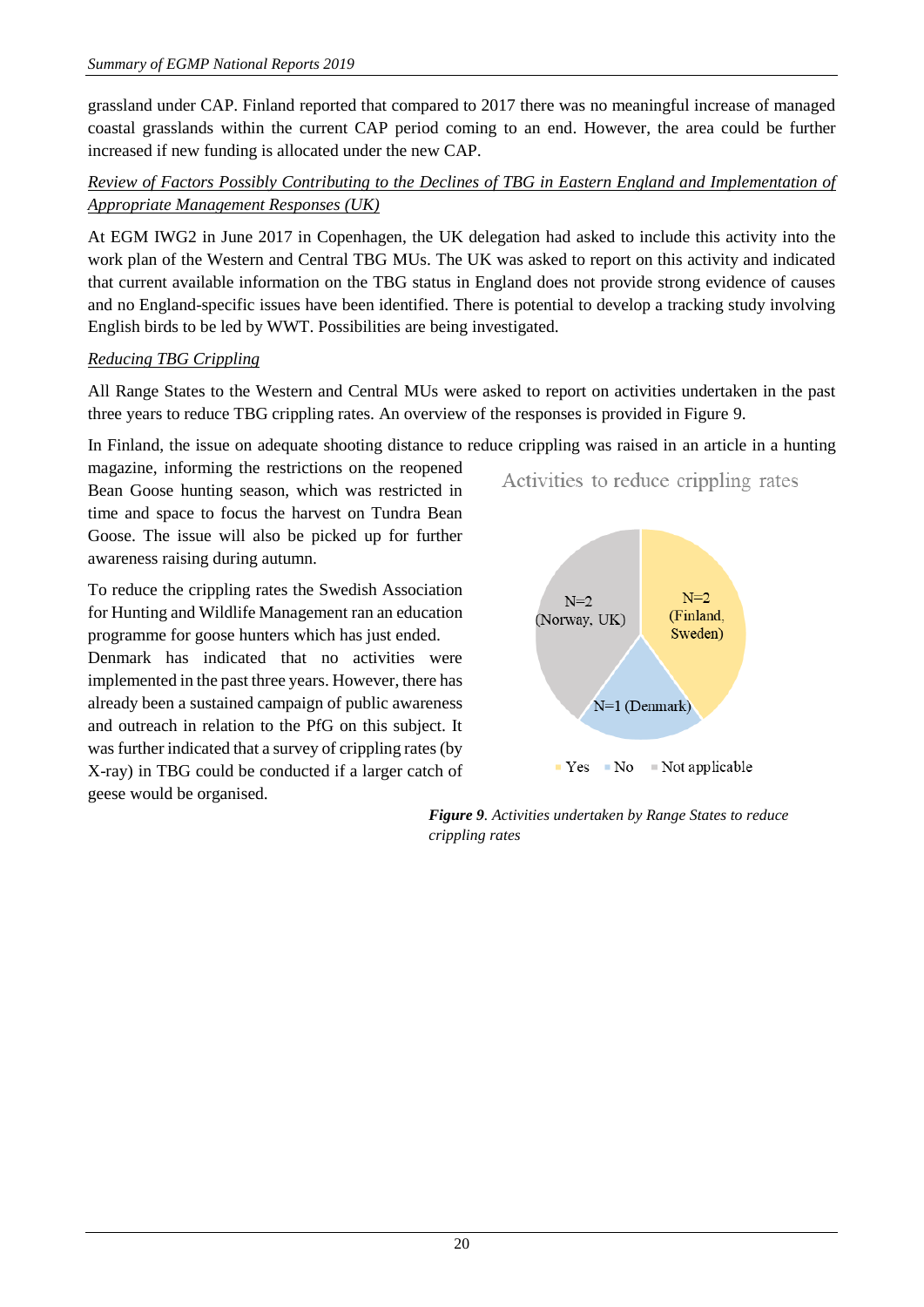#### *Training Programmes to Raise Identification Skills and Awareness Amongst Hunters*

Range States were asked to indicate if any training programmes to develop identification skills amongst hunters have been organized, in particular by national hunting associations, in their respective countries (see Figure 10).

Denmark and Sweden indicated that training programmes have been organised. However, both countries, as well as Finland, have addressed specific issues (e.g. the identification of the two sub-species, crippling rates, hunting season) through publications in hunting magazines and production of guidance documents and ID skills (in Norway, in cooperation with national BirdLife partners). In Denmark the initial initiative has taken place in cooperation between the Danish Hunters' Association and Aarhus University. In the UK the TBG is not a huntable species.



Available training programmes

 $Yes$  No  $\blacksquare$  Not applicable

*Figure 10. Available training programmes to raise identification skills amongst hunters*

#### *Additional Information Provided by Range States*

In addition to the requested questions, Denmark has indicated that the harvest of Bean Geese in SE Denmark (supposed to target selectively TBG) will be subject to studies in the coming years, aiming to get a sub-species discrimination of the harvest by photos of heads.

Sweden also indicated that the Swedish Association for Hunting and Wildlife Management has performed a monitoring study of the hunting bag of 2017/18 and continues during 2018/2019. The 2017/2018 work will be published soon.

#### <span id="page-20-0"></span>**Conclusions and Recommendations**

On the basis of this analysis of EGMP National Reports 2019, the following conclusions and recommendations have been identified for consideration by the EGM IWG.

#### *Submission Rate*

Overall the submission rate (86%, 12 out of 14 due reports) of the EGMP National Reports 2019 is positive. Six reports were submitted within the deadline (18 April 2019), five within the week of extension to solve technical issues and one until the final cut-off date of 3 May 2019. An overall delay until 24 May 2019 for the preparation of this document was granted by the EGM IWG Chair. As in the previous, first, reporting cycle, the information that has been provided by Range States will be saved in the online reporting system until the next reporting cycle, when information can be updated accordingly.

The level of detail provided varied greatly amongst Range States. Some Range States have taken advantage of the opportunity to provide detailed information and evidence, including links and documents on the implementation of certain activities or explanations why activities were not undertaken, whilst others have provided less information.

#### *Recommendation*

It is recommended that a similar reporting format is kept for future reporting cycles to ensure that overall trends over time can be provided to monitor the implementation of the ISSMPs and ISSAPs, as well as identifying major implementation gaps. Keeping the reporting format similar also allows to carry forward previous answers of the Range States and greatly will alleviate the effort of annual reporting to the EGMP. Submission by all participating Range States should be aimed at.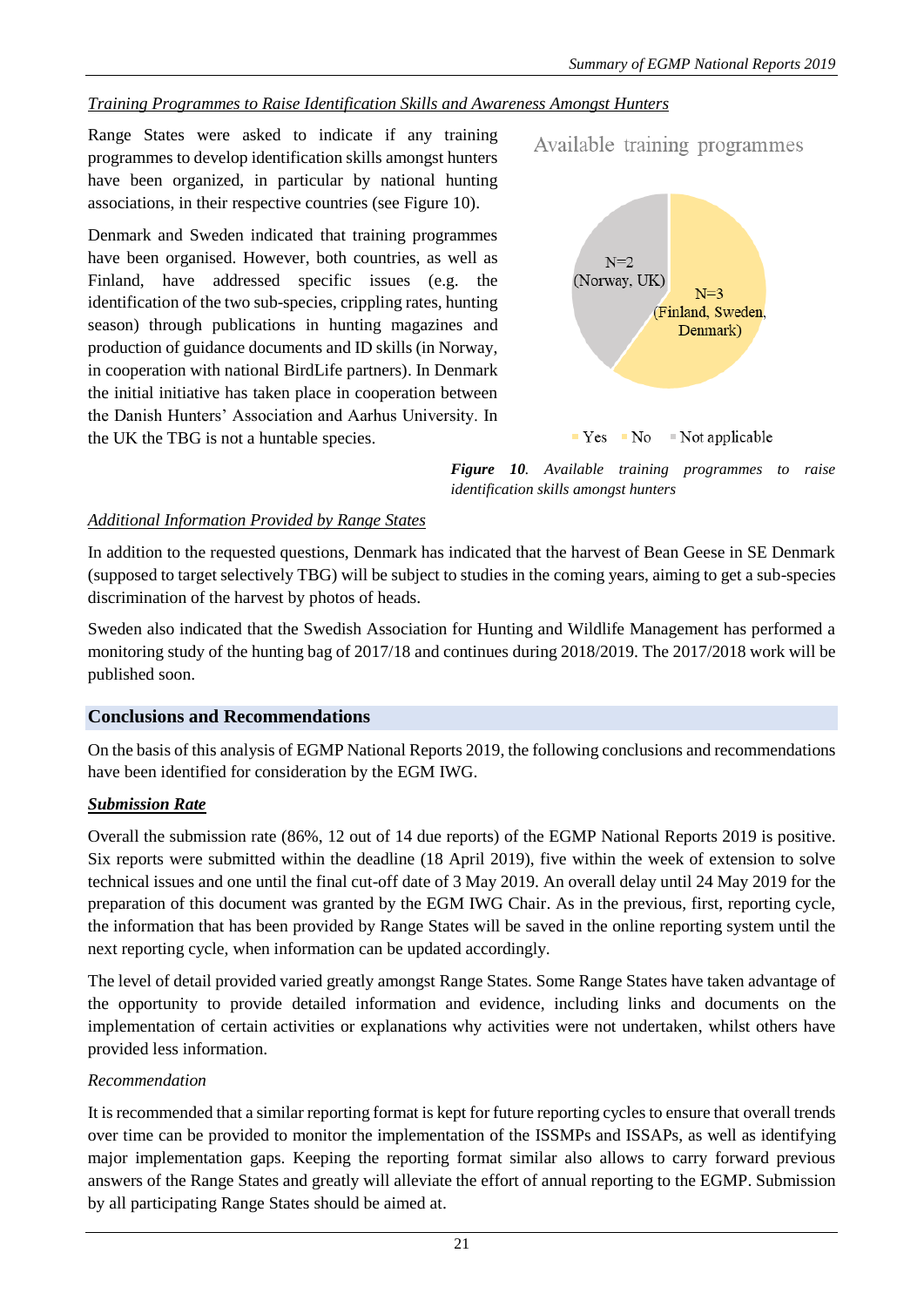## *Agricultural Conflict*

Various management measures are applied throughout the flyways to resolve agricultural conflicts; however, most Range States opted for implementing scaring schemes followed by compensation schemes and derogation shooting. However, the effectiveness of these measures is monitored in only very few Range States and not many results have been provided. More specific details about agricultural conflict and management measures have also been included in the recently published document **[AEWA/EGMIWG/Inf.4.15](https://egmp.aewa.info/sites/default/files/meeting_files/information_documents/aewa_egm_iwg4_inf_4_15_management%20measures.pdf)** by the EGMP Agriculture Task Force (An overview of the Management Measures for Geese in Range States of the European Goose Management Platform).

## *Recommendation*

It is recommended that Range States monitor the effectiveness of the management measures that are applied, and that experiences are shared within the EGM IWG through the EGMP Agriculture Task Force. Moreover, Range States should consider the recommendations provided in document [AEWA/EGMIWG/Inf.4.15](https://egmp.aewa.info/sites/default/files/meeting_files/information_documents/aewa_egm_iwg4_inf_4_15_management%20measures.pdf) (An overview of the Management Measures for Geese in Range States of the European Goose Management Platform).

## *Implementation of the PfG ISMP*

Although reporting on the implementation of the PfG ISMP was only requested from four Range States (Belgium, Denmark, Netherlands and Norway), Finland and Sweden, observers to the PfG ISMP, have also provided relevant information.

Overall, efforts and activities towards achieving the objectives of the PfG ISMP have been made by all Range States, including Finland and Sweden. These activities include the identification and protection of key sites for PfG, the implementation of measures to restore/rehabilitate PfG roosting sites and feeding habitats and the improvement of hunting practices such as wise use practices, species identification and self-organisation of local hunting.

#### *Recommendation*

Awareness raising, in particular amongst the local hunting communities on their role and responsibility to participate in the management of the population, is being worked on and has improved, but can be further strengthened, for example through a common EGMP communication strategy.

## *Implementation of the TBG ISSAP – Eastern 1 MU*

A key activity identified for the Eastern 1 MU is the improvement of knowledge on the occurrence of TBG in all Range States. Increased knowledge on the occurrence, distribution and migration patterns is essential for the development of appropriate hunting legislation. Although most Range States have reported monitoring of TBG at some key sites, there is still need for improvement and development of more dedicated monitoring programmes.

Overall, Range States have reported that the lack of financial resources is hindering the implementation of measures to improve the knowledge of TBG. Identification training to people carrying out monitoring activities, provision of adequate monitoring equipment and tagging studies in wintering/staging areas are still lacking and should remain priority activities to be implemented the Eastern 1 MU.

Illegal harvest in the Eastern 1 MU is considered to occur mainly due to the misidentification of goose species. Awareness-raising campaigns for hunters to complement legislation changes, including guidance on the identification of geese are essential, yet due to lack of funding they have not yet been developed or implemented.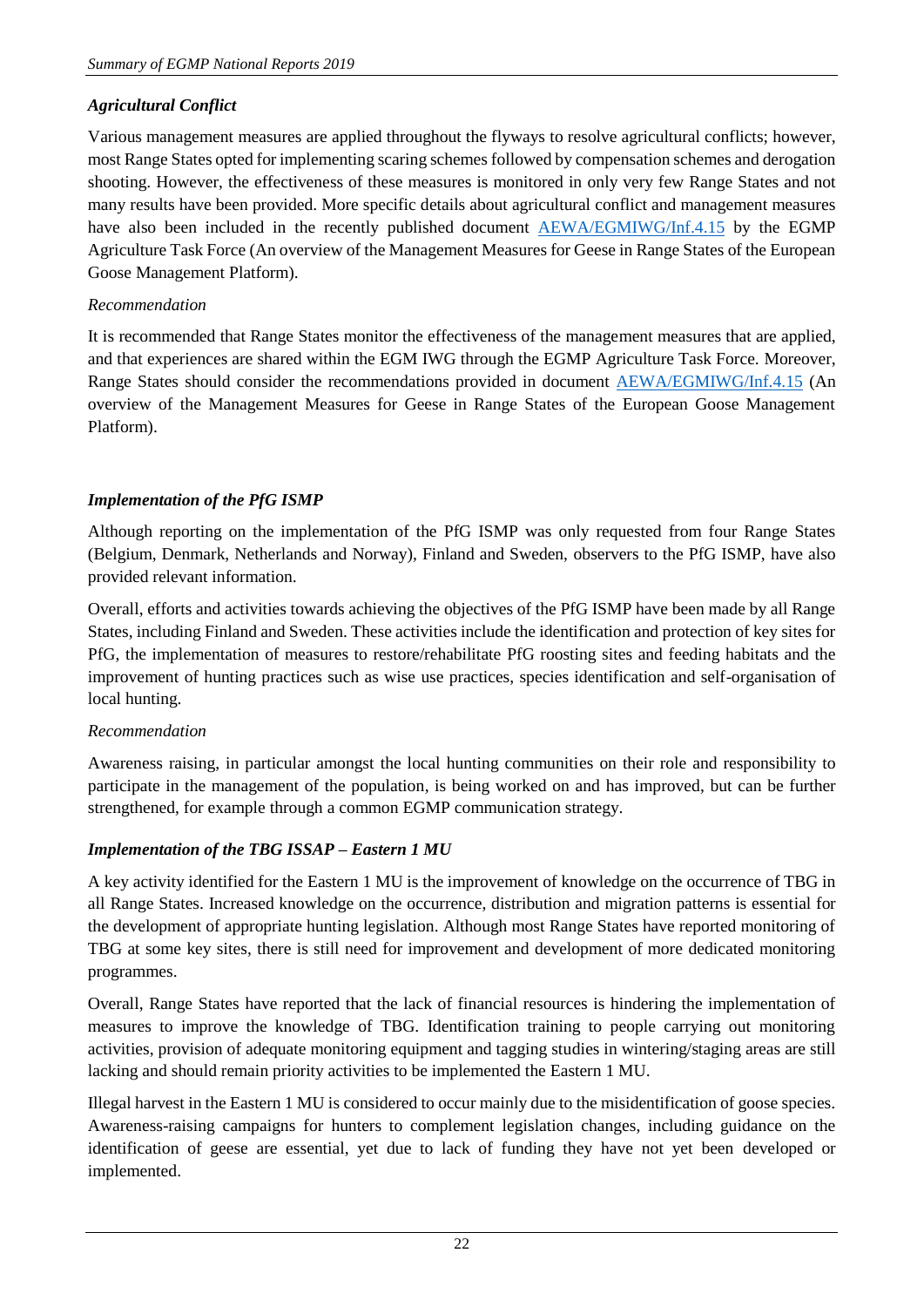In general, the Eastern 1 MU lacks sufficient funding as well as reliable data and expertise in the region. Raising identification skills and awareness amongst hunters and reducing crippling rates are still to be tackled in order to increase the survival rate of adults.

## *Recommendation*

Based on the information provided in this reporting cycle, there is still a need to ensure that the agreed activities included in the TBG non-AHM implementation plan 2018-2020 (agreed at EGM IWG3 in Leeuwarden, the Netherlands in June 2018) are implemented in the Eastern 1 MU. Range States should consider developing or funding projects, such as the project that was circulated in May 2019, aiming at increasing understanding of migratory patterns and developing the monitoring capacity for Taiga Bean Geese in the Eastern 1&2 MUs to provide data for further development of a monitoring framework for assessing the population status of the Eastern 1&2 MUs.

# *Implementation of the TBG ISSAP – Western and Central MU*

Most activities of the TBG non-AHM implementation plan 2018-2020 (agreed at EGM IWG3 in Leeuwarden, the Netherlands in June 2018) for this MU were identified for Denmark, Finland and Sweden. The implementation of these activities are similar as in the previous reposting cycle (either implemented or ongoing in most cases).

Denmark reported that there is still a need to raise identification skills (between Tundra and Taiga Bean Goose) and awareness of the status of different goose species amongst hunters in Zealand.

Progress has been made in Finland and Sweden on reducing the impact of huntable native predators and alien predators in breeding and moulding areas.

Furthermore, efforts have been made to increase the reproductive rates of TBG in Denmark, Finland and Sweden. Activities have been undertaken to minimise the impact of forestry works and agriculture in TBG habitats.

In addition, Range States have reported on activities that have been undertaken to reduce TBG crippling rates and to raise the identification skills and awareness amongst hunters. Most Range States have been very active, either by initiating an education programme for goose hunters or publicising articles in relevant hunting magazines.

Some Range States announced that the results of various activities and studies (e.g. a review of the factors possibly contributing to TBG declines in eastern England and appropriate management measures) will be published and made available soon.

# *Recommendation*

Although various activities of the TBG non-AHM implementation plan 2018-2020 (agreed at EGM IWG3 in Leeuwarden, the Netherlands in June 2018) related to the Western and Central MU have been successfully implemented or are currently under implementation, similar to last year, there is further need to strengthen the identification skills and raise awareness of the status of different goose species amongst hunters, and to communicate the activities and results that have been achieved in terms of TBG conservation. Thus, it is recommended to prioritise the development of a shared EGMP communication strategy in addition to strengthening knowledge and continuing the monitoring activities in these MUs.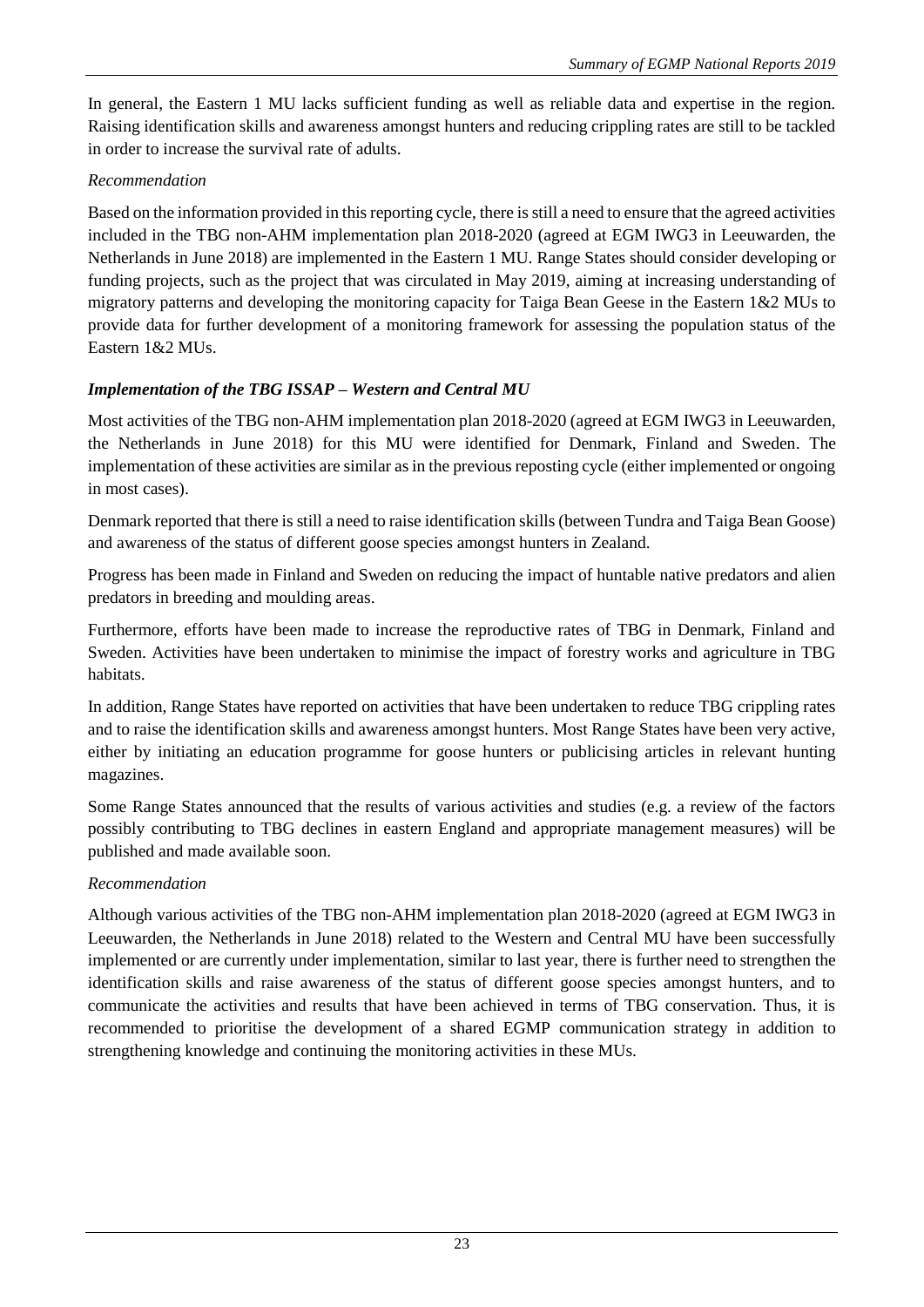# **Annex 1. Key sites Identified for the Pink-footed Goose**

#### Belgium

<span id="page-23-0"></span>

|           | <b>Country</b>                                                                                                       | <b>Belgium</b>                                                                                                                                                                                                                                                                                                                                                                                                          | <b>Belgium</b>                                                                                                                                                                                                                                                                                                                                                             | <b>Belgium</b>                                                                                                                                                                                                                                                                                                                                                                                                                                                                                      |
|-----------|----------------------------------------------------------------------------------------------------------------------|-------------------------------------------------------------------------------------------------------------------------------------------------------------------------------------------------------------------------------------------------------------------------------------------------------------------------------------------------------------------------------------------------------------------------|----------------------------------------------------------------------------------------------------------------------------------------------------------------------------------------------------------------------------------------------------------------------------------------------------------------------------------------------------------------------------|-----------------------------------------------------------------------------------------------------------------------------------------------------------------------------------------------------------------------------------------------------------------------------------------------------------------------------------------------------------------------------------------------------------------------------------------------------------------------------------------------------|
|           | <b>Site</b>                                                                                                          | Poldercomplex                                                                                                                                                                                                                                                                                                                                                                                                           | Het Zwin                                                                                                                                                                                                                                                                                                                                                                   | <b>IJzervallei</b>                                                                                                                                                                                                                                                                                                                                                                                                                                                                                  |
| l3        | Size (ha)                                                                                                            | 9766                                                                                                                                                                                                                                                                                                                                                                                                                    | 1914                                                                                                                                                                                                                                                                                                                                                                       | 5136                                                                                                                                                                                                                                                                                                                                                                                                                                                                                                |
|           | Location (decimal geographic coordinates; and separately uplo 3.216700 - 51.250000                                   |                                                                                                                                                                                                                                                                                                                                                                                                                         | 3.350000 - 51.333300                                                                                                                                                                                                                                                                                                                                                       | 2.833300 - 51.000000                                                                                                                                                                                                                                                                                                                                                                                                                                                                                |
| l5        | <b>Main habitat types</b>                                                                                            | polder grassland, crops                                                                                                                                                                                                                                                                                                                                                                                                 | polder grassland, crops, intertidal salt marsh                                                                                                                                                                                                                                                                                                                             | (flood plain) grasslands                                                                                                                                                                                                                                                                                                                                                                                                                                                                            |
| 6         | Has this site been afforded appropriate designation status at ilyes                                                  |                                                                                                                                                                                                                                                                                                                                                                                                                         | yes                                                                                                                                                                                                                                                                                                                                                                        | yes                                                                                                                                                                                                                                                                                                                                                                                                                                                                                                 |
| <b>6a</b> | <b>Designation status</b>                                                                                            | SPA (birds directive)                                                                                                                                                                                                                                                                                                                                                                                                   | SPA (birds directive)                                                                                                                                                                                                                                                                                                                                                      | SPA (birds directive)                                                                                                                                                                                                                                                                                                                                                                                                                                                                               |
| 6b        | Date of designation                                                                                                  | 10/17/1988                                                                                                                                                                                                                                                                                                                                                                                                              | 10/17/1988                                                                                                                                                                                                                                                                                                                                                                 | 10/17/1988                                                                                                                                                                                                                                                                                                                                                                                                                                                                                          |
| <b>6c</b> | Any other relevant information                                                                                       | Site Code BE2500932                                                                                                                                                                                                                                                                                                                                                                                                     | Site Code BE2501033                                                                                                                                                                                                                                                                                                                                                        | Site Code BE2500831                                                                                                                                                                                                                                                                                                                                                                                                                                                                                 |
|           | Has this site been afforded appropriate protected area status ves, through international designation in the frame of | areas have been protected at the national level as<br>part of the Flemish Ecological Network. Through<br>national law, the most valuable grasslands for nature intertidal part of the SPA is managed as nature<br>have been protected. In the most valuable parts<br>nature reserves are being established by the nature<br>conservation NGO Natuurpunt and by the Agency<br>of Nature and Forest (government).         | yes, through international designation in the frame of<br>the Birds Directive. The ecologically most important the Birds Directive. The ecologically most important<br>areas have been protected at the national level as<br>part of the Flemish Ecological Network. The<br>reserve. Through national law, the most valuable<br>grasslands for nature have been protected. | yes, through international designation in the frame of<br>the Birds Directive. The ecologically most important<br>area around the Blankaart-pond has been protected<br>at the national level as part of the Flemish Ecological<br>Network. Through national law, the most valuable<br>grasslands for nature are protected throughout the<br>whole site. The nature conservation NGO<br>Natuurpunt and the government ('Agency of Nature<br>and Forest) are purchasing the wet grasslands in         |
|           |                                                                                                                      |                                                                                                                                                                                                                                                                                                                                                                                                                         |                                                                                                                                                                                                                                                                                                                                                                            | order to manage the site more properly as nature<br>reserve.                                                                                                                                                                                                                                                                                                                                                                                                                                        |
| 7a        | <b>Designation status</b>                                                                                            | see above + partly nature reserve                                                                                                                                                                                                                                                                                                                                                                                       | see above + partly nature reserve                                                                                                                                                                                                                                                                                                                                          | see above + partly nature reserve                                                                                                                                                                                                                                                                                                                                                                                                                                                                   |
| l7b       | Date of designation                                                                                                  | see above                                                                                                                                                                                                                                                                                                                                                                                                               | see above                                                                                                                                                                                                                                                                                                                                                                  | see above                                                                                                                                                                                                                                                                                                                                                                                                                                                                                           |
| 17 c      | Any other relevant information                                                                                       | Most of the SPA is owned and used by farmers.<br>Here and there are nature reserves being<br>established in order to restore the typical grasslands<br>for wintering geese and wet grassland breeding<br><b>birds</b>                                                                                                                                                                                                   | The polder part of the SPA (grasslands, crop fields,<br>are mostly owned and used by farmers. The<br>intertidal part is owned by government as nature<br>reserve.                                                                                                                                                                                                          | The site has been designated for pinkfooted goose<br>(amongst other species) but this species rarely<br>occurs here in larger numbers.                                                                                                                                                                                                                                                                                                                                                              |
| 18        | Does a management plan exist that address the conservation Yes. Conservation goals for the SPA have been             | decided, with mentioning of the required surface of<br>grasslands for forageing.                                                                                                                                                                                                                                                                                                                                        | Yes. Conservation goals for the SPA have been<br>decided, with mentioning of the required surface of<br>grasslands for forageing.                                                                                                                                                                                                                                          | More or less. Draft conservation goals for the SPA<br>have been made and have to be decided yet. Focus<br>in this SPA though lies more on the conservation of<br>the forageing habitat for the whitefronted goose; the<br>smaller numbers of pinkfooted goose benefit from<br>the same forageing areas and is thus also covered.                                                                                                                                                                    |
| 8a        | Provide brief details e.g. about the hunting regulations and otl There's no open season for hunting this species in  | Flanders. In order to provide foraging possibilities<br>within the SPA as part of the conservation goals,<br>agricultural damage is compensated without the<br>demand of trying to scare the birds first. On land<br>managed by the government or nature conservation<br>NGO's, habitat restoration is taking place in order to<br>attract the birds as much as possible away from<br>neighbouring agricultural fields. | There's no open season for hunting this species in<br>Flanders. In order to provide foraging possibilities<br>within the SPA as part of the conservation goals,<br>agricultural damage is compensated without the<br>demand of trying to scare the birds first.                                                                                                            | There's no open season for hunting this species in<br>Flanders. In order to provide foraging possibilities<br>within the SPA as part of the conservation goals,<br>agricultural damage is compensated without the<br>demand of trying to scare the birds first. As the site<br>consist mostly of floodplain grasslands, agricultural<br>conflicts (on neighbouring cropped fields) are rare.<br>Damage to the grasslands is quickly recovered as<br>the geese leave when the growing season starts. |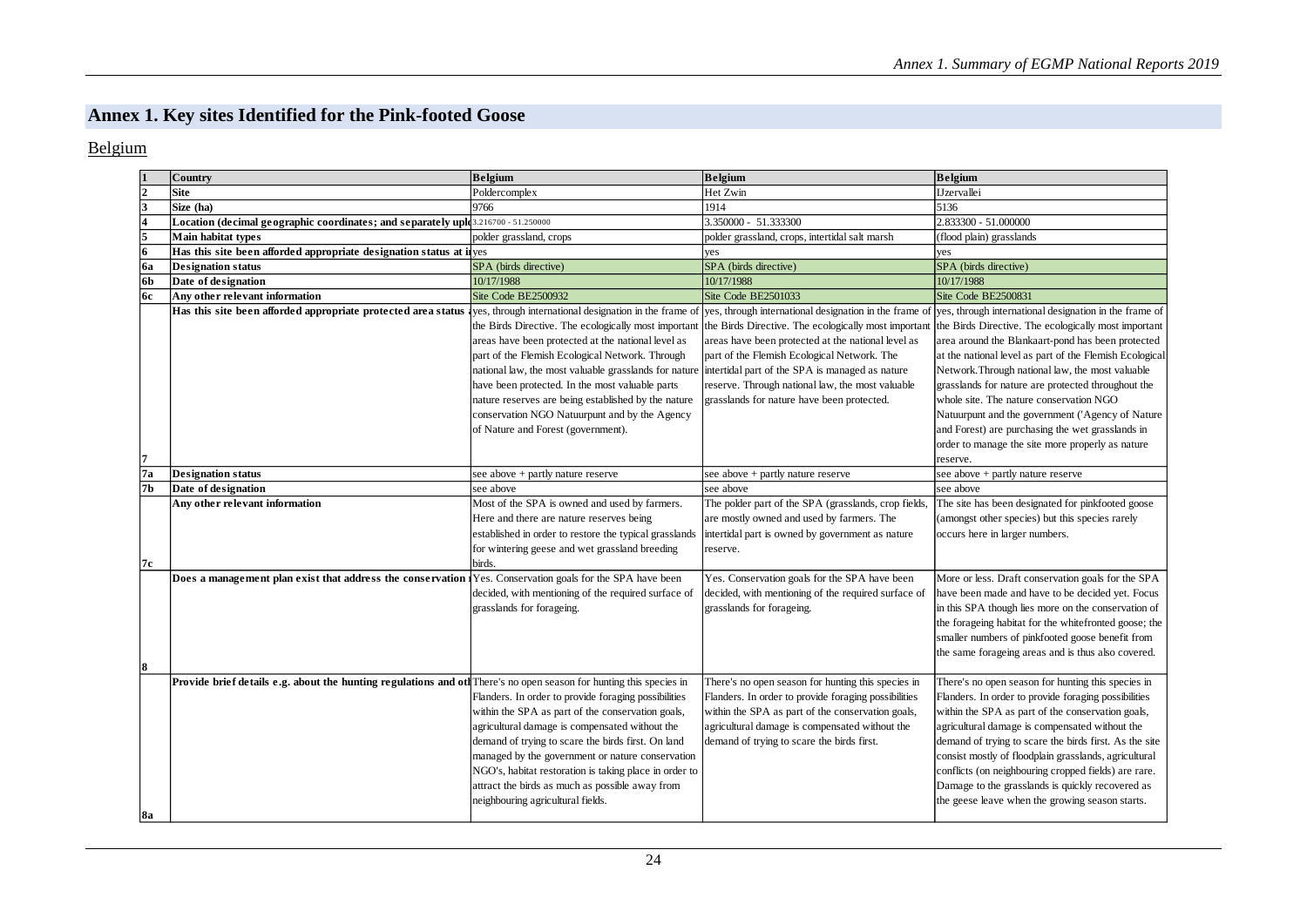#### Denmark

Status for sites used by pink-footed geese in Denmark

Version 19-04-2018

Compiled by Jesper Madsen, Aarhus University

This is a preliminary overview; to be further developed

Sites are listed according to their national designation as Special Protection Areas (SPAs), according to the EU Birds Directive

So far, only one site (Store Vildmose) has not status as a SPA

Site maps can be found at the website of the Ministry of Environment and Food:<http://mst.dk/natur-vand/natur/natura-2000/natura-2000-omraaderne/> Site maps can be found at the website of the Ministry of Environment and Food:<http://mst.dk/natur-vand/natur/natura-2000/natura-2000-omraaderne/>

|           | <b>Country</b>                                                     | <b>Denmark</b>                                                        |
|-----------|--------------------------------------------------------------------|-----------------------------------------------------------------------|
|           | Site                                                               | Ulvedybet and Nibe Bredning                                           |
|           | Size (ha)                                                          |                                                                       |
|           | Location (decimal geographic coordinates; and separately upload a  |                                                                       |
| 14        | map indicating roost and main foraging areas if possible)          |                                                                       |
|           |                                                                    |                                                                       |
|           |                                                                    | Shallow watered fjord; freshwater embankments (roosts); salt marshes; |
| 15        | Main habitat types                                                 | meadows; pastures; adjacent farmland (foraging; outside SPA)          |
|           | Has this site been afforded appropriate designation status at      |                                                                       |
| 16        | international levels (e.g. Ramsar site, SPA, etc.)?                | SPA+RAMSAR+NATURA2000                                                 |
| <b>6a</b> | Designation status                                                 |                                                                       |
| <b>6b</b> | Date of designation                                                |                                                                       |
| 6c        | Any other relevant information                                     |                                                                       |
|           | Has this site been afforded appropriate protected area status at   |                                                                       |
|           | national levels?                                                   | Wildlife refuge                                                       |
| 7a        | Designation status                                                 |                                                                       |
| 7b        | Date of designation                                                |                                                                       |
| 7c        | Any other relevant information                                     |                                                                       |
|           | Does a management plan exist that address the conservation         |                                                                       |
| 8         | requirements of pink-footed geese?                                 | Roost sites protected                                                 |
|           | Provide brief details e.g. about the hunting regulations and other | Roosts are hunting and disturbance free; foraging areas are outside   |
| 8a        | management regimes                                                 | SPA and are not protected                                             |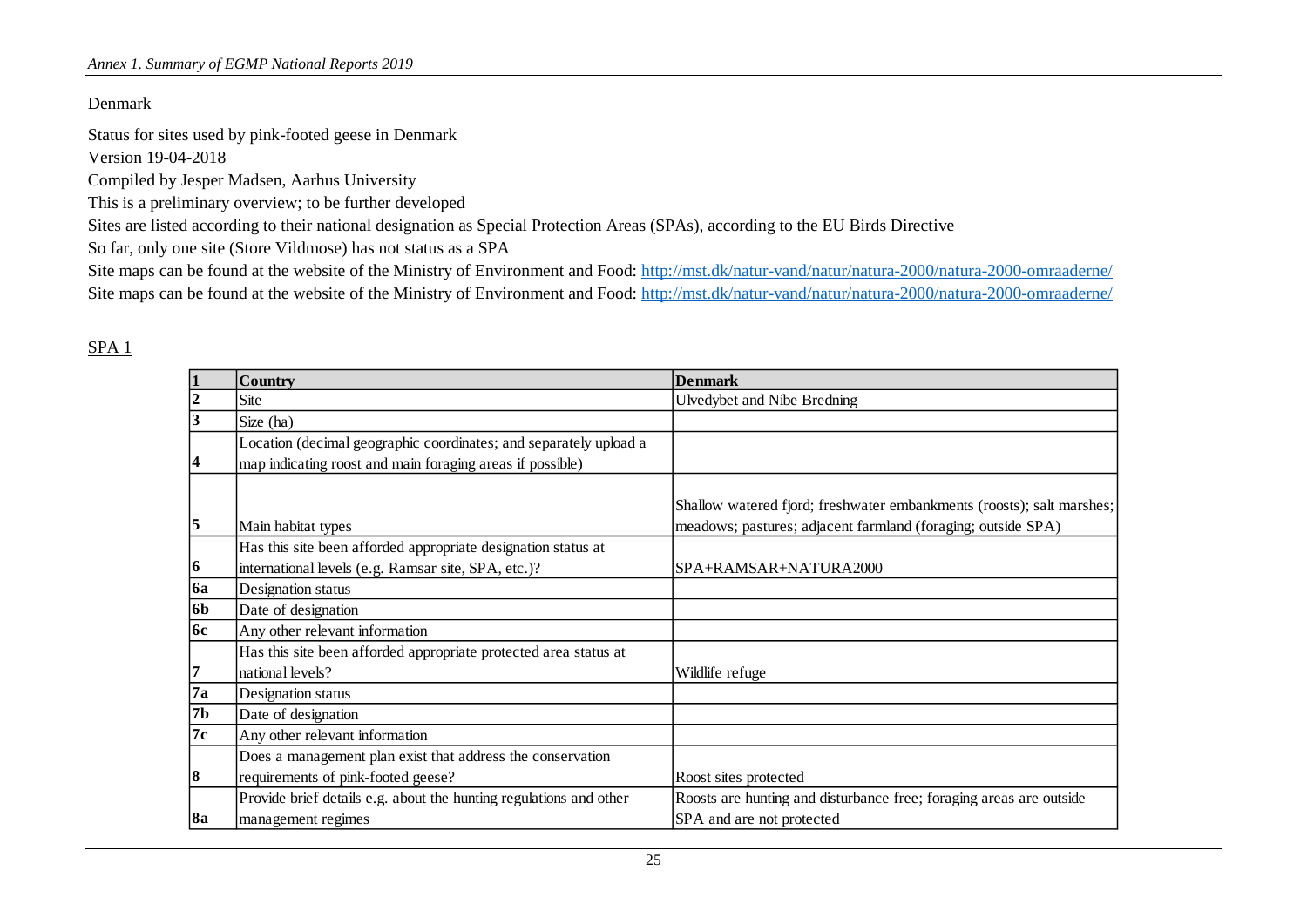| $\mathbf{1}$            | <b>Country</b>                                                     | <b>Denmark</b>                                              |
|-------------------------|--------------------------------------------------------------------|-------------------------------------------------------------|
| $\overline{2}$          | Site                                                               | Kysten fra Aggersund til Bygholm Vejle                      |
| $\overline{\mathbf{3}}$ | Size (ha)                                                          |                                                             |
|                         | Location (decimal geographic coordinates; and separately upload a  |                                                             |
| $\overline{\mathbf{4}}$ | map indicating roost and main foraging areas if possible)          |                                                             |
| $\overline{5}$          | Main habitat types                                                 | Shallow waters; islets; salt marshes; adjacent farmland     |
|                         | Has this site been afforded appropriate designation status at      |                                                             |
| $\vert 6 \vert$         | international levels (e.g. Ramsar site, SPA, etc.)?                | SPA+RAMSAR+NATURA2000                                       |
| <b>6a</b>               | Designation status                                                 |                                                             |
| <b>6b</b>               | Date of designation                                                |                                                             |
| 6c                      | Any other relevant information                                     |                                                             |
|                         | Has this site been afforded appropriate protected area status at   |                                                             |
| 17                      | national levels?                                                   | Part is wildlife refuge (Aggersund)                         |
| 7a                      | Designation status                                                 |                                                             |
| 7 <sub>b</sub>          | Date of designation                                                |                                                             |
| 7c                      | Any other relevant information                                     |                                                             |
|                         | Does a management plan exist that address the conservation         |                                                             |
| $\vert 8$               | requirements of pink-footed geese?                                 | Roost is wildlife refuge                                    |
|                         | Provide brief details e.g. about the hunting regulations and other | Roosts are hunting and disturbance free; foraging areas are |
| <b>8a</b>               | management regimes                                                 | outside SPA and are not protected                           |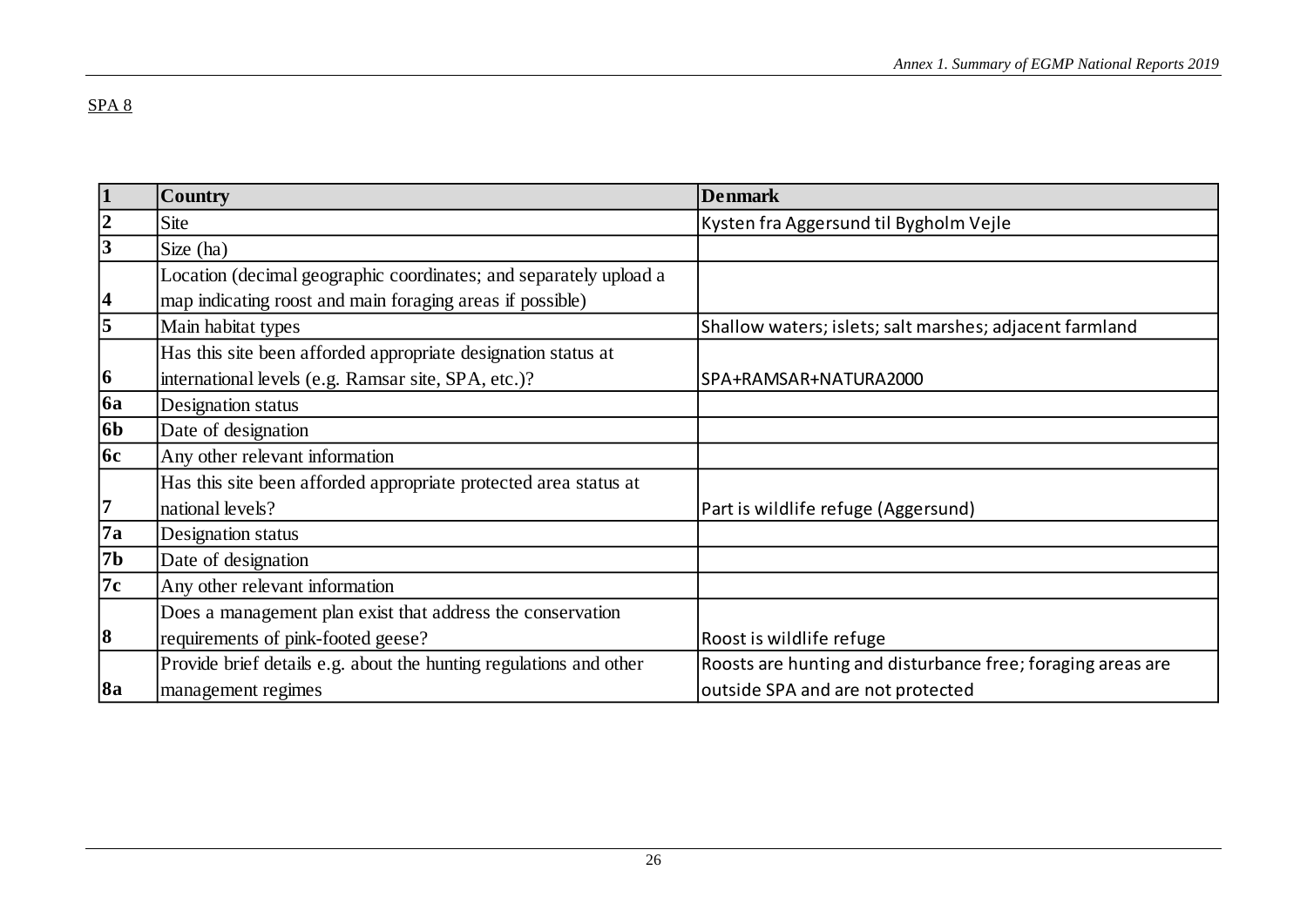| $\overline{\mathbf{1}}$ | <b>Country</b>                                                     |                                                                     |
|-------------------------|--------------------------------------------------------------------|---------------------------------------------------------------------|
| $\frac{2}{3}$           | Site                                                               | Løgstør Bredning,                                                   |
|                         | Size (ha)                                                          |                                                                     |
|                         | Location (decimal geographic coordinates; and separately upload a  |                                                                     |
| $\overline{\mathbf{4}}$ | map indicating roost and main foraging areas if possible)          |                                                                     |
| $\overline{\mathbf{5}}$ | Main habitat types                                                 | Shallow waters; islets; salt marshes; adjacent farmland             |
|                         | Has this site been afforded appropriate designation status at      |                                                                     |
| $\vert 6 \vert$         | international levels (e.g. Ramsar site, SPA, etc.)?                | SPA+RAMSAR+NATURA2000                                               |
| <b>6a</b>               | Designation status                                                 |                                                                     |
| 6 <sub>b</sub>          | Date of designation                                                |                                                                     |
| $\overline{6c}$         | Any other relevant information                                     |                                                                     |
|                         | Has this site been afforded appropriate protected area status at   |                                                                     |
| 7                       | national levels?                                                   | Part is wildlife refuge                                             |
| $\overline{7a}$         | Designation status                                                 |                                                                     |
| 7 <sub>b</sub>          | Date of designation                                                |                                                                     |
| $\overline{7c}$         | Any other relevant information                                     |                                                                     |
|                         | Does a management plan exist that address the conservation         |                                                                     |
| 8                       | requirements of pink-footed geese?                                 | Roost is wildlife refuge                                            |
|                         | Provide brief details e.g. about the hunting regulations and other | Roosts are hunting and disturbance free; foraging areas are outside |
| <b>8a</b>               | management regimes                                                 | SPA and are not protected                                           |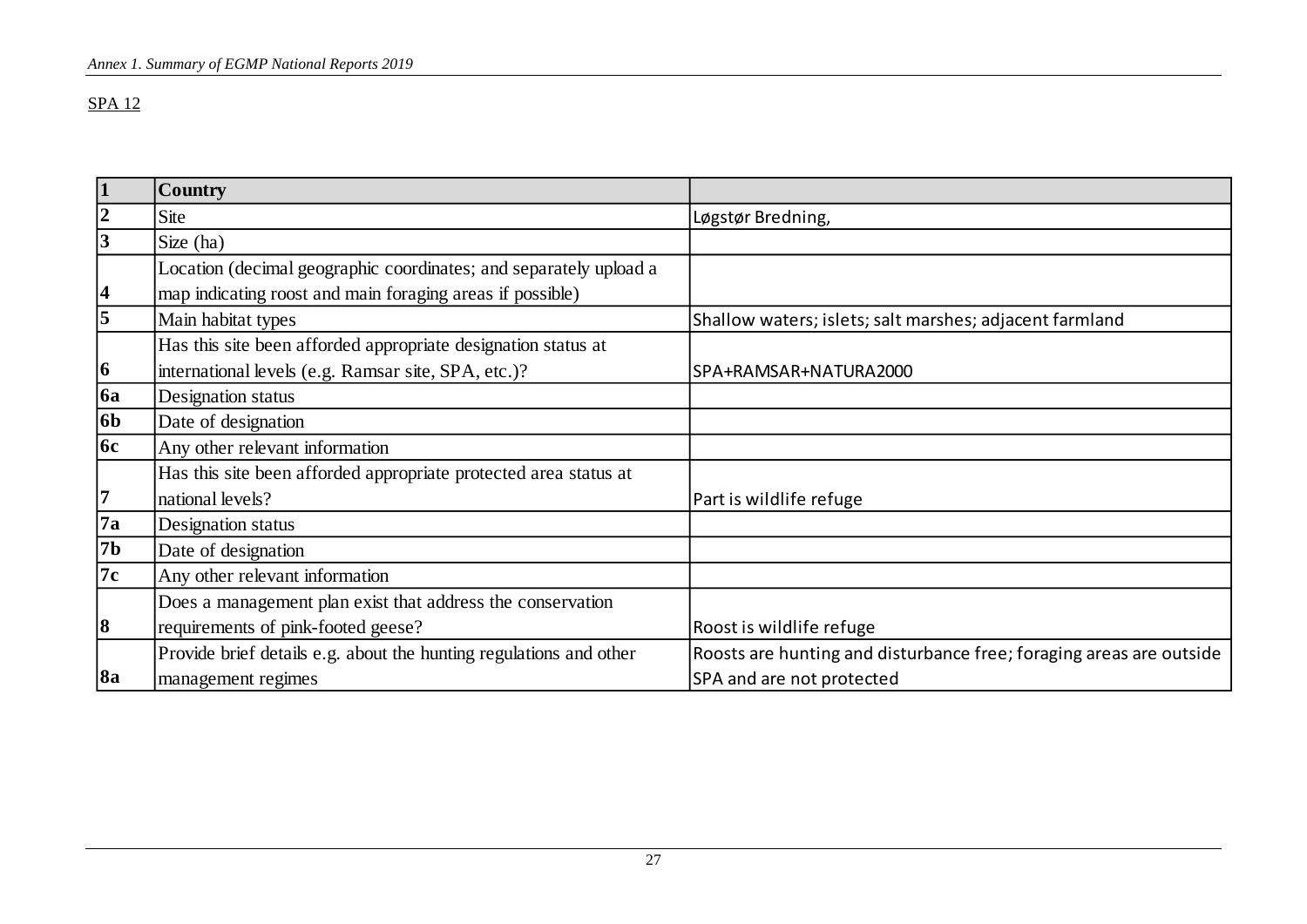| $\vert$ 1       | <b>Country</b>                                                     | <b>Denmark</b>                                               |
|-----------------|--------------------------------------------------------------------|--------------------------------------------------------------|
| $\overline{2}$  | Site                                                               | Østlige Vejler                                               |
| $\overline{3}$  | Size (ha)                                                          |                                                              |
|                 | Location (decimal geographic coordinates; and separately upload a  |                                                              |
| 4               | map indicating roost and main foraging areas if possible)          |                                                              |
|                 |                                                                    | Shallow waters; lagoons; salt marshes; meadows; adjacent     |
| $\overline{5}$  | Main habitat types                                                 | farmland                                                     |
|                 | Has this site been afforded appropriate designation status at      |                                                              |
| $\vert 6 \vert$ | international levels (e.g. Ramsar site, SPA, etc.)?                | SPA+RAMSAR+NATURA2000                                        |
| <b>6a</b>       | Designation status                                                 |                                                              |
| 6 <sub>b</sub>  | Date of designation                                                |                                                              |
| <b>6c</b>       | Any other relevant information                                     |                                                              |
|                 | Has this site been afforded appropriate protected area status at   |                                                              |
| 7               | national levels?                                                   | Part is wildlife refuge; Vejlerne is privately owned reserve |
| 7a              | Designation status                                                 |                                                              |
| 7b              | Date of designation                                                |                                                              |
| 7c              | Any other relevant information                                     |                                                              |
|                 | Does a management plan exist that address the conservation         |                                                              |
| 8               | requirements of pink-footed geese?                                 | Roost is inside wildlife refuge                              |
|                 | Provide brief details e.g. about the hunting regulations and other | Roosts are hunting and disturbance free; foraging areas are  |
| <b>8a</b>       | management regimes                                                 | outside SPA and are not protected                            |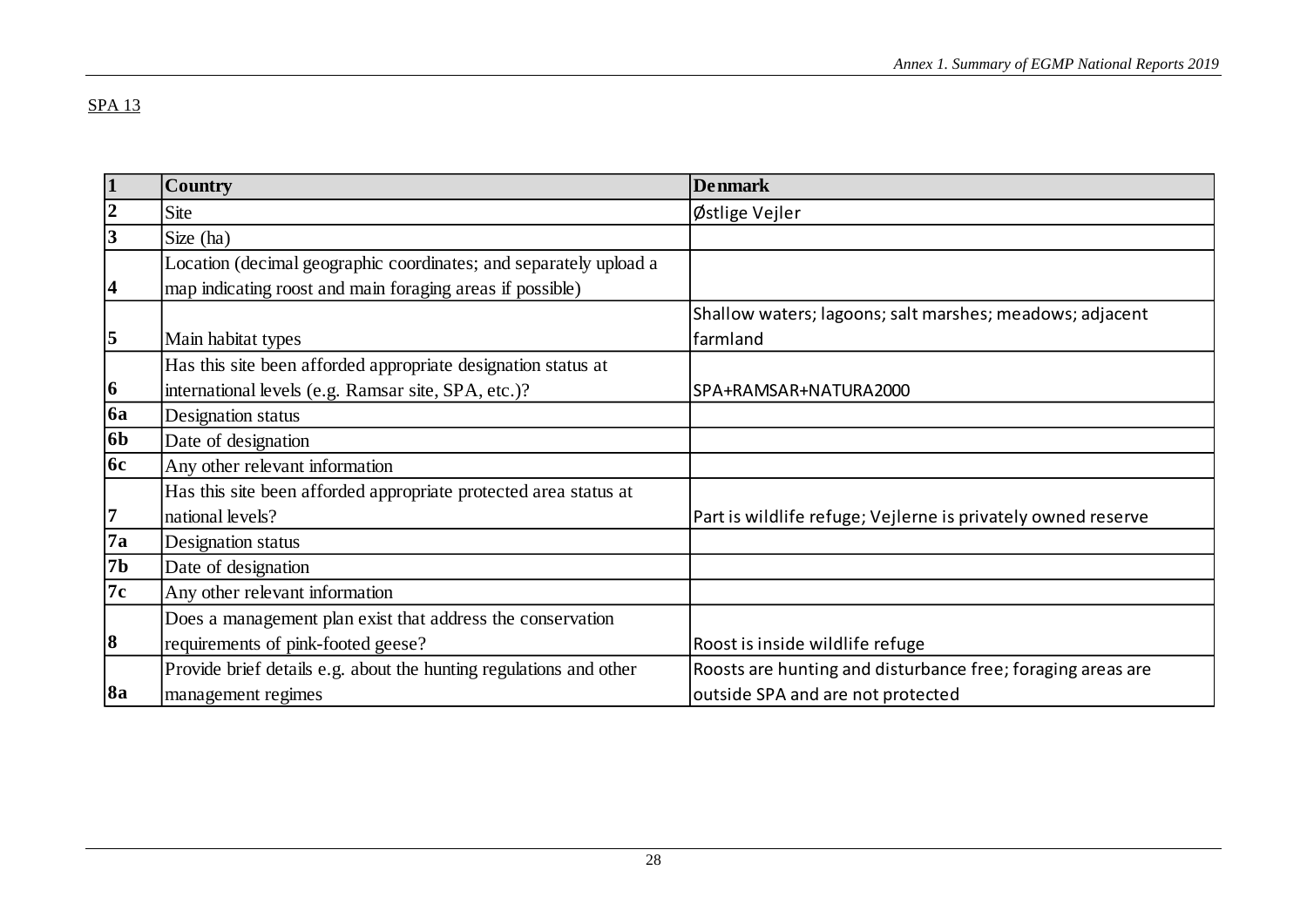| 1              | <b>Country</b>                                                     | <b>Denmark</b>                                                    |
|----------------|--------------------------------------------------------------------|-------------------------------------------------------------------|
| $ 2\rangle$    | Site                                                               | Lønnerup Fjord                                                    |
| $\vert$ 3      | Size (ha)                                                          |                                                                   |
|                | Location (decimal geographic coordinates; and separately upload a  |                                                                   |
| <sup>4</sup>   | map indicating roost and main foraging areas if possible)          |                                                                   |
| 5              | Main habitat types                                                 | Shallow watered fjord; pastures; adjacent farmland                |
|                | Has this site been afforded appropriate designation status at      |                                                                   |
| 6              | international levels (e.g. Ramsar site, SPA, etc.)?                | SPA+RAMSAR+NATURA2000                                             |
| <b>6a</b>      | Designation status                                                 |                                                                   |
| 6 <sub>b</sub> | Date of designation                                                |                                                                   |
| <b>6c</b>      | Any other relevant information                                     |                                                                   |
|                | Has this site been afforded appropriate protected area status at   |                                                                   |
| 17             | national levels?                                                   | Fjord is wildlife refuge                                          |
| $\sqrt{7a}$    | Designation status                                                 |                                                                   |
| 7 <sub>b</sub> | Date of designation                                                |                                                                   |
| 7c             | Any other relevant information                                     |                                                                   |
|                | Does a management plan exist that address the conservation         |                                                                   |
| 8              | requirements of pink-footed geese?                                 | Roost is wildlife refuge                                          |
|                | Provide brief details e.g. about the hunting regulations and other | Roost is hunting and disturbance free; foraging areas are outside |
| 8a             | management regimes                                                 | SPA and are not protected                                         |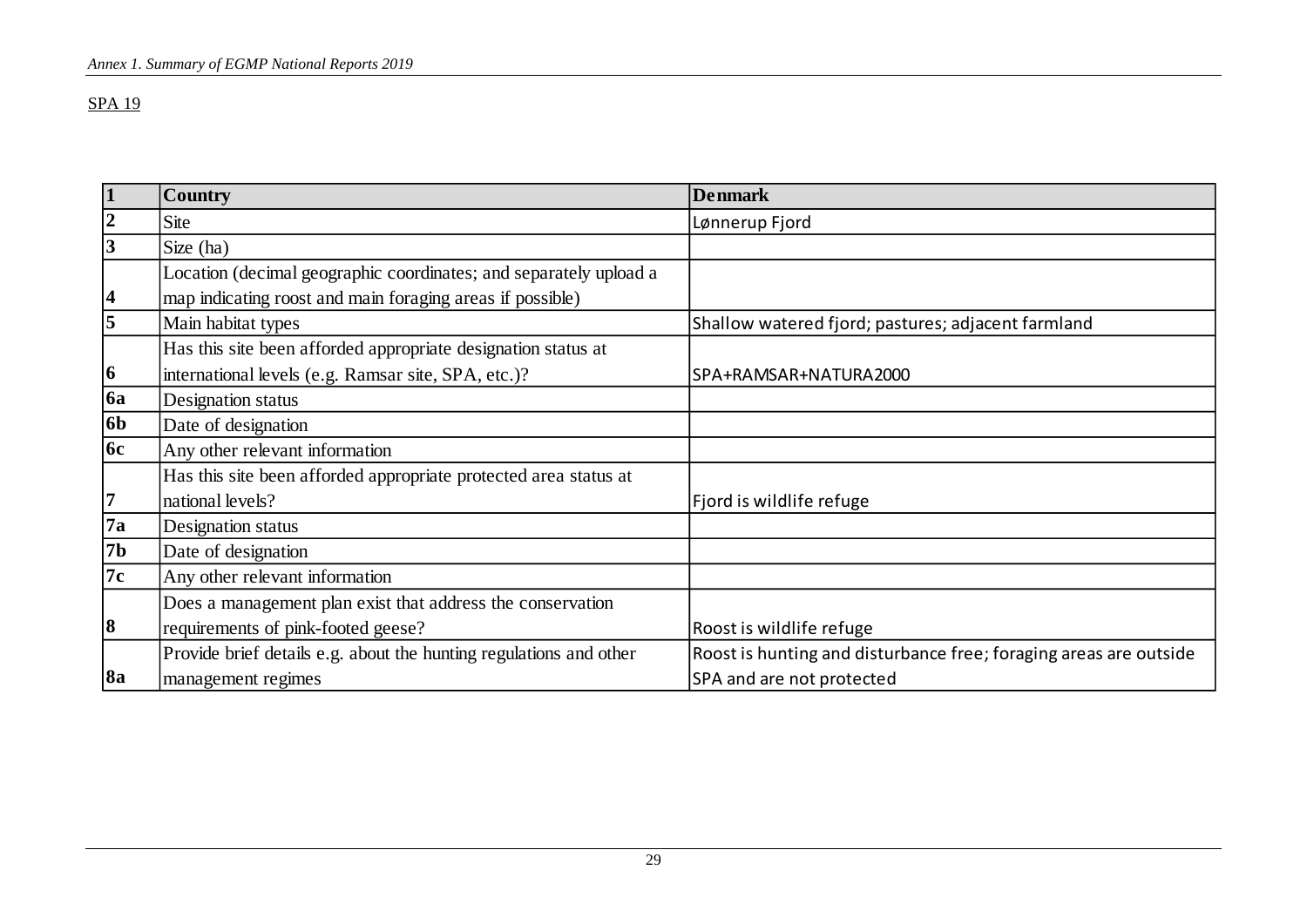| $\mathbf{1}$            | <b>Country</b>                                                     | <b>Denmark</b>                                                      |
|-------------------------|--------------------------------------------------------------------|---------------------------------------------------------------------|
| $\overline{2}$          | Site                                                               | Vestlige Vejler, Arup Holm og Hovsør Røn                            |
| 3                       | Size (ha)                                                          |                                                                     |
|                         | Location (decimal geographic coordinates; and separately upload a  |                                                                     |
| $\overline{\mathbf{4}}$ | map indicating roost and main foraging areas if possible)          |                                                                     |
| 5                       | Main habitat types                                                 | Shallow watered lakes; salt marshes; meadows; adjacent farmland     |
|                         | Has this site been afforded appropriate designation status at      |                                                                     |
| 6                       | international levels (e.g. Ramsar site, SPA, etc.)?                | SPA+RAMSAR+NATURA2000                                               |
| <b>6a</b>               | Designation status                                                 |                                                                     |
| <b>6b</b>               | Date of designation                                                |                                                                     |
| <b>6c</b>               | Any other relevant information                                     |                                                                     |
|                         | Has this site been afforded appropriate protected area status at   |                                                                     |
| 7                       | national levels?                                                   | Part is wildlife refuge (privately owned)                           |
| 7a                      | Designation status                                                 |                                                                     |
| 7 <sub>b</sub>          | Date of designation                                                |                                                                     |
| 7c                      | Any other relevant information                                     |                                                                     |
|                         | Does a management plan exist that address the conservation         |                                                                     |
| 8                       | requirements of pink-footed geese?                                 | Roost is wildlife refuge                                            |
|                         | Provide brief details e.g. about the hunting regulations and other | Roosts are hunting and disturbance free; foraging areas are outside |
| 8a                      | management regimes                                                 | SPA and are not protected                                           |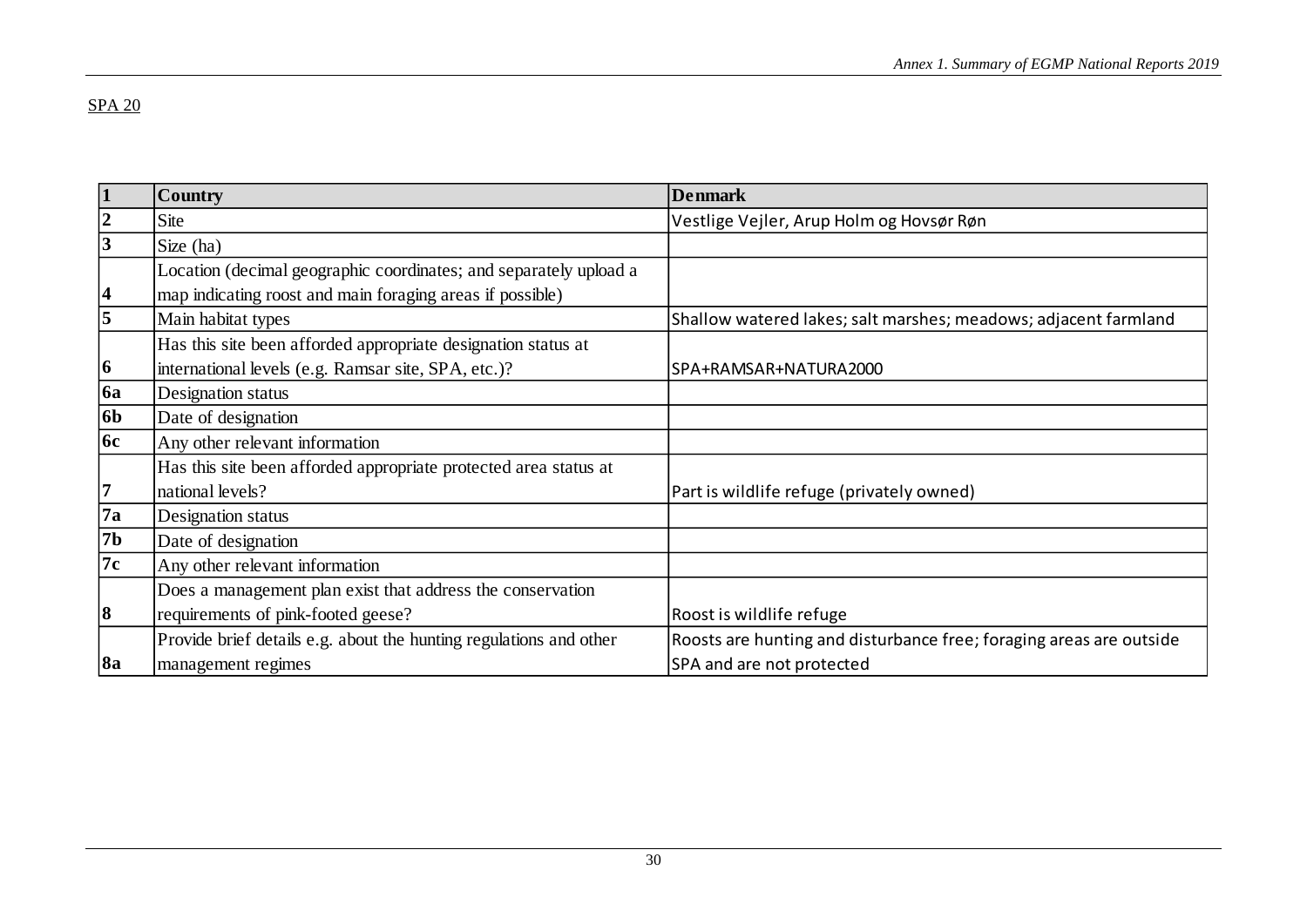| $\vert$ 1               | <b>Country</b>                                                     | <b>Denmark</b>                                                      |
|-------------------------|--------------------------------------------------------------------|---------------------------------------------------------------------|
| $\overline{2}$          | <b>Site</b>                                                        | Nissum Fjord                                                        |
| 3                       | Size (ha)                                                          |                                                                     |
|                         | Location (decimal geographic coordinates; and separately upload a  |                                                                     |
| $\overline{\mathbf{4}}$ | map indicating roost and main foraging areas if possible)          |                                                                     |
| $\overline{\mathbf{5}}$ | Main habitat types                                                 | Shallow watered lagoon; islets; salt marshes; adjacent farmland     |
|                         | Has this site been afforded appropriate designation status at      |                                                                     |
| $\vert 6 \vert$         | international levels (e.g. Ramsar site, SPA, etc.)?                | SPA+RAMSAR+NATURA2000                                               |
| <b>6a</b>               | Designation status                                                 |                                                                     |
| 6 <sub>b</sub>          | Date of designation                                                |                                                                     |
| <b>6c</b>               | Any other relevant information                                     |                                                                     |
|                         | Has this site been afforded appropriate protected area status at   |                                                                     |
| 17                      | national levels?                                                   | Part is wildlife refuge                                             |
| 7a                      | Designation status                                                 |                                                                     |
| <b>7b</b>               | Date of designation                                                |                                                                     |
| 7c                      | Any other relevant information                                     |                                                                     |
|                         | Does a management plan exist that address the conservation         |                                                                     |
| $\vert 8$               | requirements of pink-footed geese?                                 | Roosts are within wildlife refuge                                   |
|                         | Provide brief details e.g. about the hunting regulations and other | Roosts are hunting and disturbance free; foraging areas are outside |
| 8a                      | management regimes                                                 | SPA and are not protected                                           |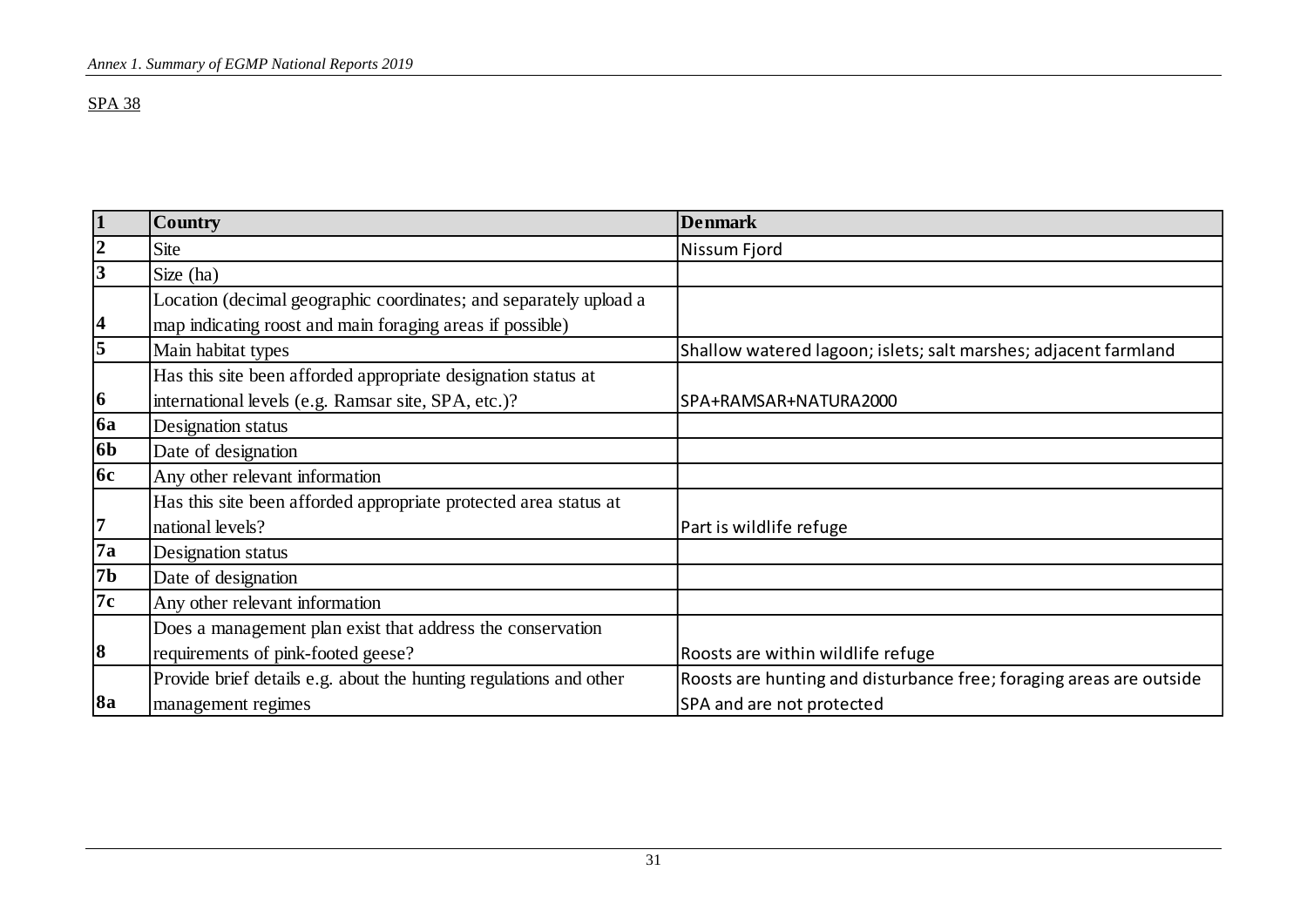| 1               | <b>Country</b>                                                     | <b>Denmark</b>                                                      |
|-----------------|--------------------------------------------------------------------|---------------------------------------------------------------------|
| $\overline{2}$  | Site                                                               | Harboør Tange, Plet Enge, Gjeller Sø                                |
| $\vert 3$       | Size (ha)                                                          |                                                                     |
|                 | Location (decimal geographic coordinates; and separately upload a  |                                                                     |
| 4               | map indicating roost and main foraging areas if possible)          |                                                                     |
|                 |                                                                    | Shallow watered lagoons and lakes; salt marshes; adjacent           |
| $\vert 5 \vert$ | Main habitat types                                                 | farmland                                                            |
|                 | Has this site been afforded appropriate designation status at      |                                                                     |
| 6               | international levels (e.g. Ramsar site, SPA, etc.)?                | SPA+RAMSAR+NATURA2000                                               |
| <b>6a</b>       | Designation status                                                 |                                                                     |
| 6b              | Date of designation                                                |                                                                     |
| 6c              | Any other relevant information                                     |                                                                     |
|                 | Has this site been afforded appropriate protected area status at   |                                                                     |
| 7               | national levels?                                                   | Part is wildlife refuge                                             |
| 7a              | Designation status                                                 |                                                                     |
| 7b              | Date of designation                                                |                                                                     |
| 7c              | Any other relevant information                                     |                                                                     |
|                 | Does a management plan exist that address the conservation         |                                                                     |
| 8               | requirements of pink-footed geese?                                 | Roost is inside wildlife refuge                                     |
|                 | Provide brief details e.g. about the hunting regulations and other | Roosts are hunting and disturbance free; foraging areas are outside |
| 8a              | management regimes                                                 | SPA and are not protected                                           |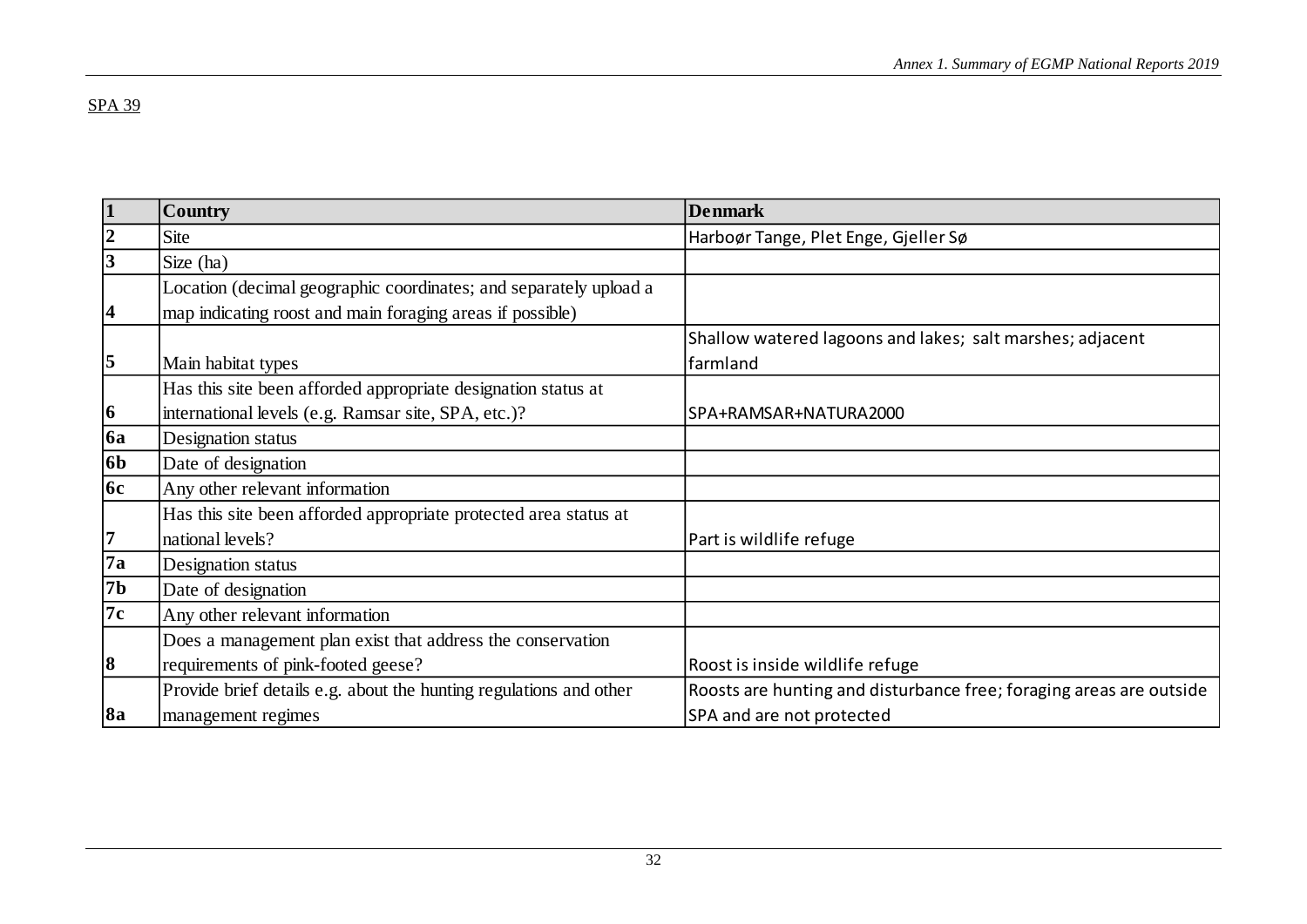| $\vert$ 1               | <b>Country</b>                                                     | <b>Denmark</b>                                              |
|-------------------------|--------------------------------------------------------------------|-------------------------------------------------------------|
| $ 2\rangle$             | <b>Site</b>                                                        | Stadil Fjord og Vest Stadil Fjord                           |
| $\overline{\mathbf{3}}$ | Size (ha)                                                          |                                                             |
|                         | Location (decimal geographic coordinates; and separately upload a  |                                                             |
| 4                       | map indicating roost and main foraging areas if possible)          |                                                             |
| $\overline{\mathbf{5}}$ | Main habitat types                                                 | Shallow watered lakes; islets; meadows; adjacent farmland   |
|                         | Has this site been afforded appropriate designation status at      |                                                             |
| $ 6\rangle$             | international levels (e.g. Ramsar site, SPA, etc.)?                | SPA+RAMSAR+NATURA2000                                       |
| <b>6a</b>               | Designation status                                                 |                                                             |
| 6 <sub>b</sub>          | Date of designation                                                |                                                             |
| 6c                      | Any other relevant information                                     |                                                             |
|                         | Has this site been afforded appropriate protected area status at   |                                                             |
| 7                       | national levels?                                                   | Part is wildlife refuge                                     |
| <b>7a</b>               | Designation status                                                 |                                                             |
| 7b                      | Date of designation                                                |                                                             |
| 7c                      | Any other relevant information                                     |                                                             |
|                         | Does a management plan exist that address the conservation         |                                                             |
| $\vert 8$               | requirements of pink-footed geese?                                 | Roost is inside wildlife refuge                             |
|                         | Provide brief details e.g. about the hunting regulations and other | Roosts are hunting and disturbance free; foraging areas are |
| <b>8a</b>               | management regimes                                                 | outside SPA and are not protected                           |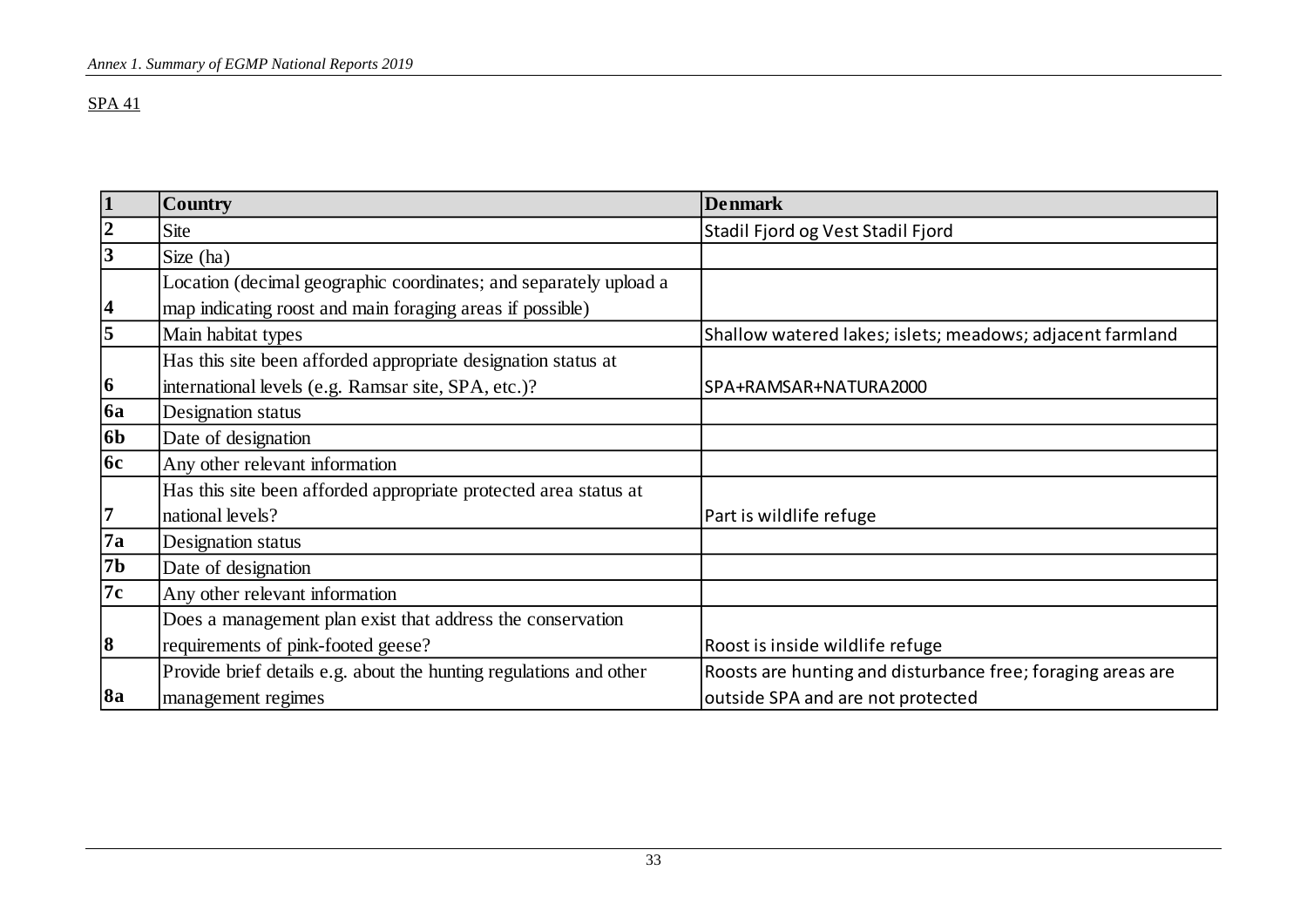| $\mathbf{1}$            | <b>Country</b>                                                     | <b>Denmark</b>                                                              |
|-------------------------|--------------------------------------------------------------------|-----------------------------------------------------------------------------|
| $\overline{2}$          | Site                                                               | Ringkøbing Fjord                                                            |
| 3                       | Size (ha)                                                          |                                                                             |
|                         | Location (decimal geographic coordinates; and separately upload a  |                                                                             |
| $\overline{\mathbf{4}}$ | map indicating roost and main foraging areas if possible)          |                                                                             |
| 5                       | Main habitat types                                                 | Shallow watered lagoon; islets; salt marshes; meadows; adjacent<br>farmland |
|                         | Has this site been afforded appropriate designation status at      |                                                                             |
| $\vert 6 \vert$         | international levels (e.g. Ramsar site, SPA, etc.)?                | SPA+RAMSAR+NATURA2000                                                       |
| <b>6a</b>               | Designation status                                                 |                                                                             |
| <b>6b</b>               | Date of designation                                                |                                                                             |
| <b>6c</b>               | Any other relevant information                                     |                                                                             |
|                         | Has this site been afforded appropriate protected area status at   |                                                                             |
| $\overline{7}$          | national levels?                                                   | Part is wildlife refuge                                                     |
| 7a                      | Designation status                                                 |                                                                             |
| 7 <sub>b</sub>          | Date of designation                                                |                                                                             |
| 7c                      | Any other relevant information                                     |                                                                             |
|                         | Does a management plan exist that address the conservation         |                                                                             |
| $\vert 8$               | requirements of pink-footed geese?                                 | Roosts are wildlife refuges                                                 |
|                         | Provide brief details e.g. about the hunting regulations and other | Roosts are hunting and disturbance free; foraging areas are outside         |
| <b>8a</b>               | management regimes                                                 | SPA and are not protected                                                   |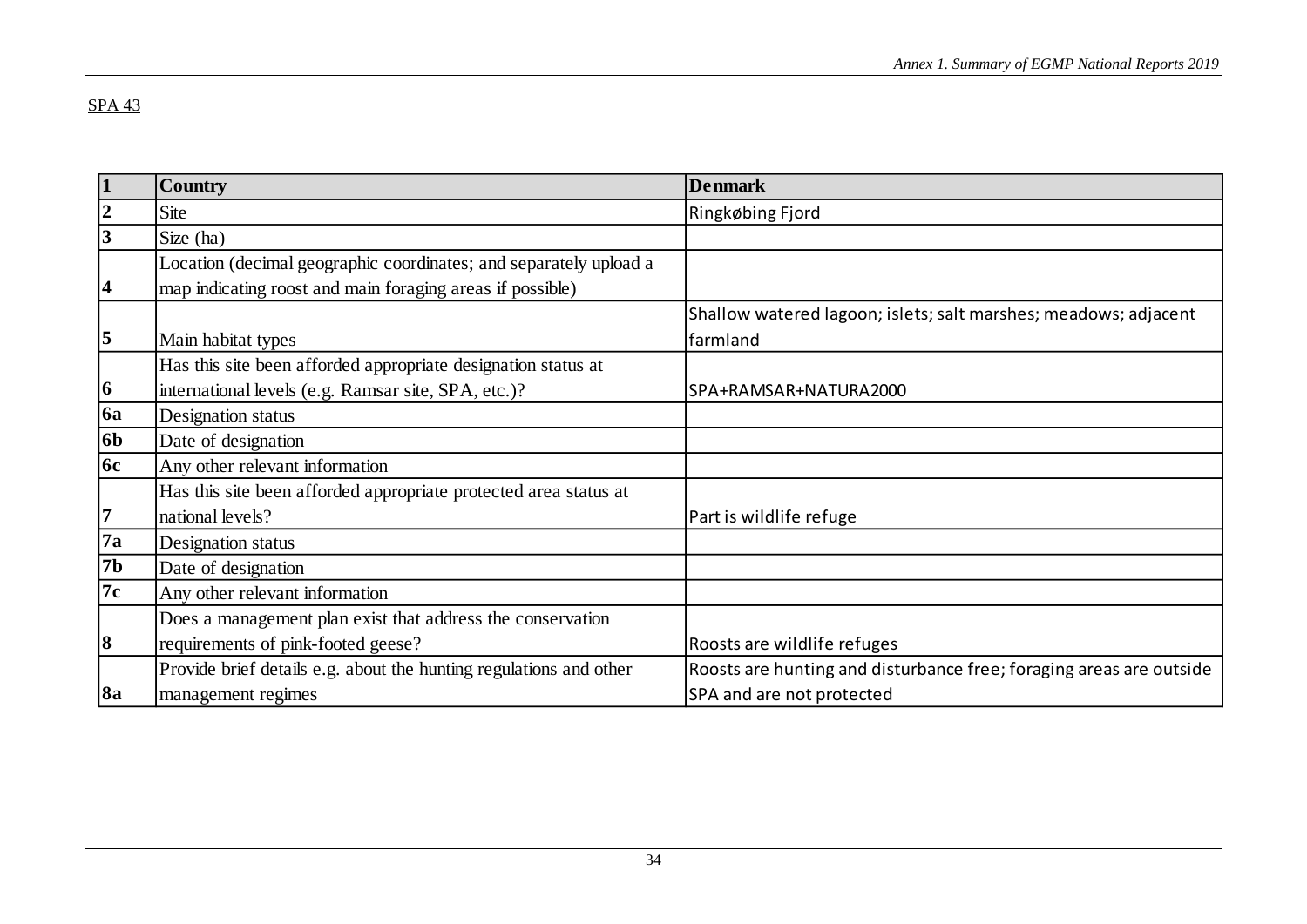|                         | <b>Country</b>                                                     | <b>Denmark</b>                                                      |  |
|-------------------------|--------------------------------------------------------------------|---------------------------------------------------------------------|--|
| 2                       | Site                                                               | Ribe Holme og enge ved Kongeåens udløb                              |  |
| $\overline{3}$          | Size (ha)                                                          |                                                                     |  |
|                         | Location (decimal geographic coordinates; and separately upload a  |                                                                     |  |
| $\boldsymbol{4}$        | map indicating roost and main foraging areas if possible)          |                                                                     |  |
|                         |                                                                    | Shallow watered intertidal area; inland pastures; salt marshes;     |  |
| $\overline{\mathbf{5}}$ | Main habitat types                                                 | adjacent farmland                                                   |  |
|                         | Has this site been afforded appropriate designation status at      |                                                                     |  |
| 6                       | international levels (e.g. Ramsar site, SPA, etc.)?                | SPA+RAMSAR+NATURA2000                                               |  |
| <b>6a</b>               | Designation status                                                 |                                                                     |  |
| 6 <sub>b</sub>          | Date of designation                                                |                                                                     |  |
| <b>6c</b>               | Any other relevant information                                     |                                                                     |  |
|                         | Has this site been afforded appropriate protected area status at   |                                                                     |  |
| 17                      | national levels?                                                   | Intertidal zone is wildlife refuge                                  |  |
| 7a                      | Designation status                                                 |                                                                     |  |
| <b>7b</b>               | Date of designation                                                |                                                                     |  |
| 7c                      | Any other relevant information                                     |                                                                     |  |
|                         | Does a management plan exist that address the conservation         |                                                                     |  |
| $\vert 8$               | requirements of pink-footed geese?                                 | Roost is inside wildlife refuge                                     |  |
|                         | Provide brief details e.g. about the hunting regulations and other | Roosts are hunting and disturbance free; foraging areas are outside |  |
| 8a                      | management regimes                                                 | SPA and are not protected                                           |  |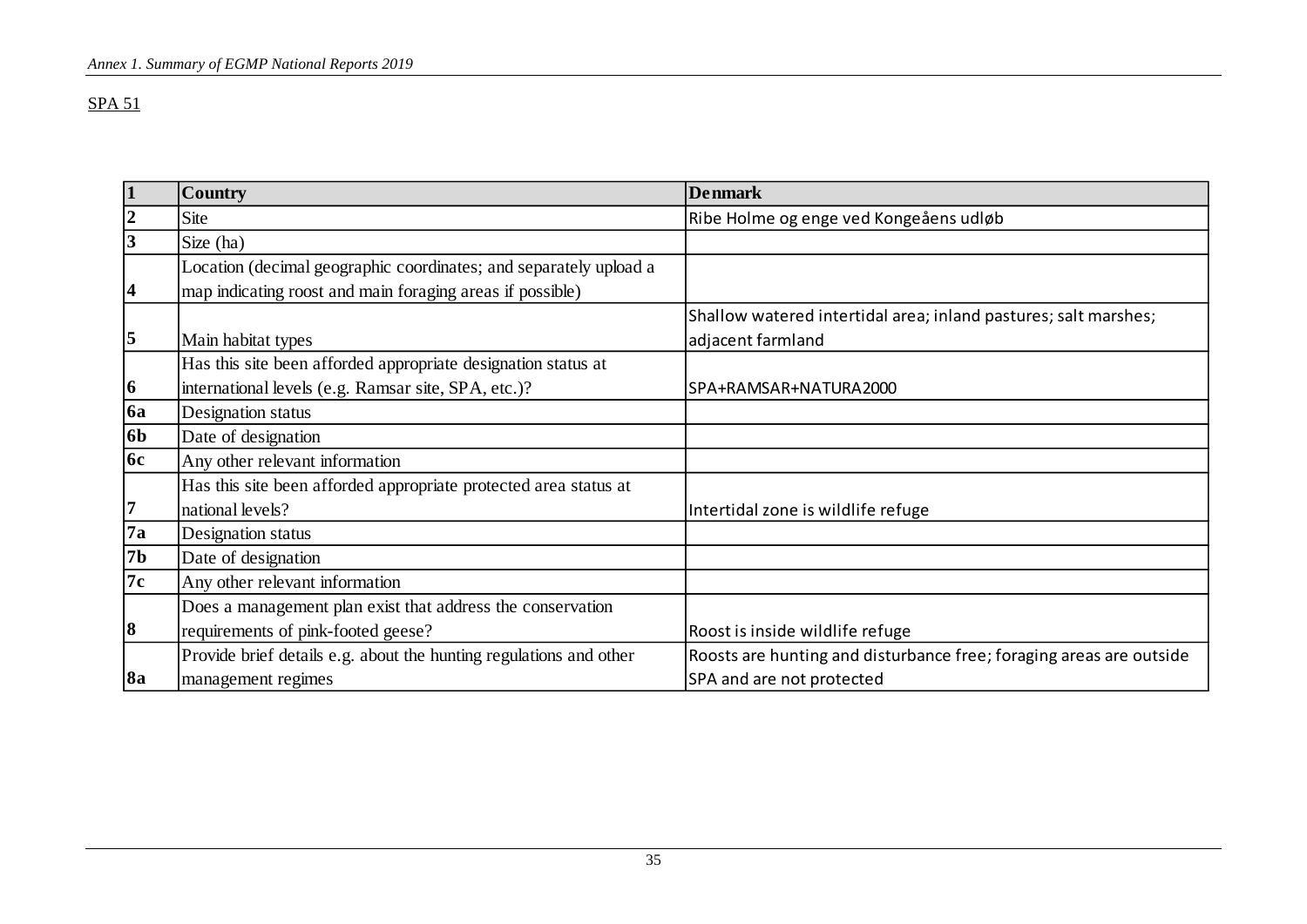| 1              | <b>Country</b>                                                     | <b>Denmark</b>                                                      |  |
|----------------|--------------------------------------------------------------------|---------------------------------------------------------------------|--|
| $\overline{2}$ | <b>Site</b>                                                        | Fiilsø                                                              |  |
|                | Size (ha)                                                          |                                                                     |  |
|                | Location (decimal geographic coordinates; and separately upload a  |                                                                     |  |
| 4              | map indicating roost and main foraging areas if possible)          |                                                                     |  |
| $\overline{5}$ | Main habitat types                                                 | Shallow watered lakes; islets; meadows; adjacent farmland           |  |
|                | Has this site been afforded appropriate designation status at      |                                                                     |  |
| $ 6\rangle$    | international levels (e.g. Ramsar site, SPA, etc.)?                | SPA+RAMSAR+NATURA2000                                               |  |
| 6a             | Designation status                                                 |                                                                     |  |
| 6 <sub>b</sub> | Date of designation                                                |                                                                     |  |
| 6c             | Any other relevant information                                     |                                                                     |  |
|                | Has this site been afforded appropriate protected area status at   |                                                                     |  |
| 7              | national levels?                                                   | Wildlife refuge (privately owned)                                   |  |
| 7a             | Designation status                                                 |                                                                     |  |
| 7b             | Date of designation                                                |                                                                     |  |
| 7c             | Any other relevant information                                     |                                                                     |  |
|                | Does a management plan exist that address the conservation         |                                                                     |  |
| 8              | requirements of pink-footed geese?                                 | Roost is wildlife refuge (privately owned)                          |  |
|                | Provide brief details e.g. about the hunting regulations and other | Roosts and meadows are hunting and disturbance free; foraging areas |  |
| 8a             | management regimes                                                 | are outside SPA and are not protected                               |  |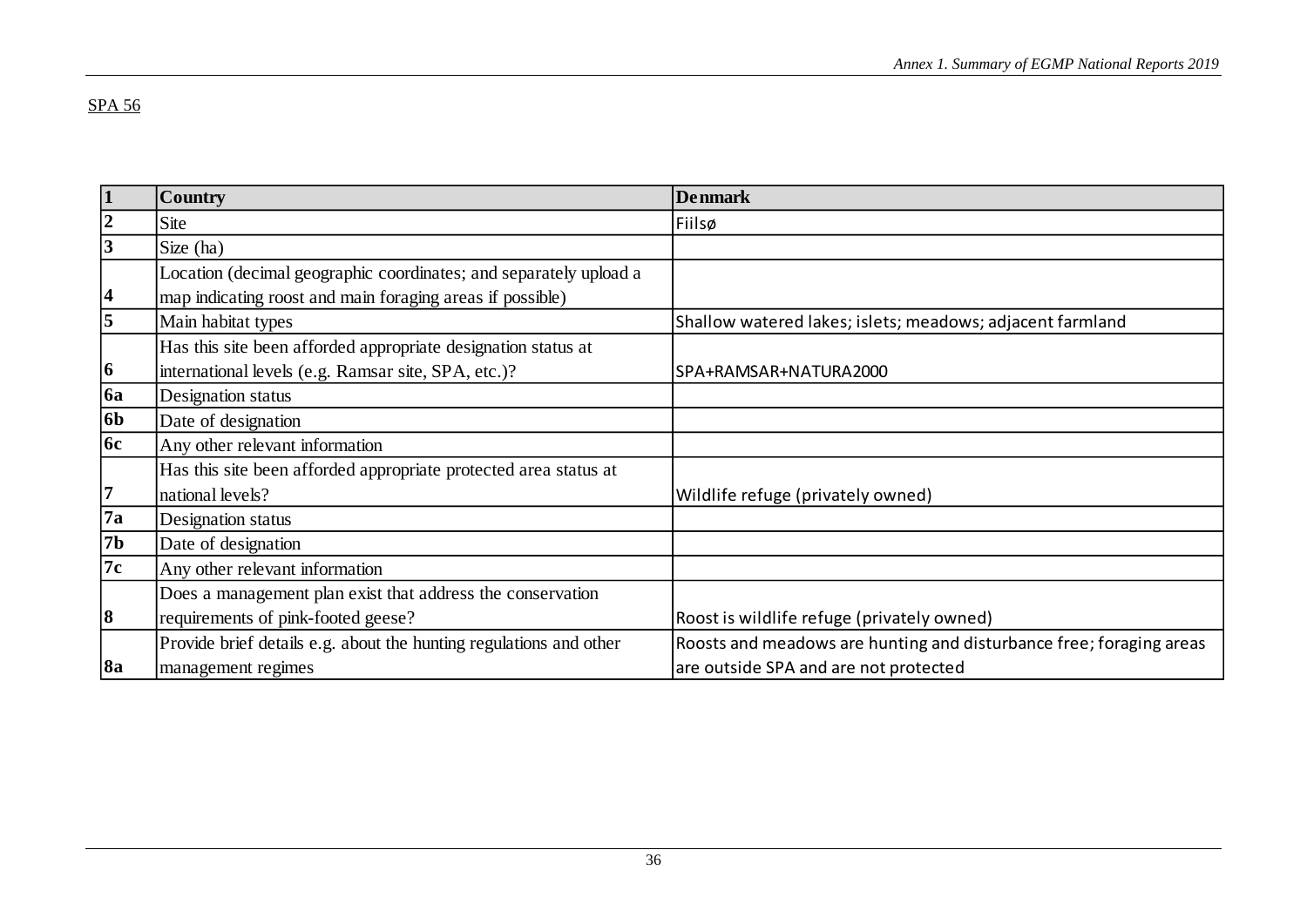| $\vert$ 1        | <b>Country</b>                                                     | <b>Denmark</b>                                                      |  |
|------------------|--------------------------------------------------------------------|---------------------------------------------------------------------|--|
| $\boldsymbol{2}$ | Site                                                               | Vadehavet                                                           |  |
| 3                | Size (ha)                                                          |                                                                     |  |
|                  | Location (decimal geographic coordinates; and separately upload a  |                                                                     |  |
| 4                | map indicating roost and main foraging areas if possible)          |                                                                     |  |
|                  |                                                                    | Shallow watered intertidal area; islets; salt marshes; inland       |  |
| $\overline{5}$   | Main habitat types                                                 | pastures; adjacent farmland                                         |  |
|                  | Has this site been afforded appropriate designation status at      |                                                                     |  |
| 6                | international levels (e.g. Ramsar site, SPA, etc.)?                | SPA+RAMSAR+NATURA2000                                               |  |
| 6a               | Designation status                                                 |                                                                     |  |
| 6 <sub>b</sub>   | Date of designation                                                |                                                                     |  |
| 6c               | Any other relevant information                                     |                                                                     |  |
|                  | Has this site been afforded appropriate protected area status at   |                                                                     |  |
| 17               | national levels?                                                   | Intertidal zone is wildlife refuge                                  |  |
| 7a               | Designation status                                                 |                                                                     |  |
| 7 <b>b</b>       | Date of designation                                                |                                                                     |  |
| 7c               | Any other relevant information                                     |                                                                     |  |
|                  | Does a management plan exist that address the conservation         |                                                                     |  |
| $\vert 8 \vert$  | requirements of pink-footed geese?                                 | Roosts are inside wildlife refuge                                   |  |
|                  | Provide brief details e.g. about the hunting regulations and other | Roosts are hunting and disturbance free; foraging areas are inland, |  |
| 8a               | management regimes                                                 | mainly outside SPA and not protected                                |  |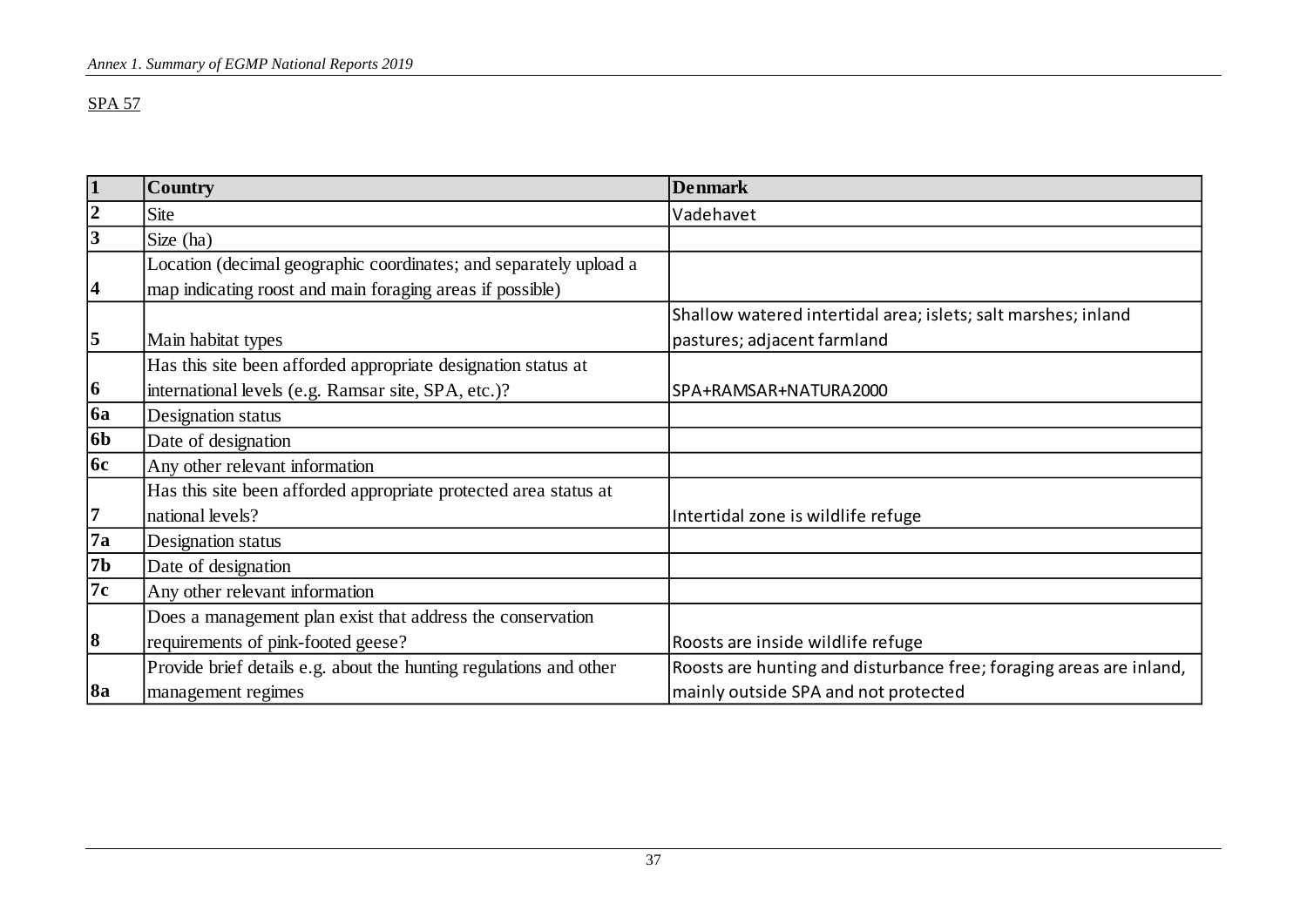| 1              | Country                                                            | <b>Denmark</b>                                                      |  |
|----------------|--------------------------------------------------------------------|---------------------------------------------------------------------|--|
| $\overline{2}$ | Site                                                               | Vidåen, Tøndermarsken og Saltvandssøen                              |  |
| $\overline{3}$ | Size (ha)                                                          |                                                                     |  |
|                | Location (decimal geographic coordinates; and separately upload a  |                                                                     |  |
| 4              | map indicating roost and main foraging areas if possible)          |                                                                     |  |
|                |                                                                    | Shallow watered lagoon; salt marshes; inland pastures; adjacent     |  |
| 5              | Main habitat types                                                 | farmland                                                            |  |
|                | Has this site been afforded appropriate designation status at      |                                                                     |  |
| 6              | international levels (e.g. Ramsar site, SPA, etc.)?                | SPA+RAMSAR+NATURA2000                                               |  |
| 6a             | Designation status                                                 |                                                                     |  |
| 6 <sub>b</sub> | Date of designation                                                |                                                                     |  |
| 6c             | Any other relevant information                                     |                                                                     |  |
|                | Has this site been afforded appropriate protected area status at   |                                                                     |  |
| 7              | national levels?                                                   | Lagoon is wildlife refuge                                           |  |
| 7a             | Designation status                                                 |                                                                     |  |
| 7b             | Date of designation                                                |                                                                     |  |
| 7c             | Any other relevant information                                     |                                                                     |  |
|                | Does a management plan exist that address the conservation         | Roosts are inside wildlife refuge (geese also roost in the adjacent |  |
| 8              | requirements of pink-footed geese?                                 | Wadden Sea which is wildlife refuge)                                |  |
|                | Provide brief details e.g. about the hunting regulations and other | Roosts are hunting and disturbance free; foraging areas are inland, |  |
| <b>8a</b>      | management regimes                                                 | mainly outside SPA and not protected                                |  |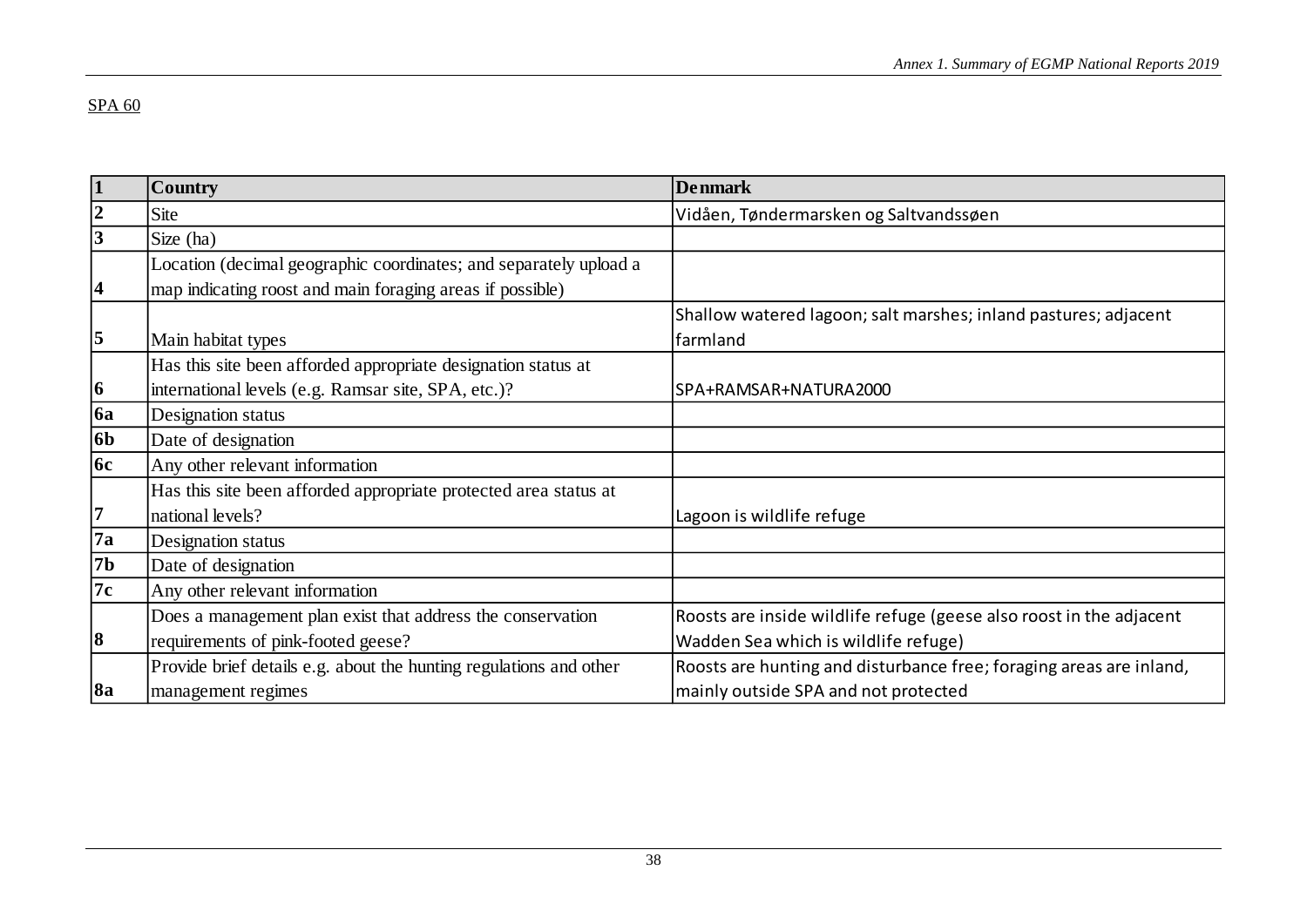| $\vert$ 1       | Country                                                            | <b>Denmark</b>                                                      |  |
|-----------------|--------------------------------------------------------------------|---------------------------------------------------------------------|--|
| $ 2\rangle$     | <b>Site</b>                                                        | Ballum og Husum Enge, Kamper Strandenge                             |  |
| 3               | Size (ha)                                                          |                                                                     |  |
|                 | Location (decimal geographic coordinates; and separately upload a  |                                                                     |  |
| 4               | map indicating roost and main foraging areas if possible)          |                                                                     |  |
| $\overline{5}$  | Main habitat types                                                 | Salt marshes; inland pastures; adjacent farmland                    |  |
|                 | Has this site been afforded appropriate designation status at      |                                                                     |  |
| $\vert 6 \vert$ | international levels (e.g. Ramsar site, SPA, etc.)?                | SPA+RAMSAR+NATURA2000                                               |  |
| 6a              | Designation status                                                 |                                                                     |  |
| 6 <sub>b</sub>  | Date of designation                                                |                                                                     |  |
| 6c              | Any other relevant information                                     |                                                                     |  |
|                 | Has this site been afforded appropriate protected area status at   |                                                                     |  |
| 17              | national levels?                                                   |                                                                     |  |
| <b>7a</b>       | Designation status                                                 |                                                                     |  |
| 7b              | Date of designation                                                |                                                                     |  |
| 7c              | Any other relevant information                                     |                                                                     |  |
|                 | Does a management plan exist that address the conservation         | Roosts are inside wildlife refuge (geese roost in the adjacent      |  |
| $\vert 8 \vert$ | requirements of pink-footed geese?                                 | Wadden Sea which is wildlife refuge)                                |  |
|                 | Provide brief details e.g. about the hunting regulations and other | Roosts are hunting and disturbance free; foraging areas are inland, |  |
| 8a              | management regimes                                                 | mainly outside SPA and not protected                                |  |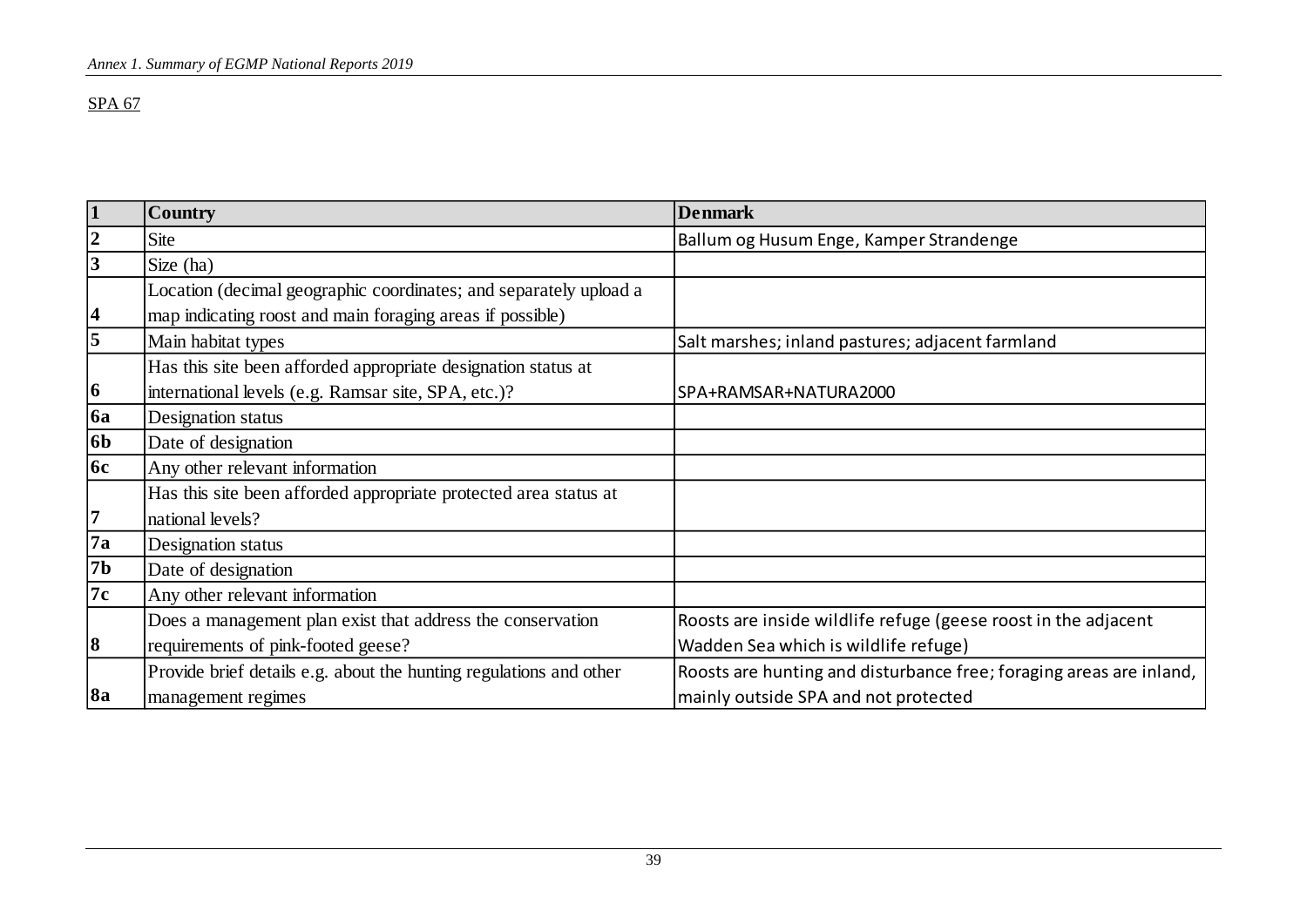#### Store Vildmose

| 1                   | <b>Country</b>                                                     | <b>Denmark</b>                                                |  |
|---------------------|--------------------------------------------------------------------|---------------------------------------------------------------|--|
| $ 2\rangle$         | <b>Site</b>                                                        | <b>Store Vildmose</b>                                         |  |
| 3                   | Size (ha)                                                          |                                                               |  |
|                     | Location (decimal geographic coordinates; and separately upload a  |                                                               |  |
| 4                   | map indicating roost and main foraging areas if possible)          |                                                               |  |
| $\overline{\bm{5}}$ | Main habitat types                                                 | Lakes; adjacent farmland                                      |  |
|                     | Has this site been afforded appropriate designation status at      |                                                               |  |
| $ 6\rangle$         | international levels (e.g. Ramsar site, SPA, etc.)?                | NATURA2000                                                    |  |
| <b>6a</b>           | Designation status                                                 |                                                               |  |
| 6 <sub>b</sub>      | Date of designation                                                |                                                               |  |
| <b>6c</b>           | Any other relevant information                                     |                                                               |  |
|                     | Has this site been afforded appropriate protected area status at   |                                                               |  |
| 7                   | national levels?                                                   |                                                               |  |
| $\sqrt{7a}$         | Designation status                                                 |                                                               |  |
| 7 <sub>b</sub>      | Date of designation                                                |                                                               |  |
| 7c                  | Any other relevant information                                     | New site for wintering pink-footed geese (up to 10,000 geese) |  |
|                     | Does a management plan exist that address the conservation         |                                                               |  |
| 8                   | requirements of pink-footed geese?                                 | No                                                            |  |
|                     | Provide brief details e.g. about the hunting regulations and other |                                                               |  |
| 8a                  | management regimes                                                 | Geese roost in lakes in the area; no wildlife refuge          |  |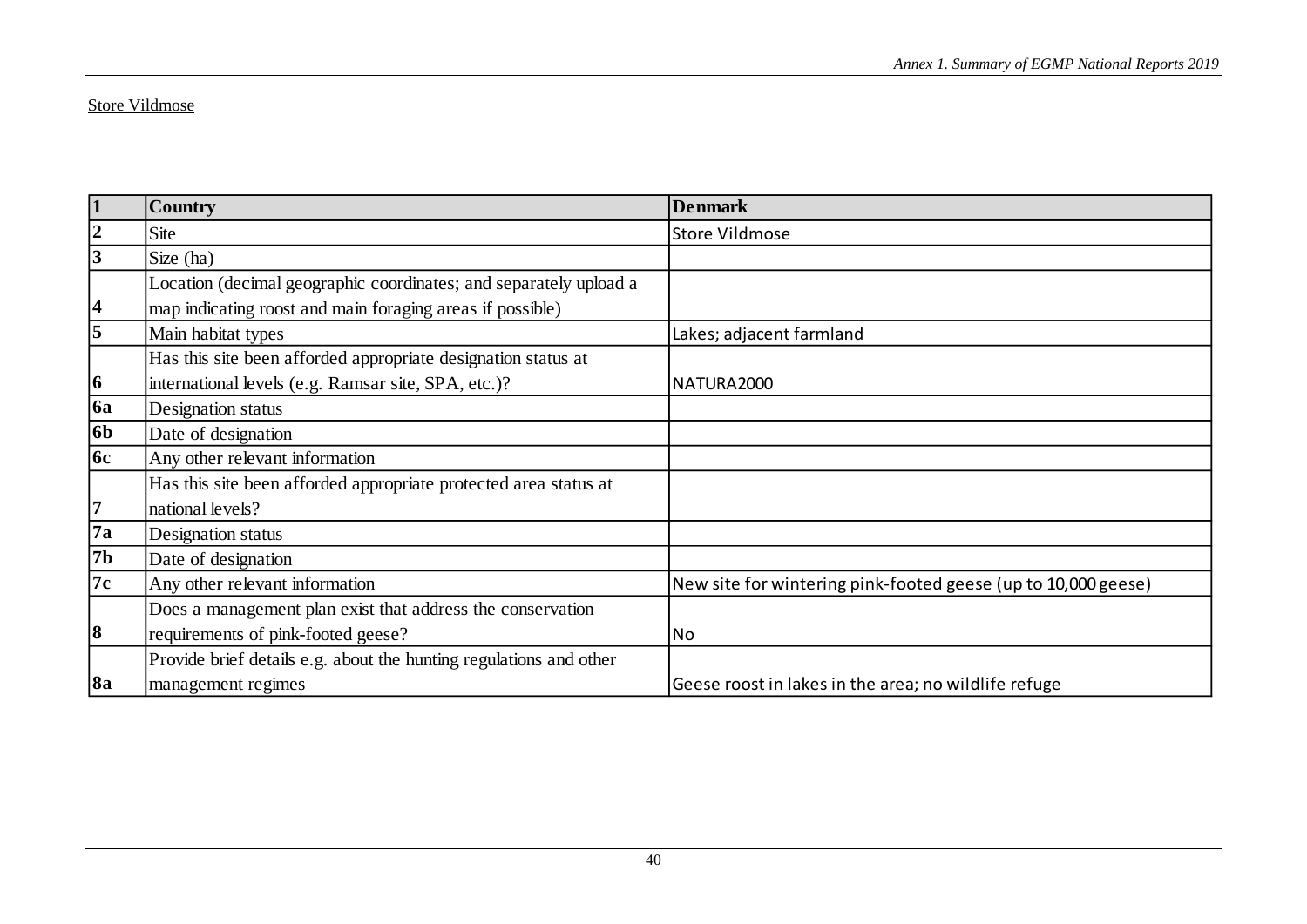#### Finland

| $\mathbf{1}$            | <b>Country</b>                                                     | Finland                                                                        |  |  |
|-------------------------|--------------------------------------------------------------------|--------------------------------------------------------------------------------|--|--|
| $\overline{2}$          | <b>Site</b>                                                        | Oulu region wetlands                                                           |  |  |
| 3                       | Size (ha)                                                          | 47072                                                                          |  |  |
|                         | Location (decimal geographic coordinates; and separately upload a  |                                                                                |  |  |
| $\overline{\mathbf{4}}$ | map indicating roost and main foraging areas if possible)          | N 64,833711884°; E 25,384671900°                                               |  |  |
| $\overline{\mathbf{5}}$ | <b>Main habitat types</b>                                          | coastal wetlands, coastal meadows, estuaries, farmlands                        |  |  |
|                         | Has this site been afforded appropriate designation status at      |                                                                                |  |  |
| 6                       | international levels (e.g. Ramsar site, SPA, etc.)?                | Partially yes                                                                  |  |  |
|                         |                                                                    | Parts of the area are designated as SPA (Liminganlahti FI1102200, Säärenperä   |  |  |
|                         |                                                                    | and Karinkannanmatala FI1105201). Both SPA areas are designated as             |  |  |
|                         |                                                                    | Ramsar sites, too. The whole area is considered as IBA (Oulu region wetlands   |  |  |
| <b>6a</b>               | <b>Designation status</b>                                          | FI028)                                                                         |  |  |
| 6 <sub>b</sub>          | Date of designation                                                | SPA 20.8.1998, Ramsar 2.2.2004, IBA year 2000                                  |  |  |
| <b>6c</b>               | Any other relevant information                                     |                                                                                |  |  |
|                         | Has this site been afforded appropriate protected area status at   |                                                                                |  |  |
| 7                       | national levels?                                                   | Partially yes                                                                  |  |  |
| 7a                      | <b>Designation status</b>                                          | SPA areas are mostly protected by several designation                          |  |  |
| 7 <sub>b</sub>          | Date of designation                                                | during years 1998-2017                                                         |  |  |
| 7c                      | Any other relevant information                                     | Designation of the state-owned land will be done during the following 3 years  |  |  |
|                         | Does a management plan exist that address the conservation         |                                                                                |  |  |
| 8                       | requirements of pink-footed geese?                                 | Yes in SPA areas                                                               |  |  |
|                         |                                                                    | Waterfowl hunting is not allowed at the Säärenperä SPA-area and in             |  |  |
|                         |                                                                    | Liminganlahti SPA-area large non-hunting zones has been designated. PfG is     |  |  |
|                         |                                                                    | not a huntable species in Finland. Management of coastal meadows by grazing    |  |  |
|                         | Provide brief details e.g. about the hunting regulations and other | and mowing is going on. Deterioration of habitats in SPA areas is forbidden by |  |  |
| <b>8a</b>               | management regimes                                                 | protection provisions                                                          |  |  |